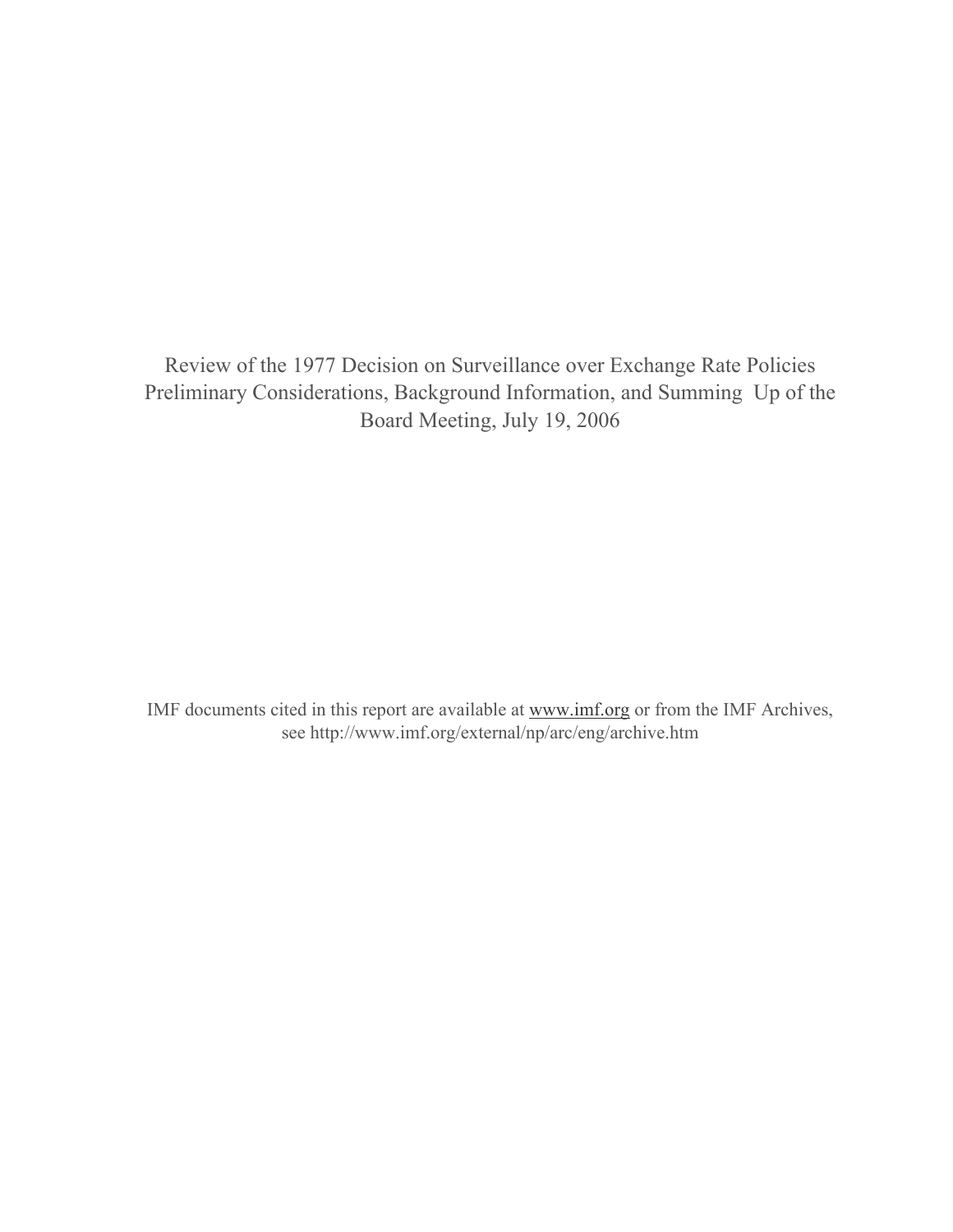#### INTERNATIONAL MONETARY FUND

#### **Review of the 1977 Decision on Surveillance Over Exchange Rate Policies— Preliminary Considerations**

Prepared by the Policy Development and Review Department

In consultation with the Legal and other Departments

Approved by Mark Allen

June 28, 2006

#### Contents Page

| <b>Boxes</b> |  |
|--------------|--|
|              |  |
|              |  |
|              |  |
| Chart        |  |
|              |  |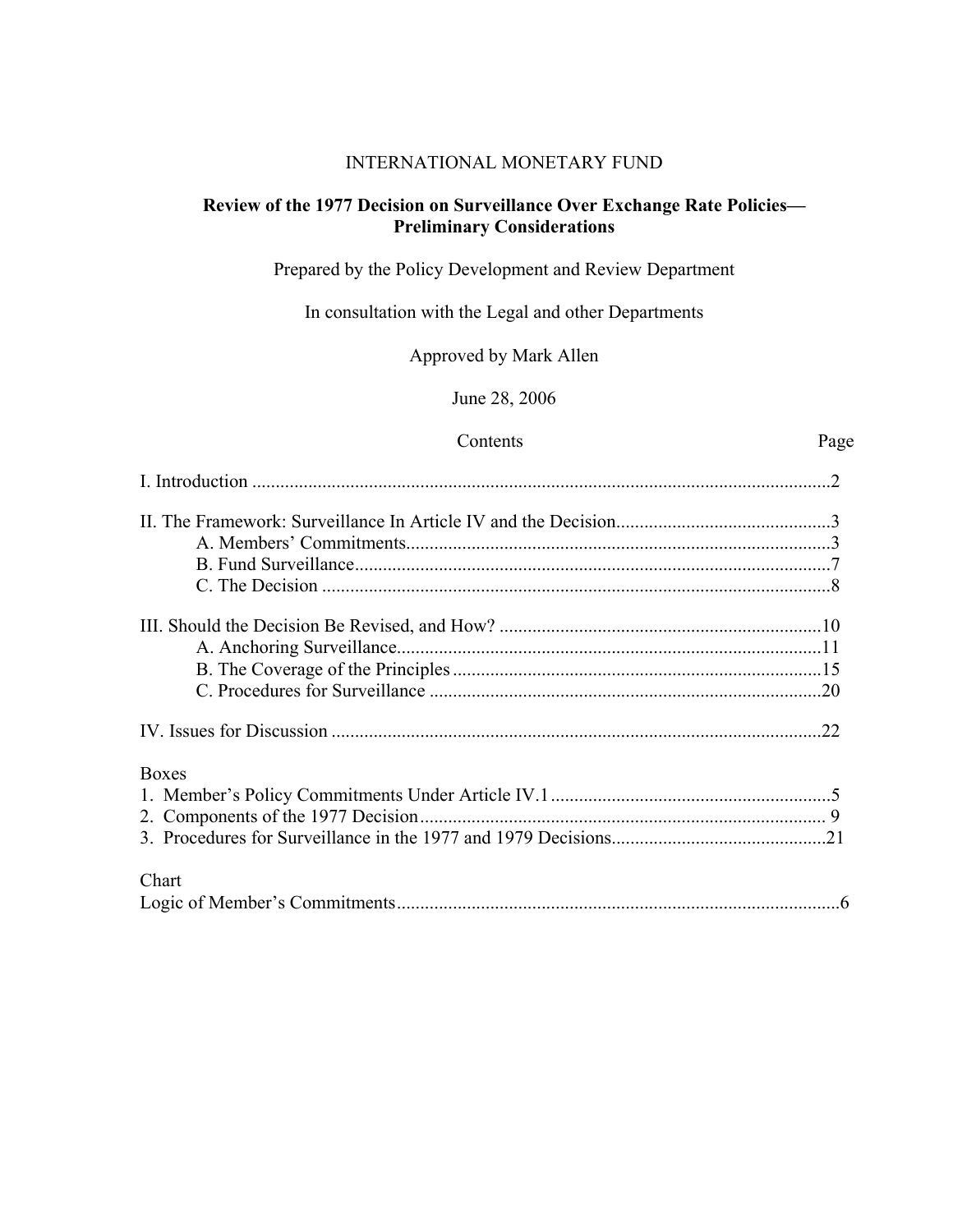## **I. INTRODUCTION**<sup>1</sup>

1. **There is a broad consensus that, at this juncture in the evolution of the international monetary system, effective surveillance is the most critical priority for the Fund.** It is a cornerstone of the Fund's Medium-Term Strategy (MTS), which was welcomed by the Fund's shareholders and others.<sup>2</sup>

2. **Against this background, it is striking that the foundations of surveillance are almost thirty years old**. The 1977 Decision on Surveillance Over Exchange Rate Policies (henceforth "the Decision")—to date, the main foundation of surveillance, alongside Article IV of the Fund's Articles of Agreement—was crafted in the wake of the collapse of the Bretton Woods system of par values. At the time, uncertainty prevailed regarding the rules of the game—be they related to the role of the Fund or to macroeconomic management without fixed exchange rates—and private capital flows played a more limited role. The expectation was that the Decision would be revised with experience. In reality, while the practice of surveillance did evolve and the Decision was supplemented with various other forms of guidance, the Decision itself, though formally subject to biennial reviews, remained virtually unchanged.

3. **As foreshadowed in the MTS, it is time for a more fundamental review of the Decision.** Areas most ripe for consideration include: clarifying what members' obligations under the Articles imply for the conduct of their policies and for their engagement with the Fund; clarifying the place of exchange rate surveillance within the broader context of surveillance; bringing the principles for exchange rate surveillance into line with the evolution of the past 30 years in the global economy and economic analysis; and revisiting the range of procedures for surveillance. Granted, surveillance has been able to evolve within the constraints of the Decision by keying directly off Article IV. However, the disconnect between the practice of surveillance and the Decision purportedly supporting it does not help forceful implementation, nor is it conducive to public understanding of the Fund's operations.

4. **This review of the Decision forms part of a more comprehensive approach to strengthen the effectiveness of surveillance.** A paper to be brought to the Board within a few months will discuss a broad framework for assessing the effectiveness of surveillance and, as noted below, will address the nexus of a surveillance remit, accountability, and independence. In parallel, efforts to strengthen the implementation of surveillance continue, with a special focus on exchange rate surveillance, of which a stocktaking will be made available to the Board shortly. Promising experimentation is also underway with multilateral

<sup>1</sup> <sup>1</sup> The main authors of this paper are Isabelle Mateos y Lago and Tessa van der Willigen, under the guidance of Carlo Cottarelli, and with input from Lynn Aylward, Dmitriy Kovtun, Tania Reif, and Pedro Rodriguez.

<sup>2</sup> *The Managing Director's Report on the Fund's Medium-Term Strategy* (2005), and *The Managing Director's Report on Implementing the Fund's Medium-Term Strategy* (2006).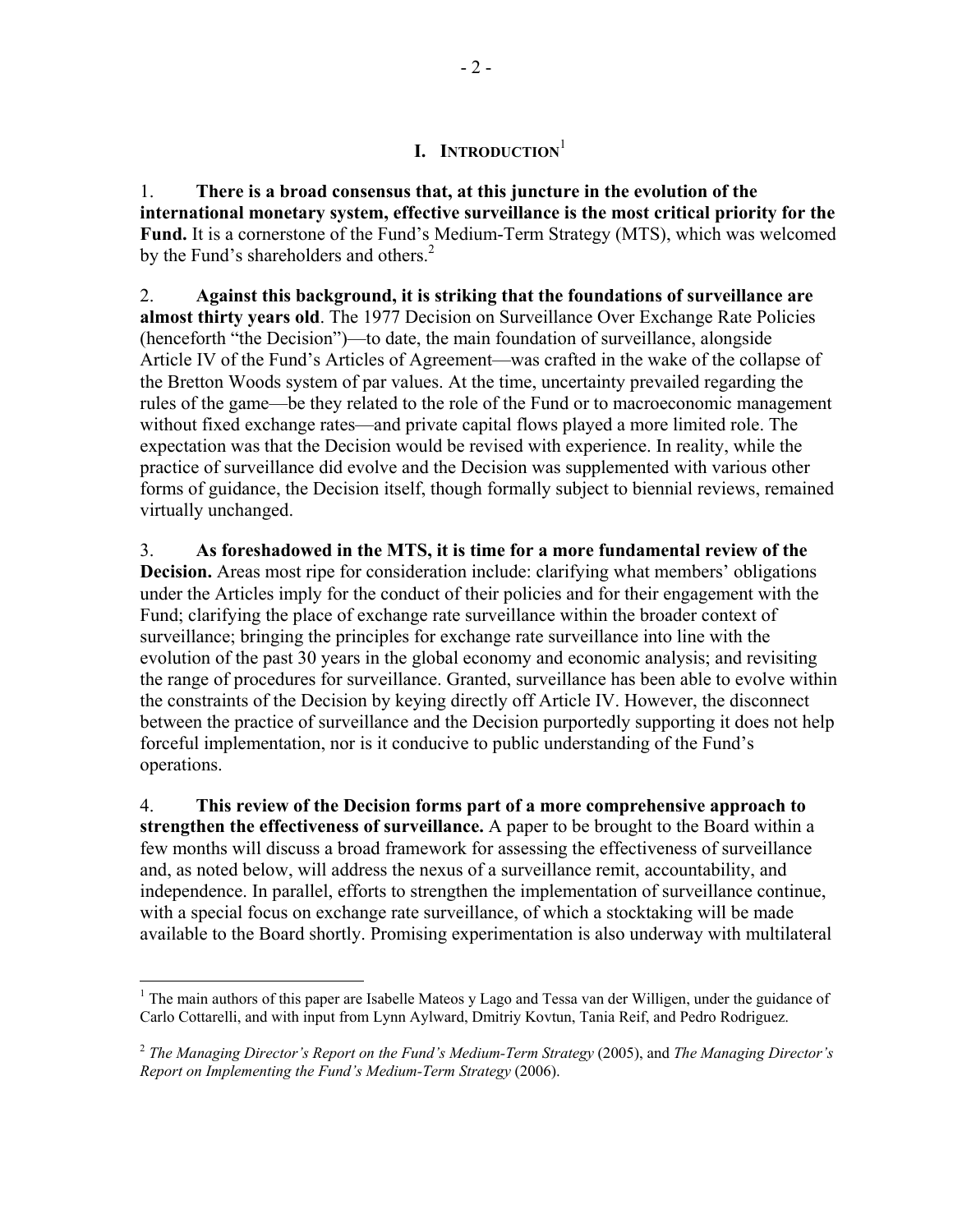consultations and streamlined Article IV consultations, which will add extra planks to the Fund's surveillance policy framework.

5. **This paper consists of two parts.** The first explains the conceptual framework of surveillance, as embodied in Article IV and the Decision (Section II). The second identifies critical issues that have arisen in its operation and proposes ways in which amending the Decision could address them (Section III). Section IV suggests issues for discussion. A companion paper sets out the legal framework of Article IV (hereafter the "Companion Legal Paper").<sup>3</sup> Depending on the guidance received from the Board, the present paper could be followed by a further paper discussing possible amendments to the Decision in more detail, for discussion toward the end of the year.

# **II. THE FRAMEWORK: SURVEILLANCE IN ARTICLE IV AND THE DECISION**

6. **The Fund was established in 1944 to promote the stability of the international monetary system**, so as to provide a framework for the balanced expansion of trade and, thereby, contribute to growth and prosperity. A key purpose of the Fund, stemming from the bitter experience of the 1930s, was to "promote exchange stability, to maintain orderly exchange arrangements among members, and to avoid competitive exchange depreciation."

## 7. **The present version of Article IV was incorporated into the Articles of**

**Agreement in 1978 as part of the Second Amendment of the Articles.** The original Article IV established the "par value system" under which members maintained a fixed "par value" for their currencies in terms of gold and obtained Fund concurrence before making changes in a par value. The Second Amendment took a fundamentally different approach: members are now largely free to choose whatever "exchange arrangement" they wish including floating—and must abide by obligations respecting the conduct of their policies, both external and domestic.

8. **The Companion Legal Paper provides an overview of members' obligations under Article IV.** It points out that the language of the present Article IV is not always clear. Its drafting reflects political compromises, and there is little by way of legislative history. While its main message is clear, it is sometimes difficult to nail down the details.<sup>4</sup> A number of key points made in the companion paper and the accompanying economic rationale are set out below.

## **A. Members' Commitments**

9. **The primary focus of Article IV is** *external stability***.** The Fund's focus is often rendered as "macroeconomic stability." But at root this interest in macroeconomic stability is an interest in external stability.

 $\overline{a}$ <sup>3</sup> *Article IV of the Fund's Articles of Agreement—An Overview of the Legal Framework (2006)*.

<sup>4</sup> Companion Legal Paper, paragraphs 3-7.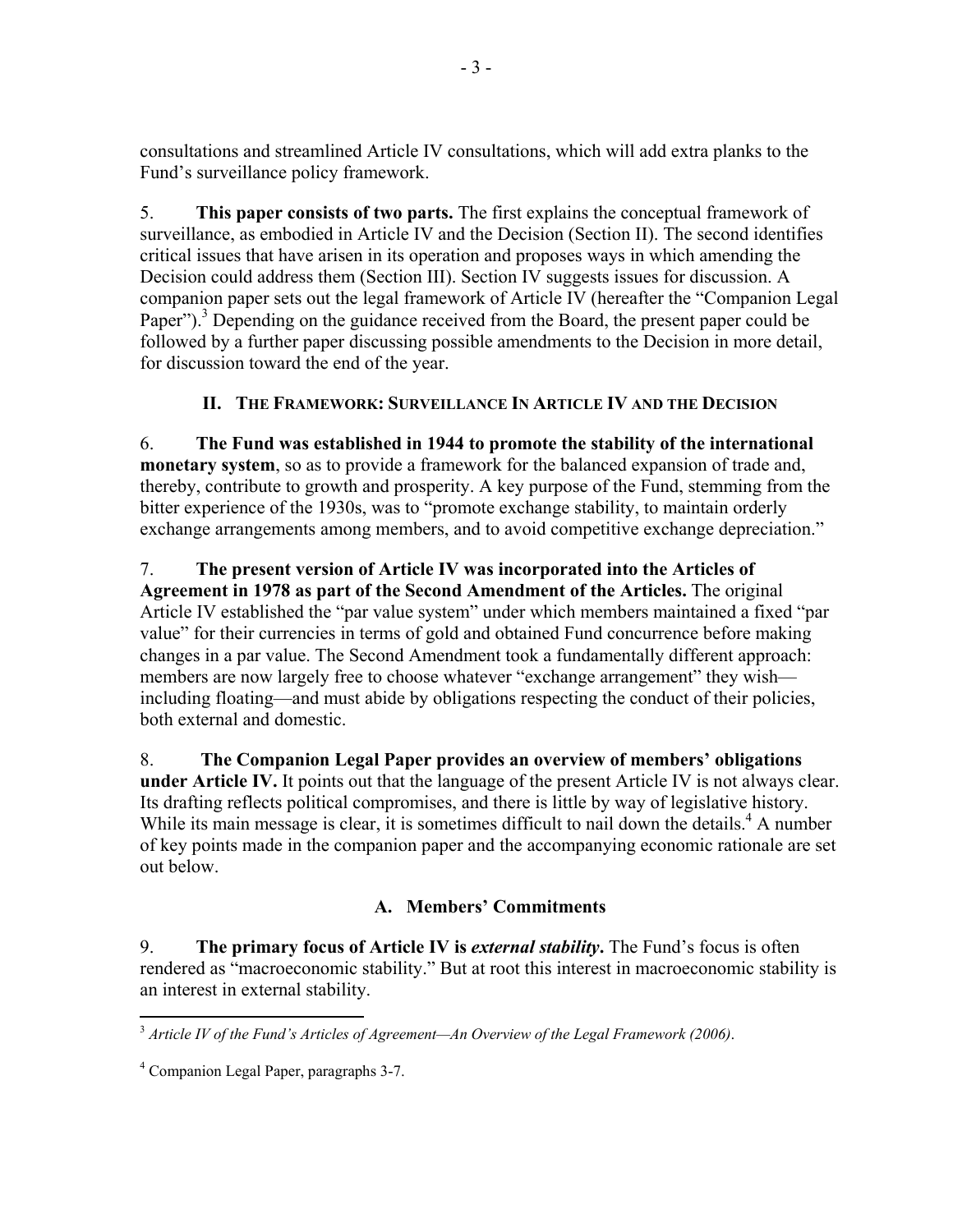10. **The Fund's interest in external stability is rendered in Article IV as "orderly exchange arrangements and ... a stable system of exchange rates."** This latter concept should not be understood as meaning unchanging exchange rates; indeed, there was a concern that the par value system had created rigidity without stability.<sup>5</sup> A country should not resist an adjustment in its exchange rate if such an adjustment is needed in response to underlying conditions. In any case, in the presence of significant capital mobility and with members free to let their currency float—both features of the post-Bretton Woods world market-driven exchange rate fluctuations are likely inevitable. Thus, the stated objective is to achieve the stability of the system—not the stability of exchange rates as such. Such stability is best served if exchange rates are permitted to move in response to underlying conditions, as long as these underlying conditions are orderly and do not tend to generate erratic disruptions and disorderly developments in exchange rates. Although the term "external stability" does not appear in Article IV, it is used here as a convenient shorthand for "orderly exchange arrangements and ... a stable system of exchange rates," as exchange rates and balance of payments flows are—ultimately—two sides of the same coin.

11. **Article IV recognizes that** *external stability* **cannot be achieved without** *domestic*  stability and growth.<sup>6</sup> The link with domestic stability is obvious: disorderly economic and financial conditions will sooner or later spill over onto the balance of payments. In addition, Article IV recognizes that growth—as long as it is orderly and is accompanied by reasonable price stability—is supportive of external stability. If policies to foster orderly growth are not in place, there is a risk that countries will resort to measures that lead to disorderly growth (monetary surprises, or competitive depreciations), with adverse consequences for the international monetary system.

12. **With an eye on these various objectives, Article IV sets out obligations regarding both** *external and domestic policies* (Box 1).<sup>7</sup> The chapeau undertaking of members is to "collaborate with the Fund and other members to assure orderly exchange arrangements and to promote a stable system of exchange rates." In recognition of the relationship between domestic policies and exchange rates, Article IV establishes obligations (albeit of a "soft" best efforts nature) with respect to members' domestic policies (see Article IV, Sections 1(i) and (ii) in Box 1). With respect to exchange rate policies, members must "avoid manipulating exchange rates or the international monetary system in order to prevent effective balance of payments adjustment or to gain an unfair competitive advantage over other members" and follow exchange policies compatible with their undertakings under Article IV, Section 1 (see Article IV, Sections 1(iii) and (iv) in Box 1). Chart 1 traces the logic of the different policy commitments through their impact on stability and growth to the ultimate objective of external stability.

 5 Companion Legal Paper, paragraphs 25-26.

<sup>6</sup> Companion Legal Paper, paragraphs 29-30.

<sup>&</sup>lt;sup>7</sup> Companion Legal Paper, paragraphs 20–39.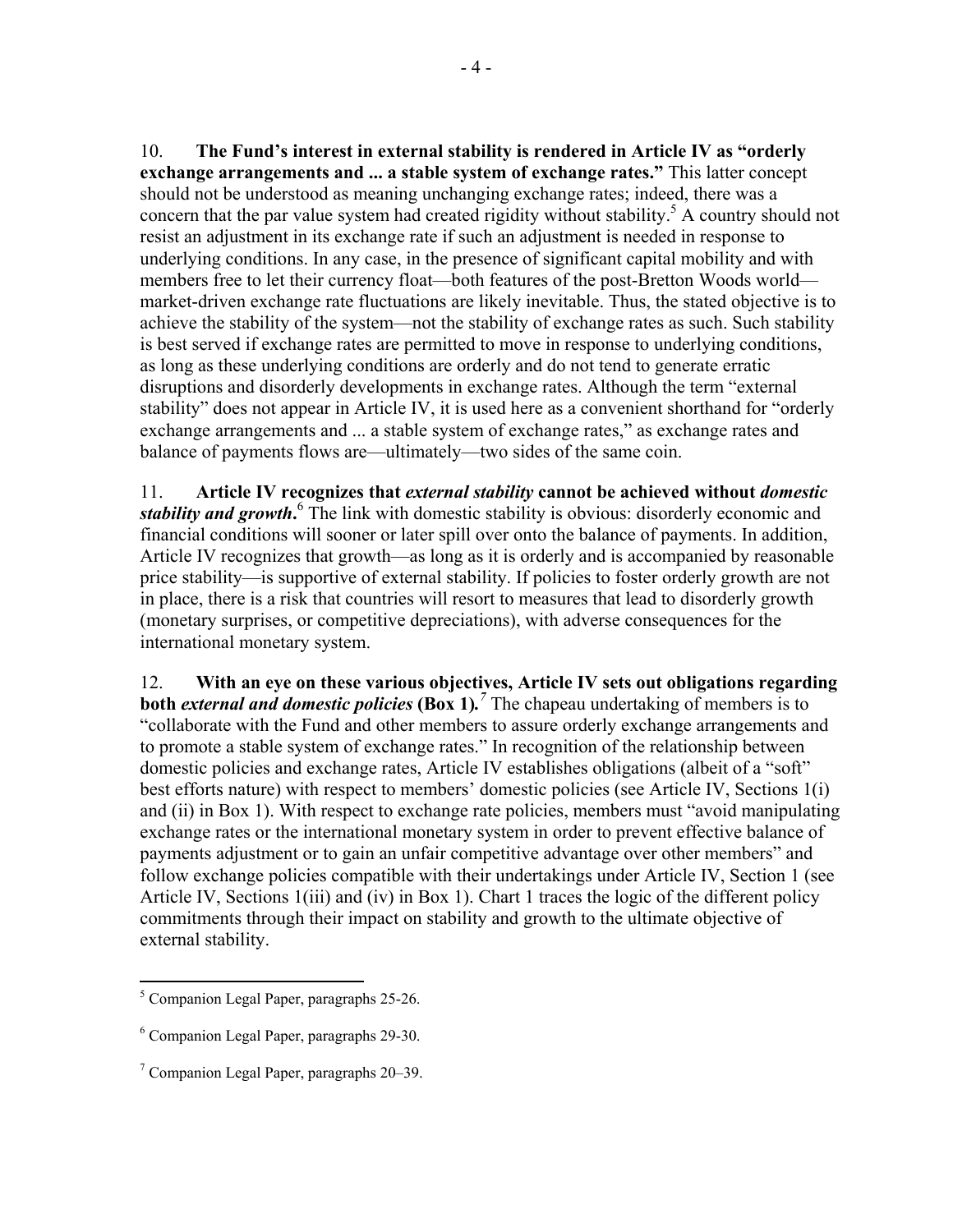Box 1. Member's Policy Commitments Under Article IV.1

*Article IV includes, in its chapeau, an overarching commitment*: to "collaborate with the Fund and other members to assure orderly exchange arrangements and to promote a stable system of exchange rates." The Article then clarifies that "in particular" each member is committed to the following:

### *Commitments on domestic economic and financial policies*

(i) "endeavor to direct its economic and financial policies toward the objective of fostering orderly economic growth with reasonable price stability, with due regard to its circumstances;"

(ii) "seek to promote stability by fostering orderly underlying economic and financial conditions and a monetary system that does not tend to produce erratic disruptions;"

### *Commitments on exchange policies*

(iii) "avoid manipulating exchange rates or the international monetary system in order to prevent effective balance of payments adjustment or to gain an unfair competitive advantage over other members;"

(iv) "follow exchange policies compatible with the undertakings in this Section" (i.e., all of the above commitments (IV.1 chapeau), and the undertakings to seek growth with price stability and orderly economic and financial conditions (IV.1.(i) & (ii)).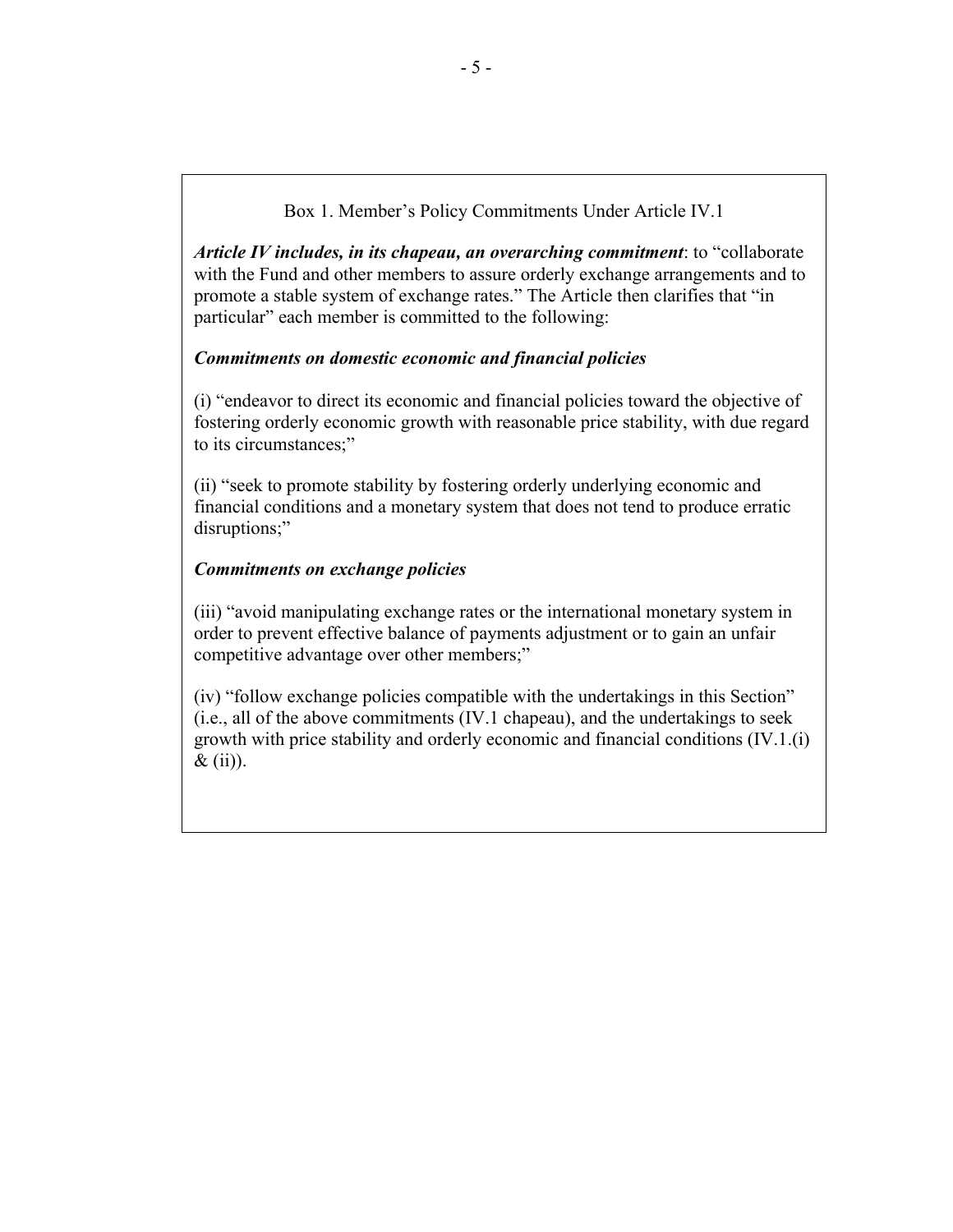



1/ The arrows show the main directions of influence underlying the commitments of Article IV. They do not attempt to capture all linkages.

13. **Article IV gives members great freedom to choose their exchange rate regime,**  although a member's choice must be consistent with its other obligations.<sup>8</sup> It is difficult to imagine a case where the regime itself would make a member unable to comply with its obligations under Article IV.1. A change in the exchange rate level should generally be able

<sup>&</sup>lt;sup>8</sup> Members' freedom to choose their exchange arrangement is discussed in more detail in the Companion Legal Paper (paragraphs 2, 8–15), As explained there, references in the Articles to members' freedom to choose are actually to exchange *arrangements*, not regimes. The arrangement includes the regime (i.e., the underlying framework for determining the exchange rate), but also, in the case of peggers, the chosen rate. It is easy to see how, in the presence of other rigidities, the *exchange rate level* component of an exchange arrangement could be inconsistent with external stability. Whether the *regime* itself could ever be inconsistent with the Articles is the more complex question addressed in this paragraph.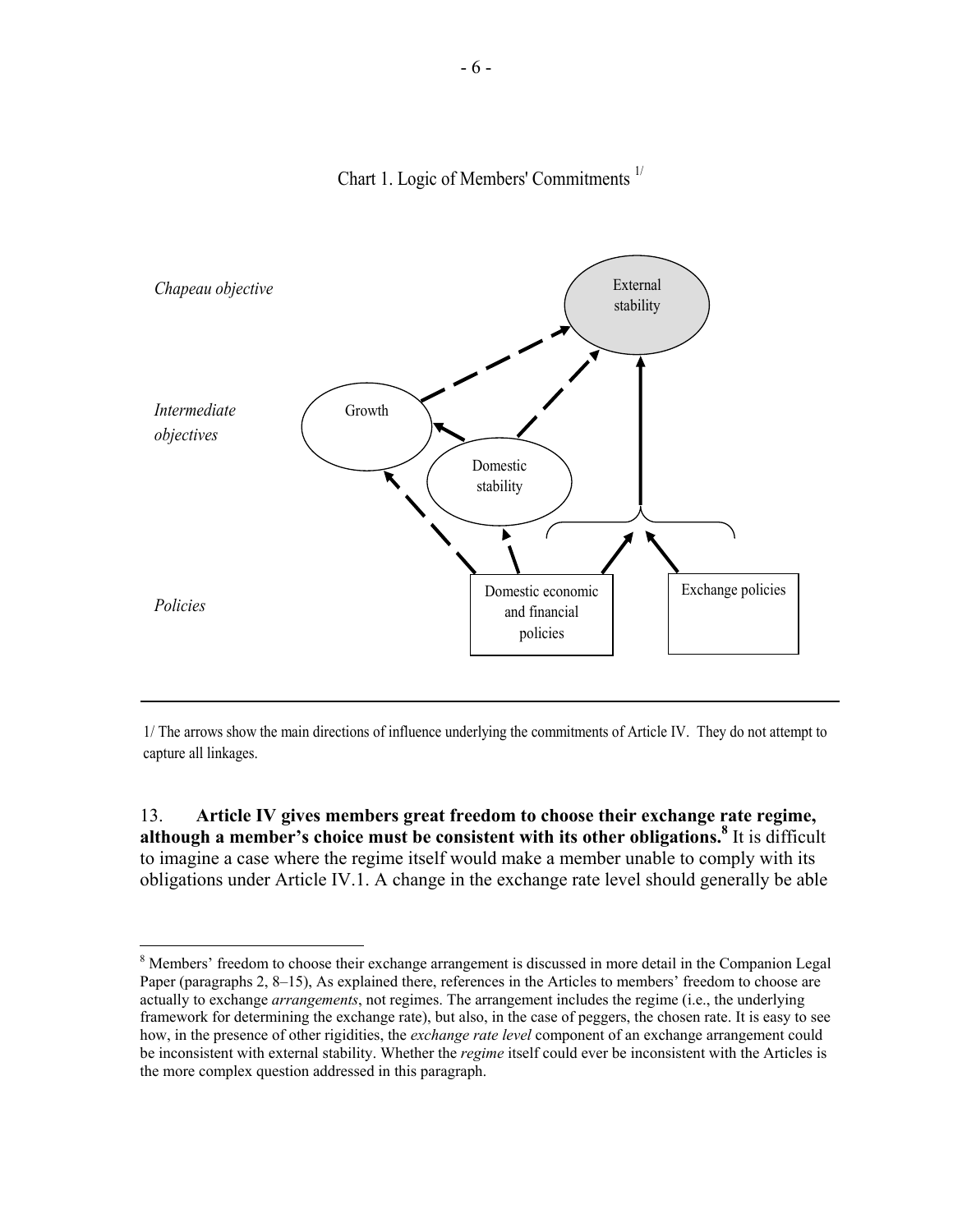to restore sustainability at any point in time.<sup>9</sup> And while it is generally recognized that the choice of regime will affect economic performance over time (at least through the economy's adjustment to shocks), it is unlikely that any particular regime would ultimately be incompatible with external stability, as long as the option of changing the exchange rate level to restore equilibrium exists.<sup>10</sup> There may, however, be cases (e.g., currency boards and currency unions) where a change in the exchange rate level may so undermine the credibility of the regime as to make it unviable. In these cases it is important to remember that the member's freedom to choose its exchange regime is bounded by the need to comply with its commitments under Article IV.1—even should such compliance bring about, as a byproduct, a change in regime.

#### **B. Fund Surveillance**

14. **Fund surveillance has two aspects** (set out in Article IV, Section 3(a)).<sup>11</sup> First, an explicitly multilateral one, in that it must "oversee the international monetary system in order to ensure its effective operation." Second, a bilateral one, as a means of overseeing the compliance of members with the commitments set out in Article IV.1. In practice, the two are closely related. Since external stability by definition involves more than one country, there can be no effective bilateral surveillance without a multilateral perspective—still less so as the world economy becomes more integrated and cross-border spillovers more important.

15. **The overall scope of bilateral surveillance—though ultimately aimed at promoting external stability—is broad.** Under the more flexible system described above, surveillance has become a primary mechanism through which the Fund promotes a stable international monetary system. For this purpose, Article IV requires the Fund to assess compliance by members with *all* their obligations under Article IV, Section 1, both domestic and external.

16. **Within this framework, Article IV gives a special place to surveillance over exchange rate policies.** Article IV, Section 3(b) provides that "the Fund shall exercise firm surveillance over the exchange rate policies of members, and shall adopt specific principles for the guidance of all members with respect to those policies." The Articles do not provide a definition of exchange rate policies, but it is evident from the 1977 Decision that the Board viewed them at that time as including intervention policies, other external policies as long as

<sup>&</sup>lt;sup>9</sup> Of course, it is the real exchange rate that matters, but in the presence of other rigidities it may be the nominal exchange rate that needs to change. A change in other policies would also be needed to avoid the new exchange rate level becoming unsustainable.

 $10$  In this sentence, "external stability" is to be read as referring to "a stable system of exchange rates." As noted in the Companion Legal Paper, there may be circumstances where a particular exchange arrangement (e.g., a multiple currency practice) is inconsistent with the concept of "orderly exchange arrangements" (Companion Legal Paper, para. 27).

<sup>&</sup>lt;sup>11</sup> Companion Legal Paper, paragraphs 40-41.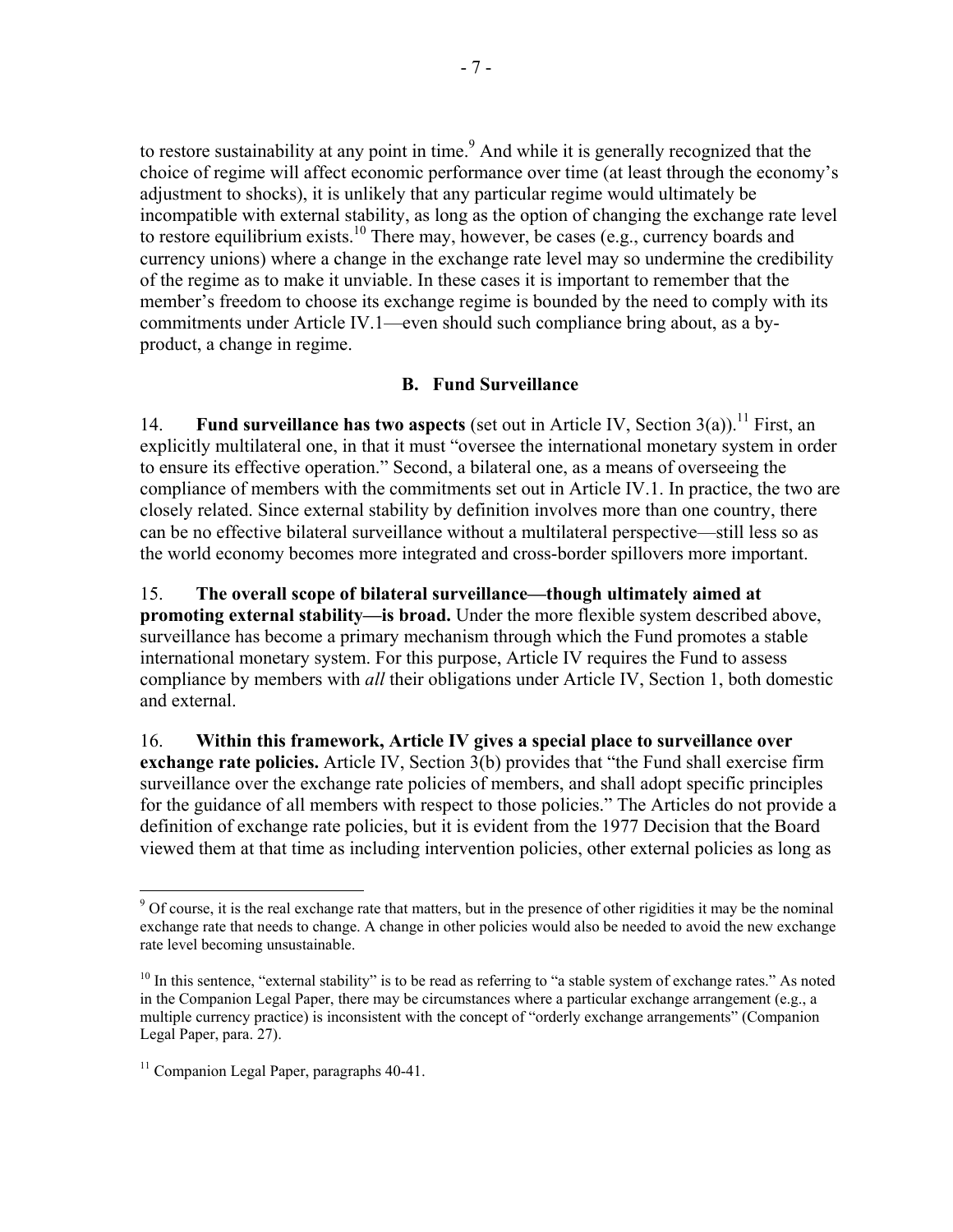they are pursued for balance of payments purposes, and "monetary and other domestic financial policies that provide abnormal encouragement or discouragement to capital flows" when these are pursued for balance of payments purposes.<sup>12</sup>

#### **C. The Decision**

### **General structure**

17. **The 1977 Decision on surveillance over exchange rate policies responds to the requirement in Article IV, Section 3(b) that the Fund adopt principles for the guidance of members on their exchange rate policies.**<sup>13</sup> It consists of four parts (Box 3). The **first part** (*General Principles*) clarifies that the Decision does not even *attempt* to cover all aspects of Fund surveillance, but rather deals with exchange rate policies, consistent with the specific direction provided under Article IV, Section 3(b). The **second part** defines three *Principles for the Guidance of Members' Exchange Rate Policies* (PGMs), and the **third part** (the *Principles of Fund Surveillance*) provides guidance to the Fund in monitoring the observance by members of these principles through the specification of indicators. In that context, the third part also recognizes explicitly the close relationship between domestic and external policies. The **fourth part** (*Procedures for Surveillance*) sets out the procedural framework for surveillance, including Article IV consultations.

#### **The principles and their endurance over time**

18. **The approach taken in 1977 to define the principles was minimalist, reflecting the constraints faced.** There were great uncertainties as to how the new international monetary system would work. This compounded the difficulty of finding principles that would imply equally close surveillance with respect to all members irrespective of their exchange arrangements. The solution was to adopt only minimal principles at the outset, while underscoring that the principles were "not necessarily comprehensive and subject to reconsideration in the light of experience."

 $\overline{a}$ <sup>12</sup> See Companion Legal Paper, footnote 21.

<sup>&</sup>lt;sup>13</sup> Companion Legal Paper, paragraphs 43–46.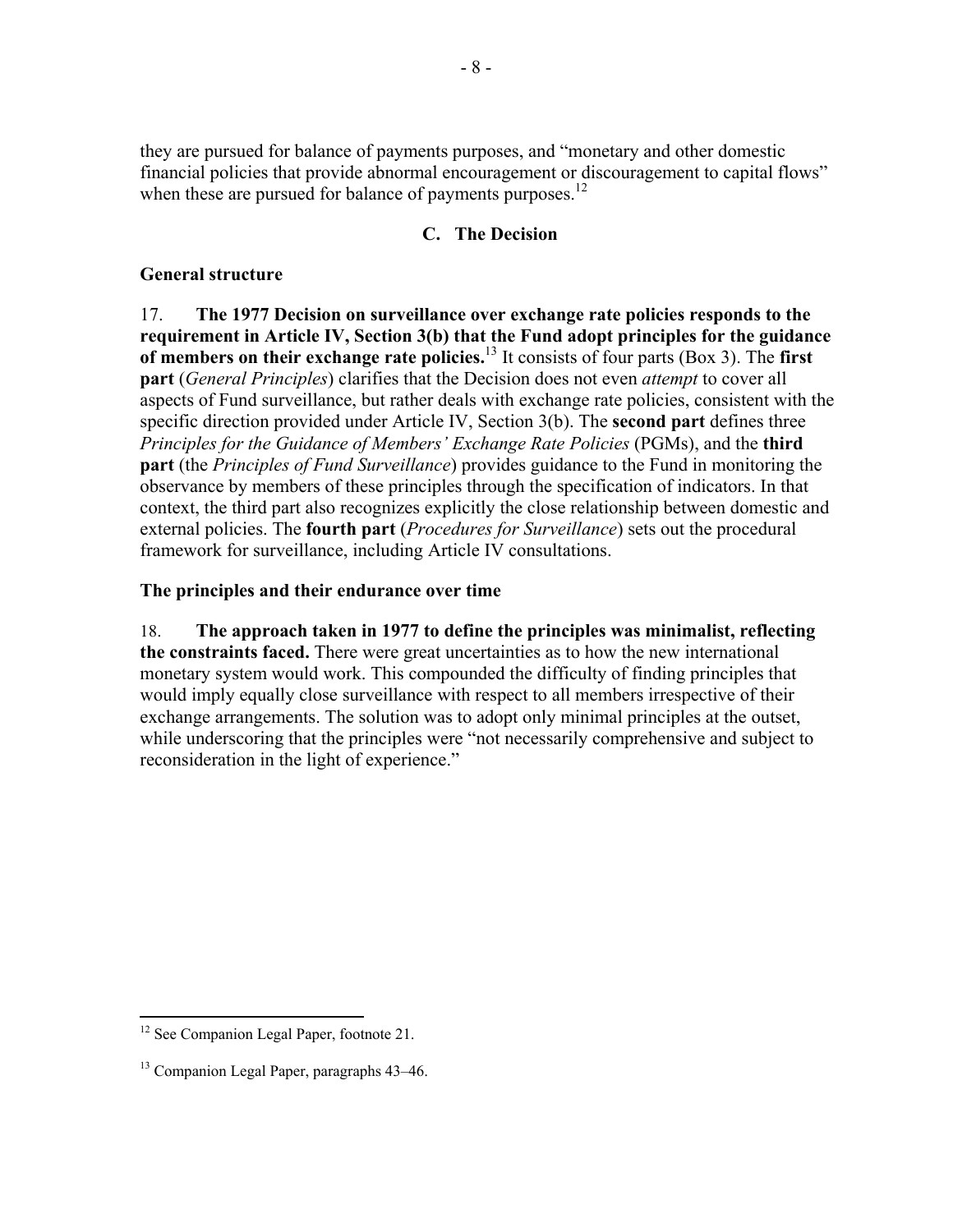#### Box 2. Components of the 1977 Decision<sup>1</sup>

The 1977 Decision consists of:

- ¾ *General Principles*, which present the Decision as the vehicle to implement the call in Article IV for principles for the guidance of members' exchange rate policies, and stress that it is *not* meant to deal with the Fund's broader oversight responsibility over the international monetary system, nor does it cover comprehensively the Fund's oversight over members' compliance with all their obligations under Article IV.
- ¾ *Principles for the Guidance of Members' Exchange Rate Policies* (PGMs):

A. "A member shall avoid manipulating exchange rates or the international monetary system in order to prevent effective balance of payments adjustment or to gain an unfair competitive advantage over other members."

B. "A member should intervene in the exchange market if necessary to counter disorderly conditions, which may be characterized inter alia by disruptive short-term movements in the exchange value of its currency."

C. "Members should take into account in their intervention policies the interests of other members, including those of the countries in whose currencies they intervene."

Principle A repeats the obligation in Article IV, Section 1(iii), while B and C provide *guidance* as to how a member's exchange rate policies will be consistent with its obligations under Article IV.

¾ *Principles of Fund Surveillance over Exchange Rate Policies*, which includes:

- a list of indicators to be used in gauging whether members are abiding by the PGMs: (i) protracted largescale intervention, (ii) undue official or quasi-official borrowing or short-term lending for balance of payments purposes, (iii) a change, for balance of payments purposes, of restrictions on, or incentives for, current transactions and capital flows, (iv) the pursuit, for balance of payments purposes, of monetary and other domestic policies that abnormally encourage/discourage capital flows, (v) behavior of the exchange rate unrelated to underlying economic and financial conditions, (vi) unsustainable flows of private capital.

- some broad "appraisal guidelines," which call for the appraisal of members' exchange rate policies to be made within the framework of a comprehensive analysis of the general economic situation and economic policy strategy of the member, recognizing that domestic as well as external policies can contribute to external adjustment, and taking into account the extent to which the policies of the member serve the objectives of financial stability, sustained economic growth, and reasonable levels of employment.

¾ *Procedures for Surveillance* (see Box 3).

 $\overline{\phantom{a}}$  , where  $\overline{\phantom{a}}$ 

<sup>1</sup> "Surveillance over Exchange Rate Policies," Decision No. 5392-(77/63), April 29, 1977, as amended.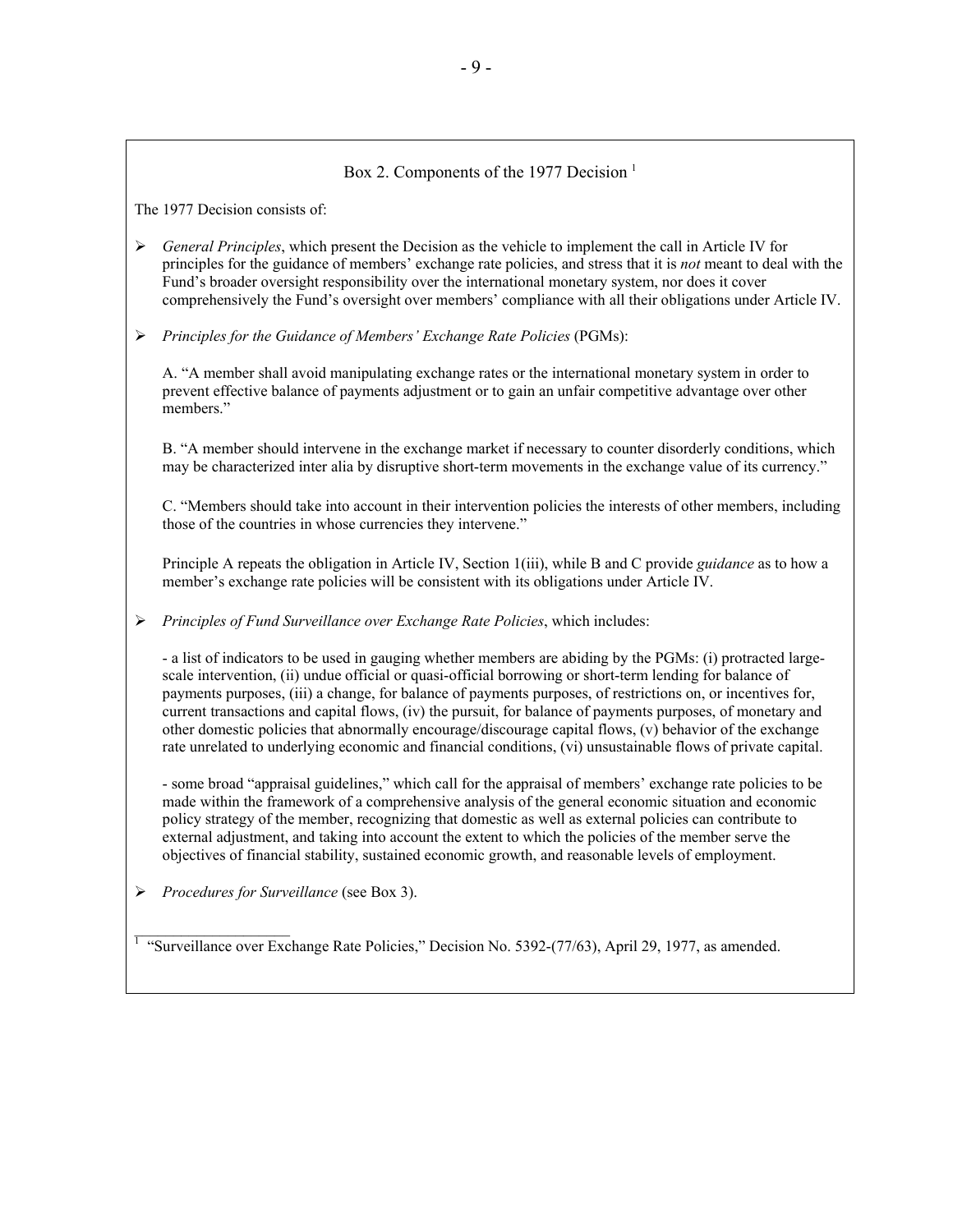#### 19. **Thus, the Decision includes only three PGMs**:

- Principle A simply repeats Article IV.1's injunction against manipulation, and has been generally understood to be targeted at countries tightly managing their exchange rate. Note that intent plays a key role here: the principle prohibits exchange rate manipulation only when it is engaged in for specific purposes, namely gaining unfair competitive advantage or preventing external adjustment.<sup>14</sup>
- Principle B specifically concerns floaters: high on the list of concerns in the 1970s was the need to avoid erratic exchange rate fluctuations in thin markets, and this principle encourages members to use foreign exchange intervention to counter disruptive fluctuations.
- Principle C, applying in principle to all members, urges countries to consider the impact of intervention on other members, and was conceived in particular with a view to avoiding disruptions to reserve currency exchange rates.

20. **While the Decision was reviewed regularly after 1977, the PGMs were never amended, and the accompanying principles for Fund surveillance only once**. The continued appropriateness of the Decision as a basis for surveillance was examined in the context of 13 successive biennial surveillance reviews. However, the great majority of these reviews focused—probably rightly—much more on the *implementation* of surveillance than on a formal examination of the Decision. In the latter respect, two reviews stand out. First, the 1986-87 review proposed several possible amendments motivated by a concern that the Decision was too narrow, including broadening the scope of the Decision to domestic policies, introducing target zones for exchange rates or monitorable indicators for domestic policy instruments, and clarifying and expanding the kind of behavior that could constitute manipulation. None of these proposals met with sufficient support from the Board, reflecting both analytical and political difficulties.<sup>15</sup> Second, in the aftermath of the Mexican crisis, in 1995, references to private capital flows were added to the principles for Fund surveillance. Specifically, "unsustainable flows of private capital" was added to the list of indicators, and a reference to the "size and sustainability of capital flows" was added in the appraisal guidelines, among the balance of payments developments to consider.

#### **III. SHOULD THE DECISION BE REVISED, AND HOW?**

21. **It could be argued that the longevity of the Decision proves its enduring value**. There are merits in this view. The Decision—with its lack of specificity—has allowed surveillance to be used flexibly, and to adapt to changing circumstances. It has been complemented over time by other Board deliberations, typically captured in summings up,

<sup>&</sup>lt;sup>14</sup> Companion Legal Paper, paragraphs 32–34.

<sup>&</sup>lt;sup>15</sup> See the background paper for an overview of the attempted amendments.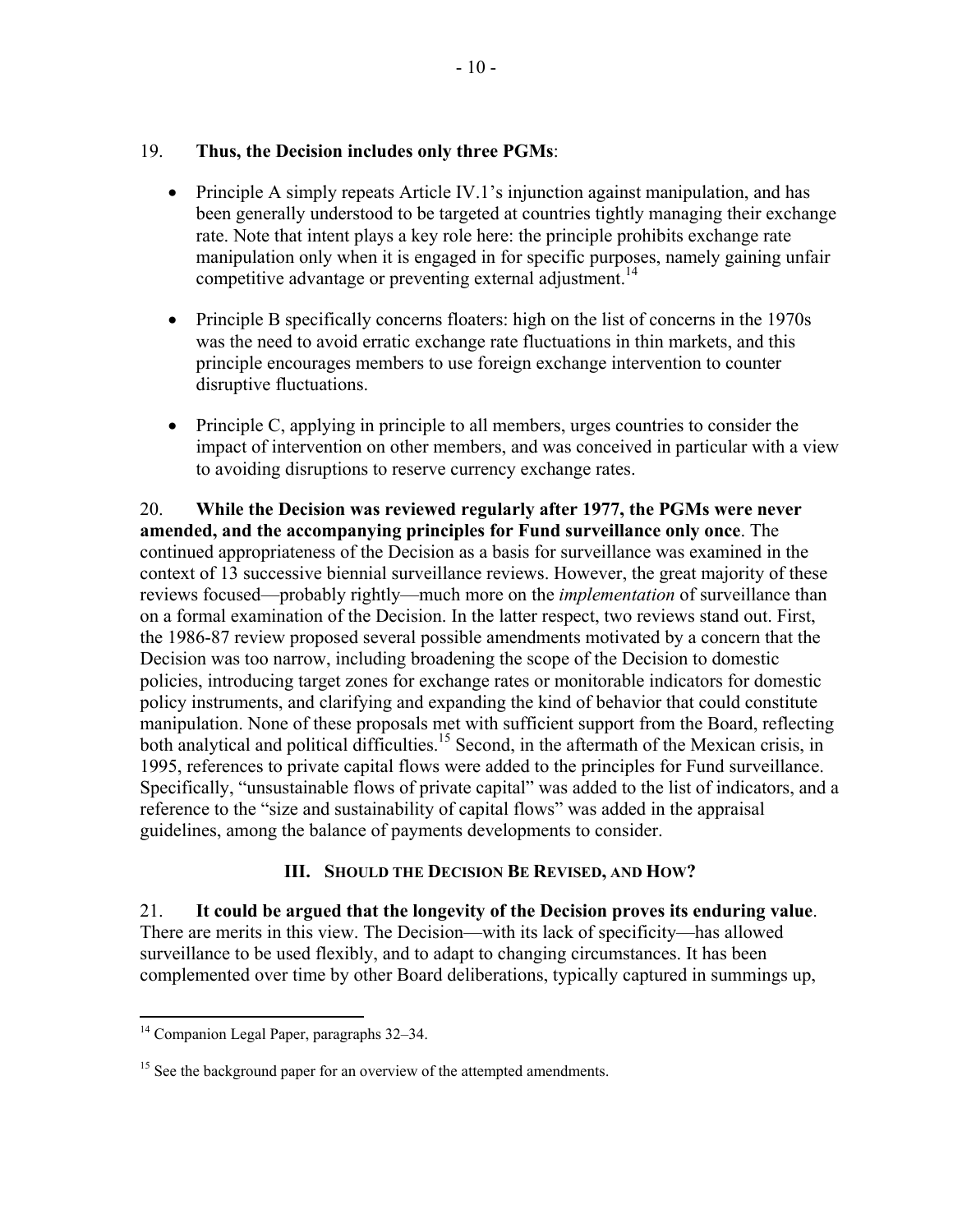which have provided more specific guidance on the exercise of surveillance. It would be a mistake to move radically away from this approach and aim at producing a new decision that was highly prescriptive and detailed.

22. **At the same time, it must be recognized that the Decision now has limited usefulness from a practical perspective**. It remains the official bedrock and foremost display window of the Fund's surveillance mandate, yet surveillance practitioners, both on the side of Fund staff and on the side of country authorities, are often unacquainted with it a fate that, in some respects, has been shared by Article IV itself (see below). This fading away of what was supposed to be the key anchor for surveillance may have something to do with several perceived weaknesses in surveillance: a need for improved focus; a need for more candor; and claims that the Fund is not closely monitoring countries' policies even in its core areas, including exchange rates.<sup>16</sup>

## 23. **Against this background, the rest of this paper focuses on three issues:**

- First, how could the Decision provide a better, and more comprehensive, anchor for surveillance, thus complementing the other initiatives to enhance the focus and effectiveness of surveillance undertaken as part of the MTS?
- Second, with specific reference to exchange rate policies, are the principles embedded in the Decision right, and do they provide effective guidance, or is something missing?
- Third, do the procedures for surveillance set out in the Decision provide the Fund with the right tools for the job?

The remainder of this section examines in turn each of these questions, suggesting in most cases remedies fully in the spirit of decisions made by the Board in previous summings up, and in a few others seizing the opportunity to go somewhat further.

## **A. Anchoring Surveillance**

24. **There is scope to anchor surveillance better in two respects—both of which could potentially be reflected in a revised Decision**. The first relates to the *modus operandi*  of surveillance, and, more specifically, to a perceived dualism that has emerged in the practice of surveillance between, on the one hand, surveillance as a channel to provide "trusted advice"—a channel that emphasizes persuasion as the key to effectiveness; and, on the other hand, surveillance as a channel to monitor members' compliance with their obligations under Article IV—a more "prescriptive" approach that in principle could culminate in an assessment of noncompliance. The second relates to the coverage of

<sup>&</sup>lt;sup>16</sup> See inside critiques like *Biennial Review of the Implementation of the Fund's Surveillance and of the 1977 Surveillance Decision—Overview* (2004), and outside ones like Edwin Truman (2006), *A Strategy for IMF Reform*, IIE, Washington DC.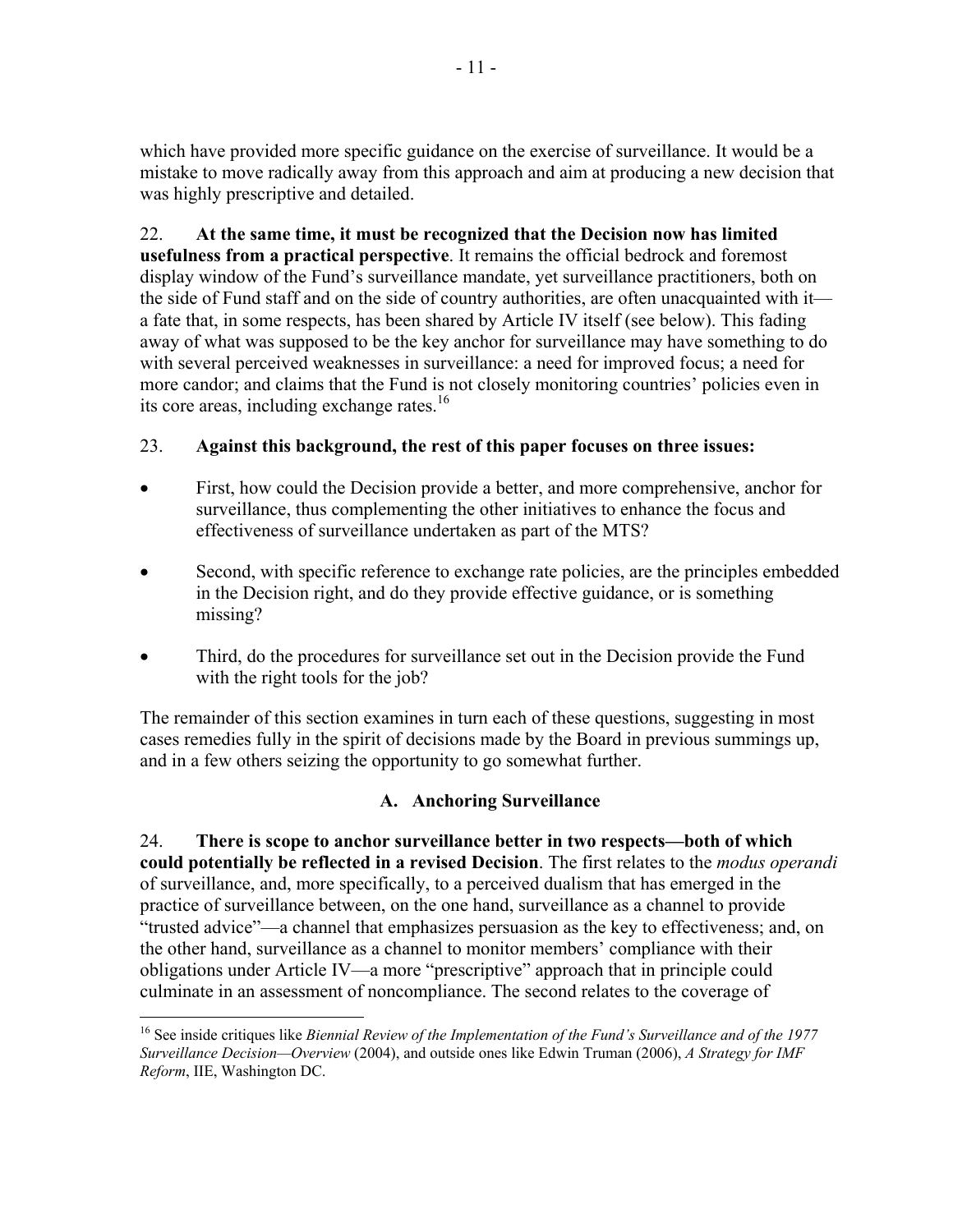surveillance and, more specifically, to the appropriate balance between domestic and external focus. As we shall see, these aspects are related, but it is convenient to address them in turn.

### **The proper balance between trusted advisor and monitor**

25. **While Article IV and the Decision make clear that surveillance is a means of monitoring members' compliance with their obligations, the Fund, in conducting surveillance, has sought to ensure this compliance primarily through persuasion and policy dialogue, and not through a "policing" role.** This preference originated in large part in a recognition that the effectiveness of surveillance in bringing about policy action would, in the end, depend on members' cooperation and trust. It has also been fueled by the uncertain nature of economic knowledge and the diversity of members' circumstances. Both these reasons remain fully valid today.

26. **The Fund has thus chosen a** *modus operandi* **for surveillance that relies more on shaded appraisals than on statements of compliance or noncompliance.** Article IV consultations are concluded by a Board summing up commenting on the past and planned conduct of policies, and issues of potential breach of obligations almost never arise.

27. **This** *modus operandi***, while effective in many ways, has also brought a risk that consultations may lose sight of the commitments of Article IV.** With the emphasis on policy advice, both members and the Fund may be tempted to treat surveillance rather like technical assistance:

- Members may listen politely to the advice in areas they are interested in, and only those. Worse, the occasional member considers any discussion with the Fund an imposition, or even denies—for example in contacts with the media—that it has any obligations toward the Fund at all.
- The Fund (or its staff) may shy away from delivering tough messages, for the sake of persuasiveness, and indeed a lack of candor in surveillance has long been identified as a problem.<sup>17</sup> Too "cozy" a policy dialogue is already a problem in a confidential setting, but the advent of transparency has increased (and will continue to increase) the premium on clear communication to the public.

28. **A revised Decision—supporting a renewed commitment by members to the spirit of surveillance—could help ensure that surveillance remains anchored in the obligations of Article IV, without becoming a sterile exercise in compliance assessment.**  In particular, the preamble to the Decision could be revised to refer more clearly to members' various commitments to the Fund and to clarify the conceptual framework underlying these commitments and Fund surveillance (drawing on Section II of this paper and the Companion

 $\overline{a}$ <sup>17</sup> See, for instance, the *External Evaluation Of IMF Surveillance* (the "Crow Report," IMF, 1999) on "clientism bias."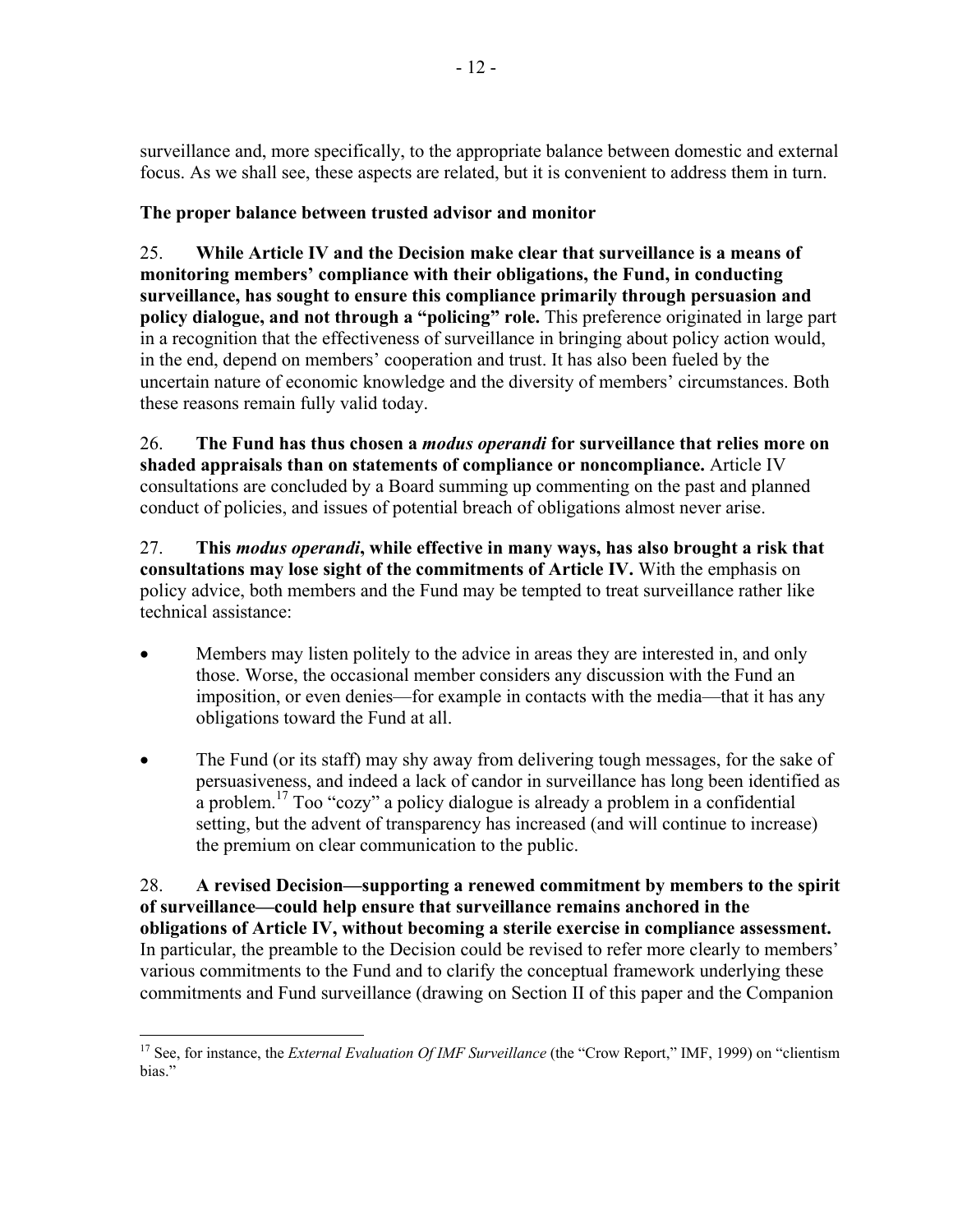Legal Paper). Indeed, the Decision could thereby become a decision on surveillance more generally under Article IV, rather than (only) a Decision on surveillance over exchange rate policies. The International Monetary and Financial Committee (IMFC) has also recently proposed "a restatement of the commitments which member countries and their institutions make to each other under Article IV," suggesting that there may be a role for *members themselves* to restate their commitments, e.g., in a declaration ultimately endorsed by the IMFC. 18 This would underscore the original function of surveillance, which is to monitor those commitments.

29. **At the same time, in examining members' policies in light of their commitments under Article IV.1, surveillance could devote greater attention to the need for a medium-term orientation and the identification of policy frameworks.** Members' commitments relate to external stability over the short and longer term, and so Fund surveillance cannot focus merely on today's policies, but must also consider how policies will develop and adjust as circumstances change. Surveillance must thereby focus on the underlying objectives and logic of policies—the policy "framework." At the same time, it is important to recognize that frameworks will differ not just in content but also in form (e.g., the degree to which they are based on rules or are made transparent), and there is no case here for a one-size-fits-all approach. The medium-term orientation of policies is nonetheless a necessary subject for Fund surveillance.

30. **The new Decision could, thus, underscore the importance of examining members' adherence to their commitments in the light of policy frameworks that they spell out**, at least in the key areas of monetary, fiscal, and financial policies, in addition, of course, to exchange rate policies.<sup>19</sup> Such "frameworks" would comprise the set of mediumterm orientations and policy reaction functions within which contingent policy decisions are taken (including possibly, but not necessarily, policy rules). Surveillance would then provide an assessment of (i) the consistency of the framework with members' commitments under Article IV; and (ii) whether the member is actually implementing the specified framework.

31. **Such an approach would have several advantages.** First, a focus on policy frameworks as described above would bring benefits of its own. The Fund has already increasingly emphasized the formulation of policy within such frameworks as an important aid to policy-making. Moreover, when robust and credible frameworks are made public with a concomitant increase in policy predictability—they should play a stabilizing role in financial markets, with important cross-border externalities. While the intent would by no means be to force members to adopt explicit frameworks and make them transparent, surveillance could provide a helpful impetus for countries where a framework is missing but the willingness and capacity to move in this direction exist. Second, and key from the

 $\overline{a}$ <sup>18</sup> IMFC Communiqué, April 22, 2006.

<sup>19</sup> See for instance proposals by Mervyn King, in *Reform of the International Monetary Fund***,** speech at the Indian Council for Research on International Economic Relations (ICRIER) in New Delhi, India, February 20, 2006.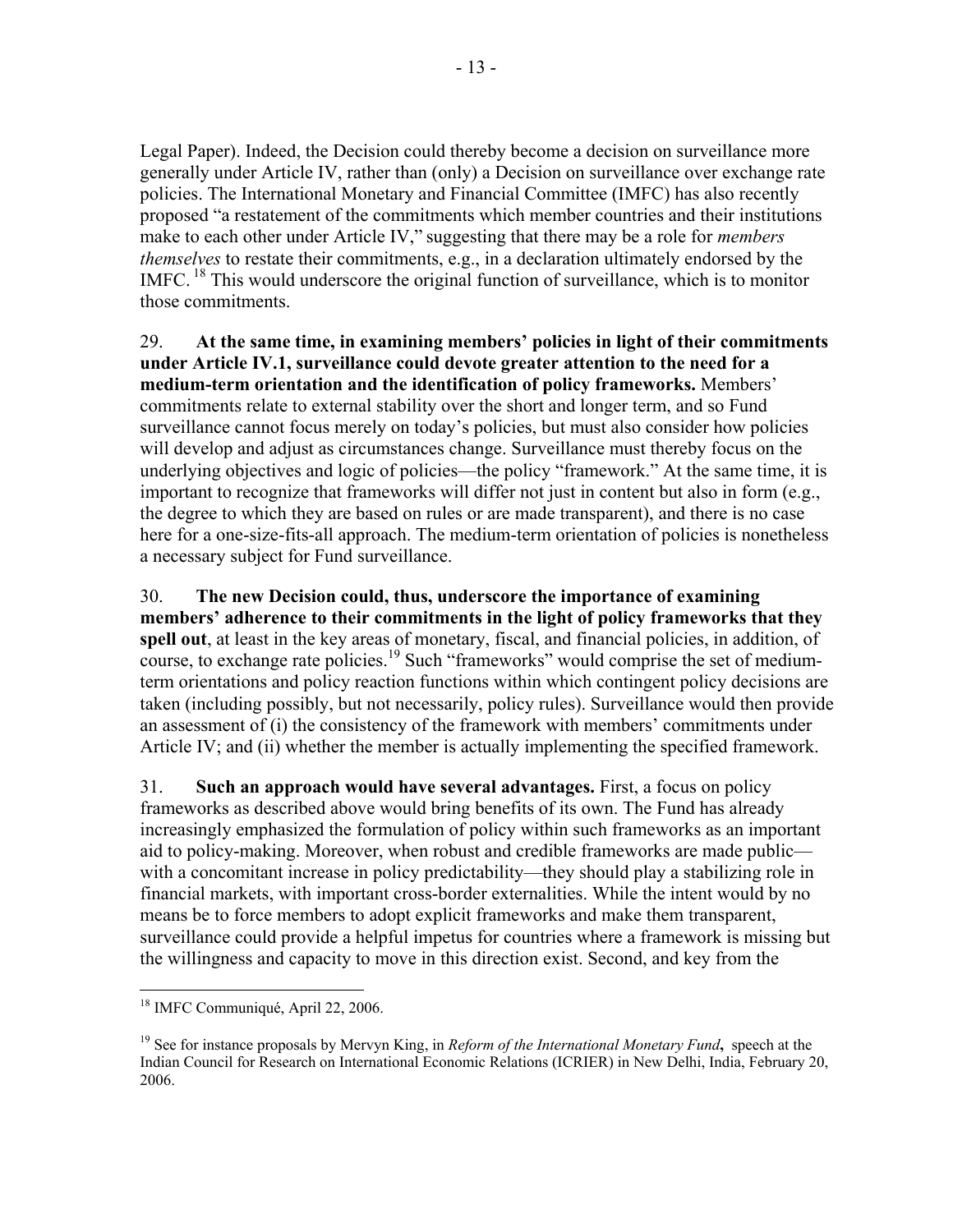perspective of the present paper, more emphasis on the discussion of frameworks could elicit a higher standard of cooperation from countries, going beyond a discussion of the immediate policy measures envisaged, and would help anchor Article IV consultations.

### **The proper focus of surveillance**

### 32. **The conceptual framework set out in Article IV and the Decision poses**

**challenges for the focus of surveillance.** A broad range of policies impact external stability, and choosing which ones to focus on is no mean task. The Decision, moreover, with its concentration on exchange rate policies, risks being misread to mean these policies should be the *only* concern of surveillance—and in any case does not help much in identifying what *should* be the central concerns.

33. **Anchoring the scope of surveillance in the Decision on the concept of external stability would help focus surveillance, as well as place exchange rate policies in their proper context.** Avoiding "mission creep" in surveillance has long been identified as a challenge. Nor does current guidance help much in this regard. The latest surveillance review defined a list of matters at the "apex of the Fund's hierarchy of concerns," namely "external sustainability; vulnerability to balance of payments or currency crises; sustainable growth and the policies to achieve it; and, for systemically important countries, conditions and policies affecting the global or regional economic outlook."20 While fully consistent with Article IV, this guidance—especially the inclusion of "sustainable growth and the policies to achieve it"—hardly restricts the range of appropriate topics for surveillance. Rather, the selection of policies to be covered by surveillance should be guided by the overarching objective of Article IV and thus be based on the extent of their potential contribution whether positive or negative—to external stability. The further the Fund moves from the issues that are most likely to have a direct impact on external stability—that is, fiscal, monetary, and financial policies, in addition to exchange rate policies—the higher should be the burden of proof that the policies at issue are critical to external stability. Embedding this notion explicitly in the Decision could be useful.

34. **Greater focus in surveillance could also be attained through strengthened means of setting priorities, including potentially through a surveillance remit.** The countryspecific multi-year surveillance agendas recently introduced as part of the MTS should help in this regard. The definition of an annual remit for the Fund—as recently suggested by the IMFC—could also strengthen focus. A thorough and integrated examination of the nexus between remit, independence, and accountability is needed. Work is already in train in this area, as part of staff's work on the methodology for assessing the effectiveness of surveillance. Since operational independence is a precondition for accountability, it would need to be part of an integrated review of these issues, with careful attention given to the Fund's current governance structures and existing and potential checks and balances, including the role of transparency. These questions go beyond the framework of the 1977

 $\overline{a}$ <sup>20</sup> IMF Executive Board Reviews the Fund's Surveillance (PIN No. 04/95; 8/24/04).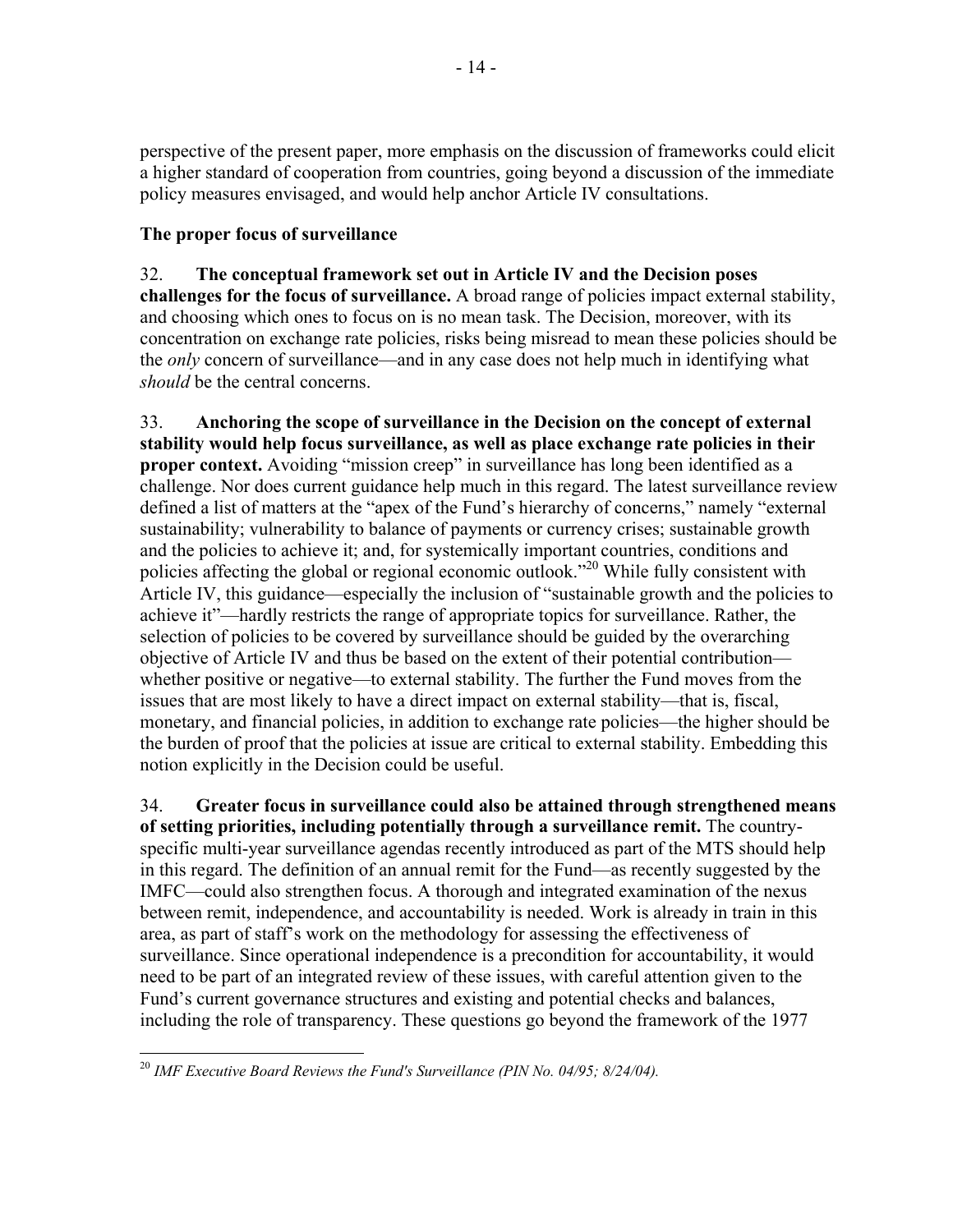Decision, and will be examined separately as part of the forthcoming paper on a possible framework for assessing the effectiveness of surveillance.

#### **B. The Coverage of the Principles**

#### **The focus of the principles on exchange rates**

35. **Even if surveillance needs to cover a broad range of policies, there are good reasons why Article IV specifically calls for—and the Decision provides—principles for exchange rate policies.** On the one hand, sound exchange rate policies are a necessary, albeit not sufficient, basis for external stability, and the most direct of influences on it. On the other hand, and paradoxically, exchange rate issues have proved one of the most difficult areas for surveillance to cover. Although there has been considerable progress, constructive engagement with members in this area is still hindered by analytical uncertainties, sensitivity concerns, and the common misreading of Article IV as prohibiting questioning of members' choice of exchange arrangement. $^{21}$ 

36. **By contrast, it is not obvious that there is need for specific principles providing comprehensive and detailed guidance for members' domestic policy commitments under Article IV, Section 1, (i) and (ii).** Article IV, though it fully recognizes the importance of domestic policies for external stability and hence for surveillance, does not require the adoption of principles in this area. Specific principles on various aspects of domestic policies—e.g., fiscal, monetary, labor market, etc.—could be adopted nonetheless, but such an effort seems at this stage neither worthwhile nor practical. Successive reviews of the implementation of surveillance have not found shortcomings that might suggest a need for them. Moreover, it would be difficult to specify principles that would be both sufficiently concrete to be helpful and sufficiently general to take proper account of the diversity of members' circumstances and avoid overconstraining members' policy choices. Rather, greater clarity on the overall importance of domestic policies could be provided in a revised preamble to the 1977 Decision.<sup>22</sup>

#### **The coverage of the PGMs**

 $\overline{a}$ 

37. **While existing principles remain valid, experience has revealed problems in the coverage of the PGMs.** Preventing competitive depreciations is one of the key purposes of the Fund, giving perennial validity to Principle A. And while, as a result of the integration and deepening of capital markets, intervention—the focus of Principles B and C—may not be

<sup>&</sup>lt;sup>21</sup> See background paper on the evolution of guidance to staff on exchange rate surveillance, and, for recent assessments, *Biennial Review of the Implementation of the Fund's Surveillance and of the 1977 Surveillance Decision—Overview* (2004) and the forthcoming paper providing a stocktaking of the treatment of exchange rate issues in bilateral surveillance. See also Companion Legal Paper, paragraphs 13-14.

 $^{22}$  In addition, paragraph 40 below discusses the possibility of providing guidance on aspects of domestic policies that bring about exchange rate misalignment.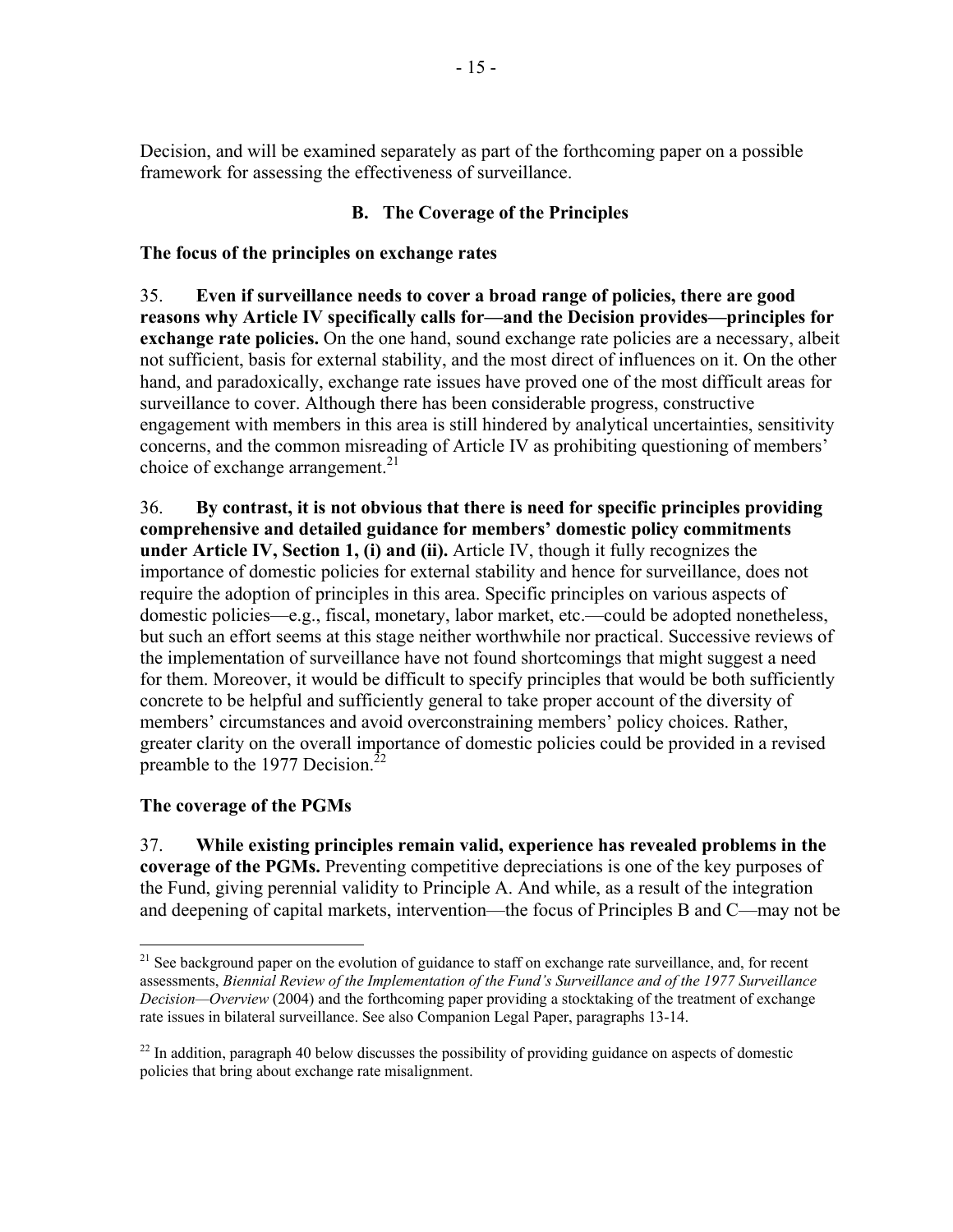as critical an influence on exchange rate determination as it used to be, it remains important in some cases and a potential policy lever in others, which lends continued relevance to these PGMs.<sup>23</sup> Even so, the PGMs do not comprehensively cover the key links between exchange rates and external stability and indeed do not capture the two factors that have proved the most significant sources of exchange rate disorder over the last 30 years.

### 38. **First, the PGMs cover exchange rate policies that cause under- and**

**overvaluations only in a circumscribed set of cases.** Principle A proscribes undervalued exchange rates, but only when these are pursued with a "balance of payments" or "competitive" intent; yet undervalued exchange rates may do damage to international stability even if they arise for other, e.g. domestic, reasons. Principle A also applies in theory to overvalued exchange rates, and here the requirement of balance of payments intent is even more problematic: keeping an overvalued exchange rate can only damage the balance of payments, so that intent is almost a logical impossibility. Thus, a country that fixes its exchange rate at a greatly overvalued level, setting itself (and possibly other countries) up for a crisis, is unlikely to contravene the PGMs. The history of the last 30 years affords a number of examples of such crises.

39. **Second, the PGMs do not cover under- or overvaluations brought about by policies other than exchange rate policies.** Misalignments may result from domestic policies pursued for domestic purposes—for instance, fiscal policies, or monetary policies aimed at the containment of inflation.<sup>24</sup> This type of misalignment would include, for instance, the dislocations in major currency exchange rates brought about, in the early 1980s, by divergences in the stance of fiscal and monetary policies.

40. **In this context, two additional principles could be introduced**. These would direct members to avoid, respectively, exchange rate policies and domestic policies that give rise to a misaligned exchange rate and, in the former case, are pursued for reasons other than gaining unfair competitive advantage or preventing effective balance of payments  $a$ djustment.<sup>25</sup> Importantly, these principles would be intended to undergird the surveillance

<sup>&</sup>lt;sup>23</sup> See IMF's 2001 Survey On Foreign Exchange Market Organization for the diminishing role of intervention in industrialized countries.

 $24$  Under the 1977 Decision, certain monetary and other domestic financial policies are considered to be exchange rate policies when pursued for balance of payments purposes, but not otherwise (see paragraph 16).

<sup>&</sup>lt;sup>25</sup> The first of these principles, being a principle on exchange rate policies, would be adopted under Article IV, Section 3(b). The second would focus on other policies that give rise to exchange rate misalignments and are thereby inconsistent with the central undertaking of Article IV, namely to collaborate to promote external stability. Given its focus on policies that are not exchange rate policies (e.g., certain domestic policies), this latter principle would go beyond the requirements of Article IV, Section 3(b) to adopt principles for the guidance of members' exchange rate policies. However, it is open to the Fund to establish principles providing guidance on such policies that fall within the obligation of members under Article IV, Section 1 to "collaborate with the Fund and other members to assure orderly exchange arrangements and to promote a stable system of exchange rates." (Companion Legal Paper, paragraphs 43-44).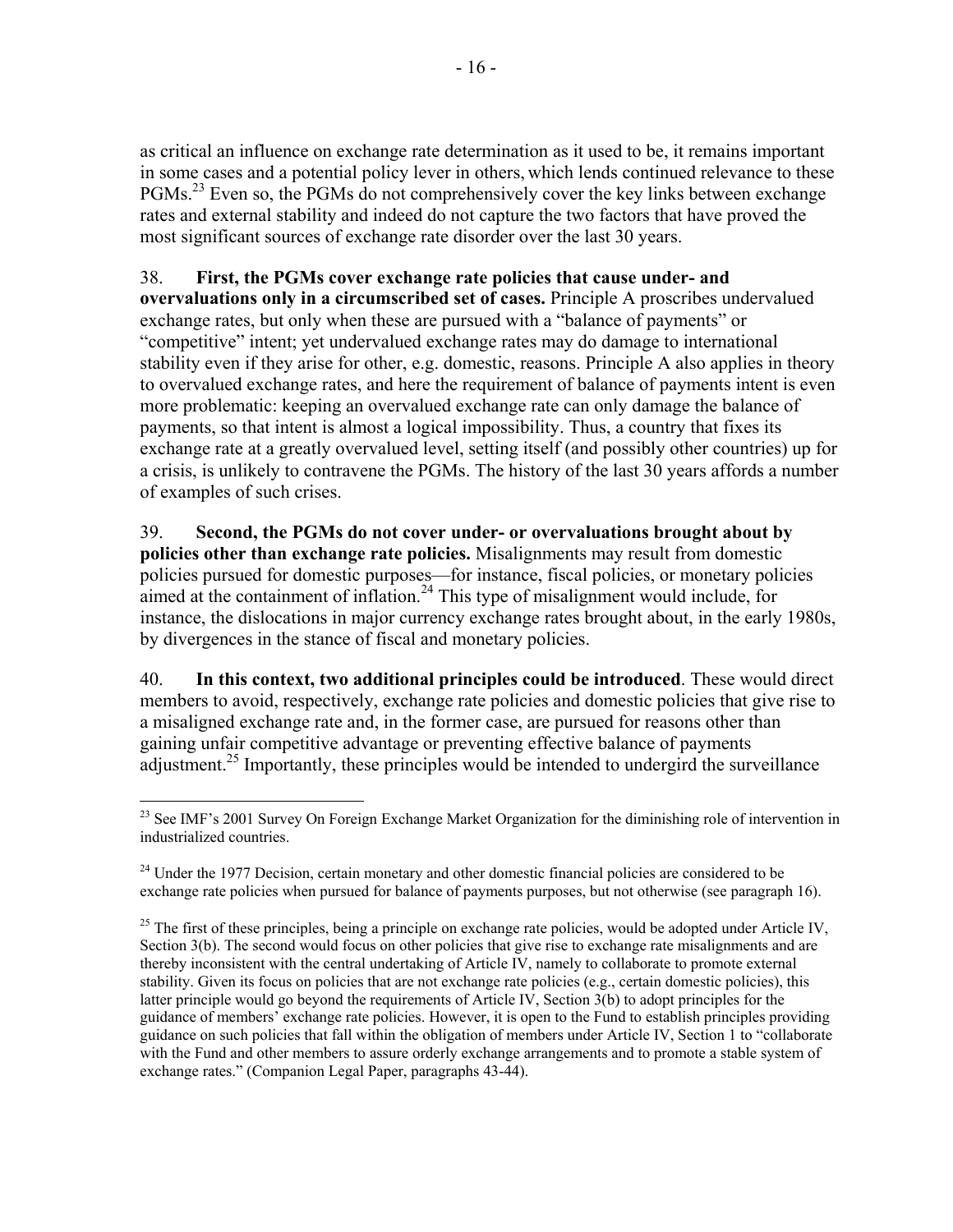dialogue and to serve as guidance. Non-observance would not, in itself, constitute a breach of obligation under Article IV, but observance of all the principles would be a "safe harbor" that would assure a member that it was complying with its obligations under Article IV.1.

41. **While these principles would be new to the Decision, they would not introduce any great innovation to the practice of exchange rate surveillance.** Practice already includes, in particular, an assessment of the exchange rate level (whether or not related to balance of payments intent), and of the consistency of domestic policies with the exchange regime or, more generally, external stability. Addition of these principles to the Decision would bring it in line with practice, thus providing the latter with a better grounding. Given the limits to the profession's ability to pinpoint the presence and extent of misalignment, these new principles would require the exercise of considerable judgment and the use of a variety of approaches.<sup>26</sup> No greater precision would be expected in the assessment of "misalignment" than is implicit in the (equivalent) assessment of the exchange rate level already required in Article IV consultations.

### **Issues with the principles of Fund surveillance**

42. **The basic structure of the principles of Fund surveillance—a list of indicators and appraisal guidelines—has proven useful, but there may be some scope for improvement.** Now as in 1977, no list of indicators can, in and of itself, provide definitive evidence that a member is or is not observing the PGMs, let alone its commitments under Article IV. Such indicators can at most signal a potential problem warranting closer examination. Hence the usefulness of spelling out broader appraisal guidelines. Gaps can be identified, however, in both components. These are not fatal, as practice has evolved over time, with best practices gradually incorporated into surveillance guidance notes to staff where, unlike the more architectural issues discussed in the previous section, they rightfully belong. Nonetheless, if a broader revision of the 1977 decision is undertaken, it may be worth taking this opportunity to fix the main shortcomings.

#### *Surveillance indicators*

43. **A key shortcoming of the surveillance indicators mirrors the gap identified above in the coverage of misalignment in the PGMs.** Most of the indicators capture policies undertaken with a "balance of payments purpose," and in particular may help establish the presence of currency manipulation, but not other problems which may be equally worrisome. A simple way to make the current list of indicators more relevant would be to treat policy intent separately from observable developments, by removing the phrase "for balance of payments purposes." "Intent" would have to be demonstrated, as necessary for the relevant principle, separately.

 $\overline{a}$ <sup>26</sup> Whether an exchange rate is misaligned will also depend on the underlying structural characteristics (e.g., trade policies and capital controls), which are typically taken as given in the analysis.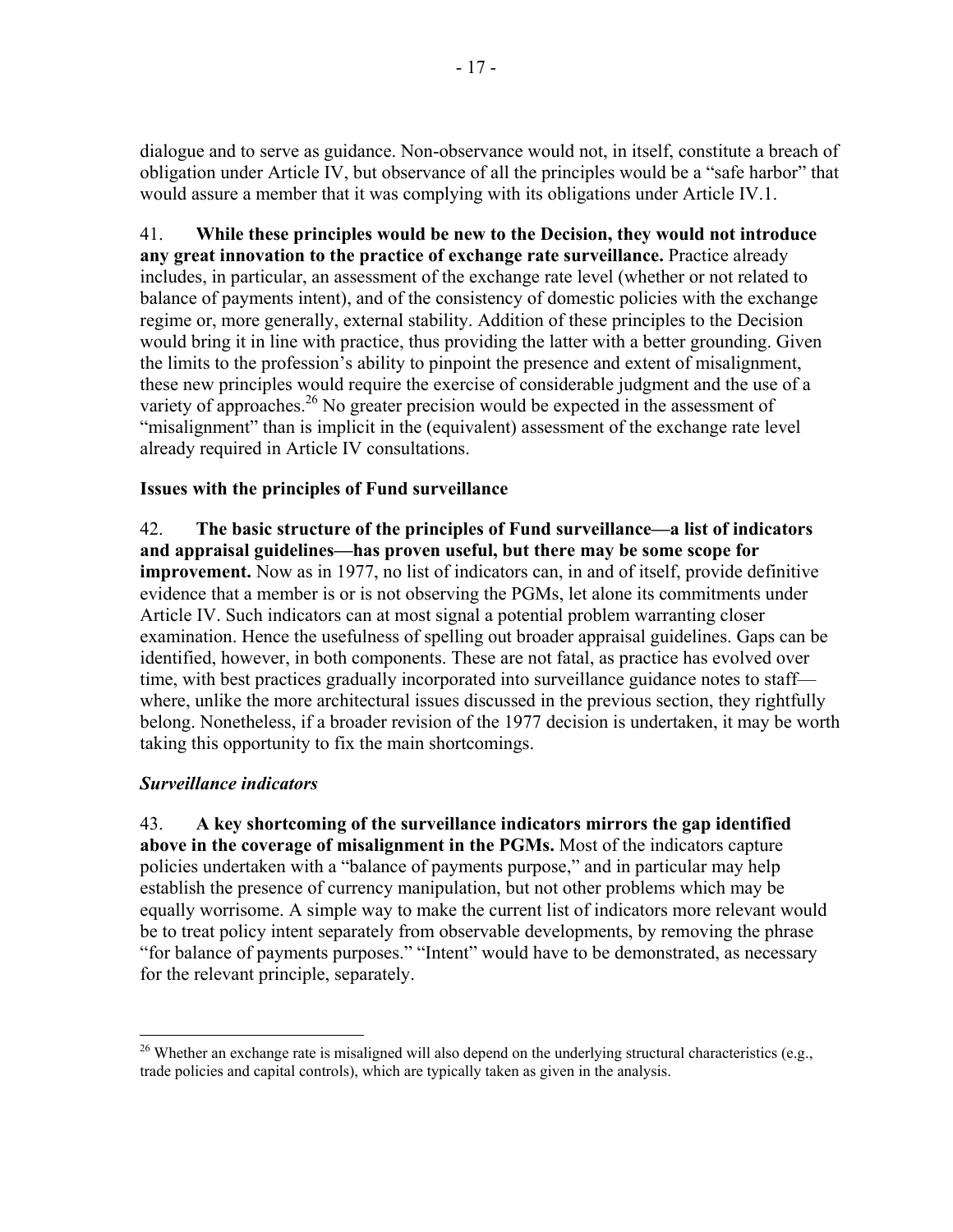44. **Consideration could also be given to additional indicators, especially of vulnerability and of obstruction to external adjustment** relating primarily to over- and undervaluation.<sup>27</sup> A prime candidate in the latter category would be the extent to which intervention is being sterilized—as sterilization prevents a monetary adjustment which should ultimately lead the real exchange rate to adjust through price changes. The first category, drawing on the literature on early warning systems, might include various indicators of crisis risk and underlying vulnerabilities, including in particular balance-sheet mismatches. Estimates of misalignment compared to medium-term equilibrium could contribute to either category. However, while there would be advantages in including more detailed indicators whose usage has come to characterize "best practice" exchange rate surveillance, such a change would also bring the risk that the list might become outdated rather quickly. An alternative would be to pursue such an expansion—as resources permit by means of guidance notes.

### *Appraisal guidelines*

45. **Experience has also brought to light two possible limitations of the Principles' appraisal guidelines in ensuring the consistency of exchange rate surveillance** across the Fund's membership:

- **The appraisal guidelines could better recognize the need for a global perspective.**  The predominantly bilateral tack of current principles raises the question of whether individual bilateral appraisals "add up" as a whole. In particular, the Decision could recognize explicitly—though at a general level—that the Fund's appraisals of the exchange rate policies of all its members need to be globally consistent and informed by a multilateral perspective, in particular by considering exchange rates in light of developments in partner countries and the global environment more generally.
- **Consideration could also be given to specifying more clearly which countryspecific circumstances are relevant** for the implementation of general exchange rate surveillance guidelines, rather than just making a general injunction to pay due regard to country circumstances. Country circumstances that would appear particularly relevant include: membership in a currency union; structural transformation process underway; and extent of capital account liberalization. In this area, however, the risk of micromanagement may outweigh the potential benefits.

#### **More specificity to provide an objective anchor to judgment**

46. **There may be scope to reduce the need for judgment and interpretation in the implementation of the Principles.** The main rationale for more specificity is the familiar need to avoid inaction when action is controversial with members. Making the PGMs or the

 $\overline{a}$  $27$  Additional indicators, like the existing ones, would relate to external sector developments or policies.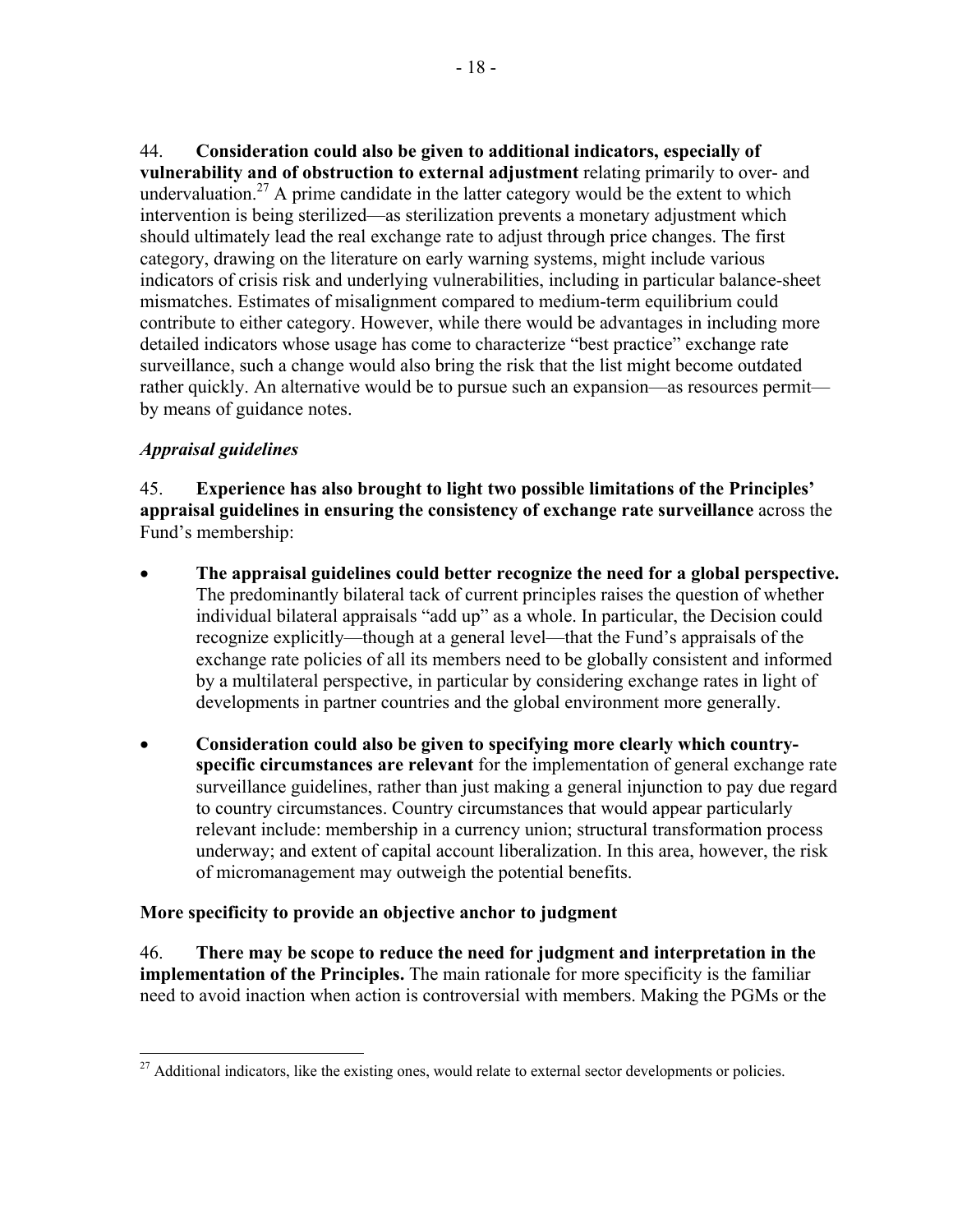principles of Fund surveillance more specific could in principle help.<sup>28</sup> But there is also a risk that for every behavior or development better apprehended, there may be just as many unforeseen ones unwittingly defined out of the net of legitimate concerns. Given the scale of both theoretical and empirical uncertainties and the pace of change of the global economy, attempts to provide greater specificity—particularly regarding quantified benchmarks—may result in a false sense of precision. In any case, it would be important not to lock exchange rate surveillance into the current state of the world. Thus, it changes in this area are to be pursued, it should be in most cases separately from the Decision itself (perhaps in a technical appendix). Two possible avenues are discussed in what follows: definition and quantification.

#### *Better defined concepts?*

47. **As regards the PGMs, one possibility would be to provide more specific guidance on the meaning of some of the key concepts used, for instance through a commentary**. Concepts such as "preventing effective balance of payments adjustment" or "gaining unfair competitive advantage" would be prime candidates.<sup>29</sup> A similar approach could be applied to some of the concepts used in new PGMs, if needed.

48. **Regarding the principles for surveillance**, **such an approach could involve specifying the methodology** through which the non-strictly factual indicators are to be observed or construed. For instance, for the indicator "behavior of the exchange rate that appears to be unrelated to underlying economic and financial conditions," indicating what these underlying conditions include and what is the relevant time frame; or with regard to "unsustainable flows of private capital," how to identify unsustainability.

#### *Quantified benchmarks?*

 $\overline{a}$ 

49. **It should be, in principle, possible to develop a set of quantified benchmarks to**  *inform* **the usage of the main indicators**, utilizing empirical regularities and accumulated experience. In general, this would be more easily undertaken for indicators of overvaluation or unsustainability than for undervaluation, reflecting the much more abundant coverage of the former in the literature on crisis prevention and early warning indicators. However, it may be possible to develop quantified stylized facts that would be suggestive of undervaluation. Also, historical cross-country data on intervention could support the development of indicators of abnormally protracted and large one-way intervention.

<sup>&</sup>lt;sup>28</sup> This point was highlighted by, among others, US Treasury Undersecretary Tim Adams as a key area for improvement in exchange rate surveillance (see for instance *Working with the IMF to Strengthen Exchange Rate Surveillance,* Speech at the American Enterprise Institute, February 2006)*.*

<sup>&</sup>lt;sup>29</sup> Such an approach would effectively amount to an interpretation of these provisions under the Articles.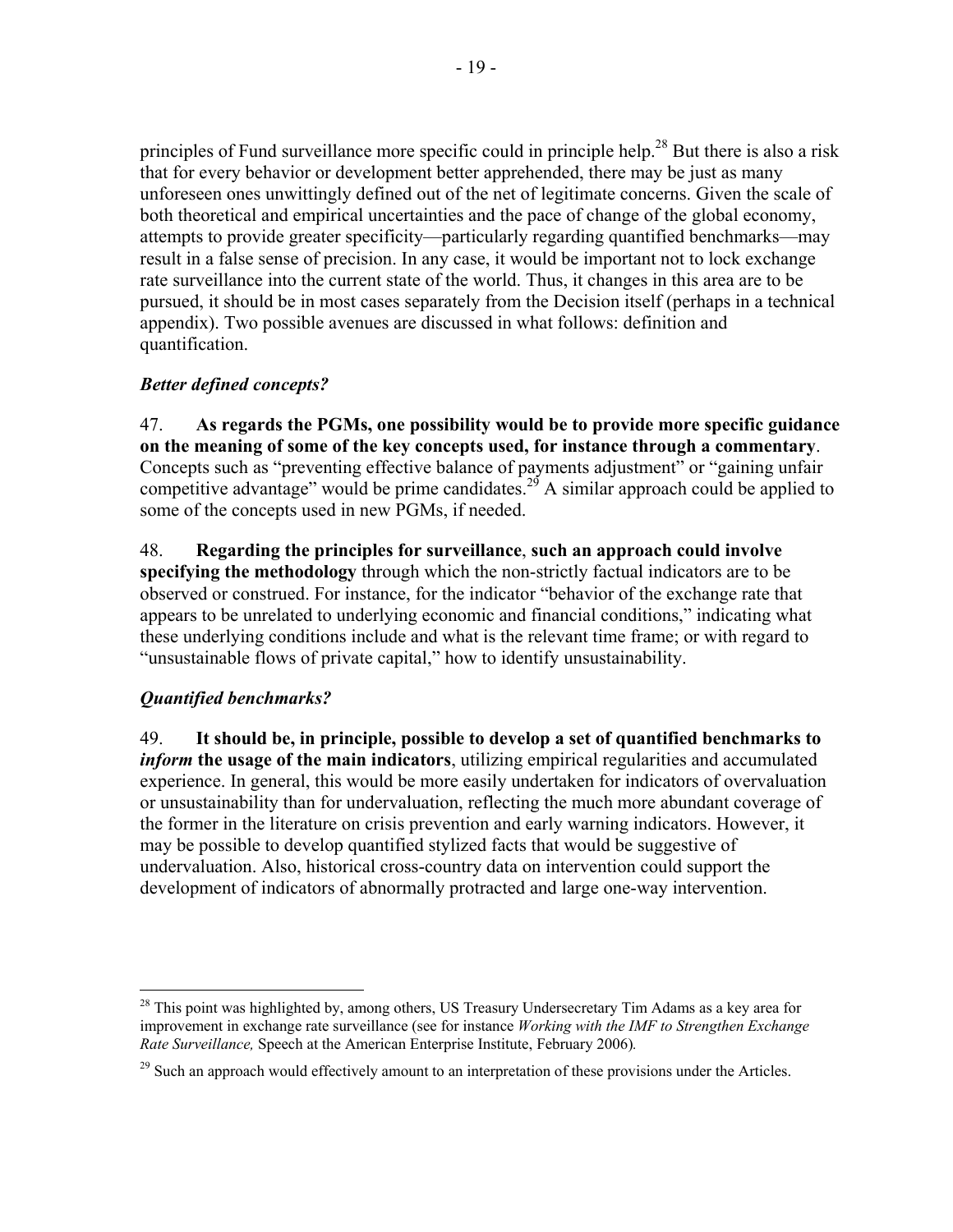#### **C. Procedures for Surveillance**

50. **Among the procedures for surveillance laid out in the Decision and its 1979 companion (Box 3), regular Article IV consultations clearly take pride of place.**<sup>30</sup> Complemented by mechanisms for more continuous surveillance, at least at the staff level, regular Article IV consultations have served the Fund well—though there is scope for strengthening them further, and ensuring that they contain pointed appraisals of exchange rate developments and policies is in fact a prime objective.

51. **Also of central importance is the procedure whereby members must notify the Fund of their exchange arrangement.** The Fund cannot exercise sound exchange rate surveillance without knowing what members' exchange rate arrangements and policies are. Indeed, in this context, the requirement that members must notify the Fund of their exchange arrangement, stemming from Article IV, Section 2, is complemented by a requirement that members provide the Fund with certain information necessary for surveillance stemming from Article VIII, Section 5—and including for instance, of special relevance for the monitoring of the conduct of exchange rate policies, "reserve assets and reserve liabilities..., specifying separately any reserve assets which are...encumbered as well as net derivative positions."<sup>31</sup> It is important for the effective exercise of Fund surveillance that members provide the Fund with all this information.

52. **By contrast, the Fund's special surveillance procedures are almost never used.**<sup>32</sup> They have given rise to related concerns about excessive stigma, market sensitivity, and uniformity of treatment that have all but prevented their use.

### 53. **The new multilateral consultations may have some role to play in fulfilling the objectives for which special procedures were created.**<sup>33</sup> While multilateral consultations

<sup>&</sup>lt;u>.</u>  $30$  The 1979 Decision is Decision No. 6026-(79/13), as amended.

<sup>&</sup>lt;sup>31</sup> *Strengthening the Effectiveness of Article VIII, Section 5, Decision No. 13183-(04/10), January 30, 2004.* 

 $32$  There are two separate procedures: (i) the procedure set out as paragraph V of the Procedures for Surveillance specified in the Decision; and (ii) a separate procedure for "supplemental surveillance" adopted by the Fund in 1979, and modified in 1993. In this section, these procedures are referred to as the "special procedures." See the background paper for a presentation of "procedure V" and the supplemental surveillance procedures and a discussion of their limited use over time.

 $33$  Interestingly, the new multilateral consultations seem close in spirit to the multilateral procedures laid out in the 1977 Decision. The special consultations with systemic members referred to in the Decision were created informally when the WEO was launched, in the early 1970s, and discontinued in the 1980s, and the Board reviews of "broad developments in exchange rates" essentially turned into the informal Board sessions on World Economic and Market Developments.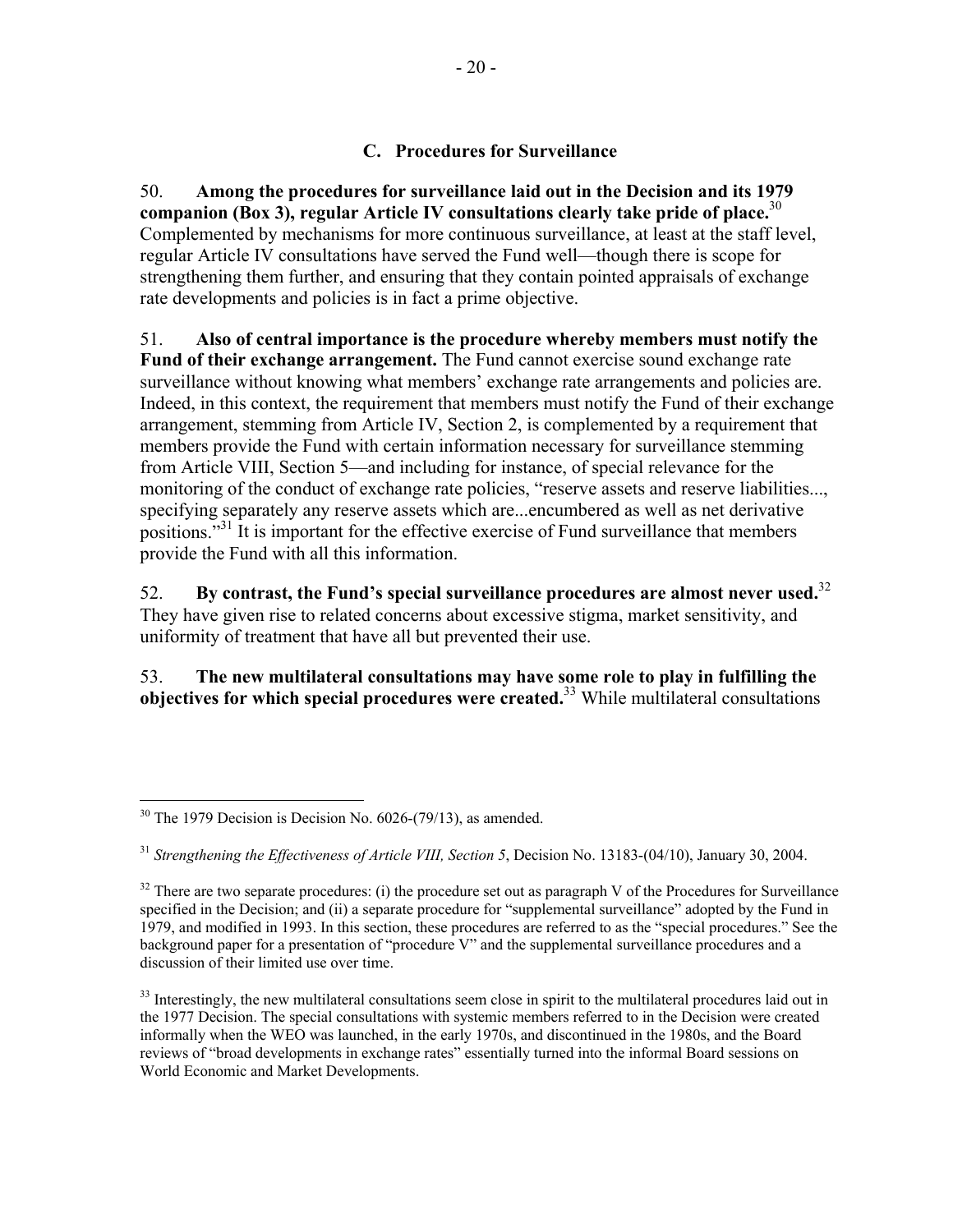#### Box 3: Procedures for Surveillance in the 1977 and 1979 Decisions

The last section of the 1977 Decision, together with a supplementary Decision taken in 1979, lay out several modalities of interaction between members and the Fund:

### *Normal procedures*

- Each member shall notify the Fund "in appropriate detail" of their choices of exchange arrangements and any changes thereto.
- Members shall consult, in principle annually, with the Fund under Article IV, to consider observance of the Principles and members' obligations under Article IV, section 1.
- The Managing Director is to maintain close contact with members in connection with their exchange arrangements.

### *Multilateral procedures*

• Broad developments in exchange rates shall be reviewed periodically by the Executive Board, including in the context of discussions on the international adjustment process prepared by special consultations with systemic members.

## *Special procedures*

• Two special consultation procedures, that may be initiated by the Managing Director in between Article IV consultations: (i) "Procedure V" (originally put forth by subsection v of the decision)—to be used when a member's exchange rate policies do not seem to be in accord with the Principles; and (ii) "Supplemental Procedures," added in 1979 to facilitate the use of the special consultations by removing the presumption of fault implicit in Procedure V, whenever the Managing Director considers that important economic and financial developments are likely to affect a members' exchange rate policies or the behavior of its exchange rate.

were not conceived for this purpose, they could on occasion be used when exchange rate issues affect more than one country. In such cases, the collective and cooperative nature of multilateral consultations—which the Fund at this stage has chosen to engage in as part of its multilateral surveillance responsibilities, and not as a means of monitoring members' compliance with Article IV—should help to defuse some of the concerns that have stymied the use of special procedures.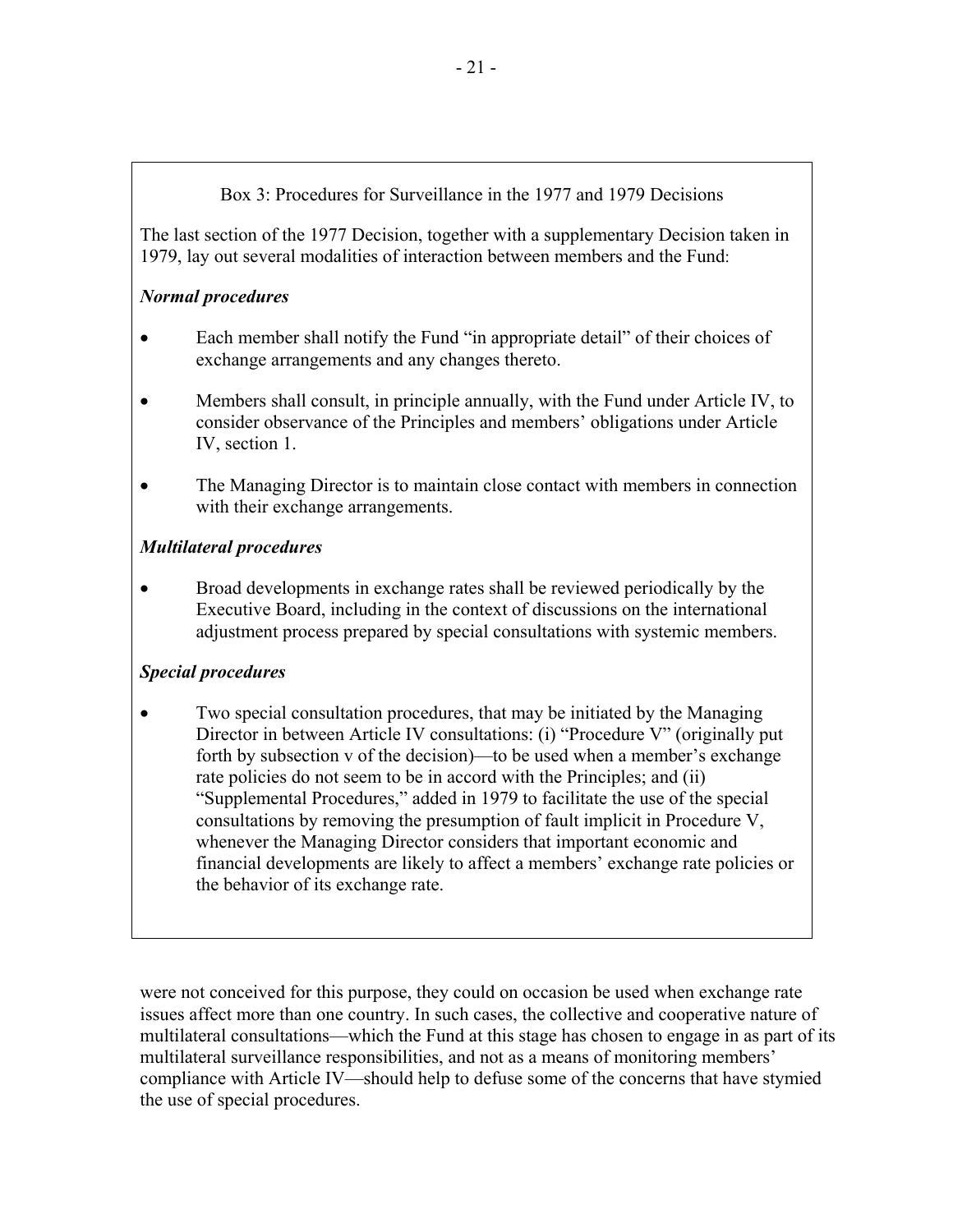54. **Special procedures have their place in the Fund's toolkit, although the prime vehicle for strengthening exchange rate surveillance must be regular Article IV consultations.** The purpose of special procedures is to provide a means of apprising the Board relatively quickly when there are important developments *in between* regular Article IV consultations. The Fund needs an instrument for this purpose, even though it is not one that would be expected to be used very often. While it is true that it may have been used too rarely in the past, strengthened accountability on the Fund's part, as discussed in paragraph 34, would in itself reduce the risk of inaction where the use of special procedures is warranted, by ensuring that such inaction is properly stigmatized. By contrast, it is not the function of special procedures to provide, *through their mere activation*, a sign of concern on the Fund's part. After all, the Fund will not typically know the appropriate degree of concern to express until *after* the procedures have been activated, and the use of special procedures as a mechanism for conveying concern would increase, rather than reduce, the stigma attached to them, thereby making them still less likely to be used. The sign of the Fund's concern needs instead primarily to be given through pointed exchange rate surveillance in the context of the regular Article IV consultations, and ongoing efforts to strengthen such surveillance are crucial in this connection.

55. **Finally, there may be scope to rationalize the array of procedures.** In particular, since procedure V was already effectively supplanted by supplemental consultations in 1979, there seems to be no reason to retain it in the Decision.

### **IV. ISSUES FOR DISCUSSION**

1. Do Directors believe that, although the Decision has served the Fund well, there is a case for revising it?

## *Framework*

2. Do Directors see a case for broadening the Decision so that it would provide a more effective basis for surveillance as a whole (not just surveillance over exchange rate policies), by clarifying, in the preamble to the Decision, the conceptual framework underlying members' commitments to the Fund and the Fund's role in surveillance? (¶28)

3. Would it be useful to embed in the conceptual framework for surveillance the notion that members are expected to discuss with the Fund their policy frameworks? (¶30)

## *Principles*

4. Do Directors agree that attempting to include in the Decision detailed principles for the Guidance of Members that cover **all** of members' commitments under Article IV, and corresponding guidance for Fund surveillance, would be unnecessary and impractical? (¶36)

5. Do Directors agree that there is merit in pursuing an expansion of the PGMs beyond manipulation and intervention, to address other sources of exchange rate misalignments?  $($ ¶40)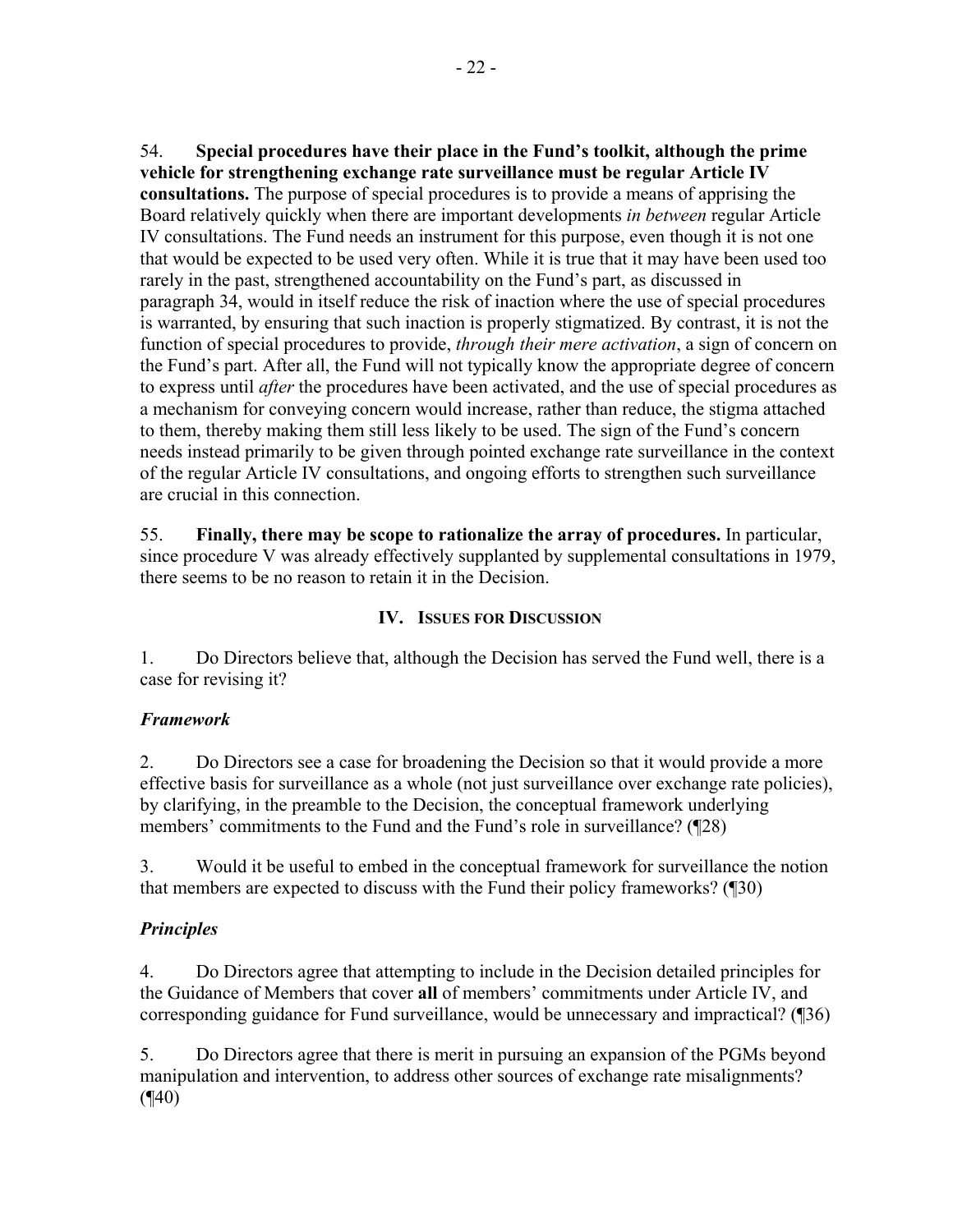6. Do Directors see a need to update and clarify the principles of Fund surveillance, putting less exclusive emphasis in the indicators on balance of payments purposes, and more on the multilateral and/or country-specific dimension of exchange rate policy appraisals?  $($ ¶43–45)

7. Do Directors support further work by staff toward providing greater specificity to the concepts and indicators used in the principles, within the limits indicated in ¶47–49?

#### *Procedures*

8. Do Directors agree that the primary mechanism for strengthening exchange rate surveillance should be regular Article IV consultations? As a housekeeping matter, do Directors support the abolition of procedure V? (¶54-55)

#### *Moreover*

9. Do Directors agree that it will be critical also to address, by way of complement to a revision of the Decision, the nexus between remit, independence, and accountability? (¶34)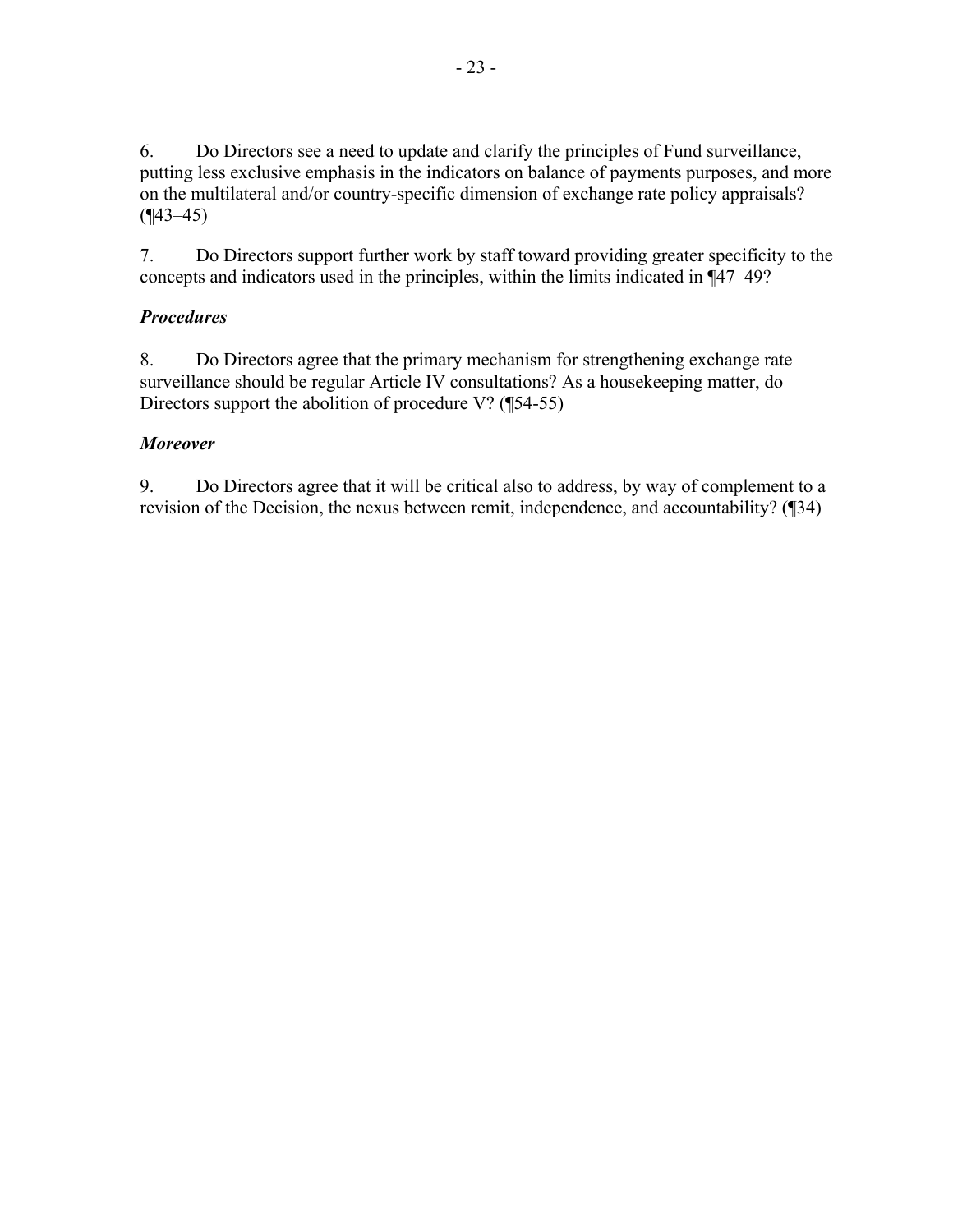#### INTERNATIONAL MONETARY FUND

#### **Review of the 1977 Decision Over Exchange Rate Policies Background Information<sup>1</sup>**

Prepared by the Policy Development and Review Department (in consultation with the Legal Department)

Approved by Mark Allen

June 30, 2006

| Contents                                                                                  | Page |
|-------------------------------------------------------------------------------------------|------|
|                                                                                           |      |
|                                                                                           |      |
| III. Reappraisals, Surveillance Reviews, and Amendments of the 1977 Decision              |      |
|                                                                                           |      |
|                                                                                           |      |
| IV. Experience with Surveillance Over Exchange Rate Policies and Evolution of Operational |      |
|                                                                                           |      |
| <b>Box</b>                                                                                |      |
| Annex                                                                                     |      |
|                                                                                           |      |
| Guidance from Summings Up Following Reviews of the 1977 Decision15                        |      |
| Guidance on Treatment of Exchange Rate Issues from Surveillance Guidance Notes17          |      |
|                                                                                           |      |

<sup>&</sup>lt;sup>1</sup> The main authors of this paper are Lynn Aylward and Dmitriy Kovtun.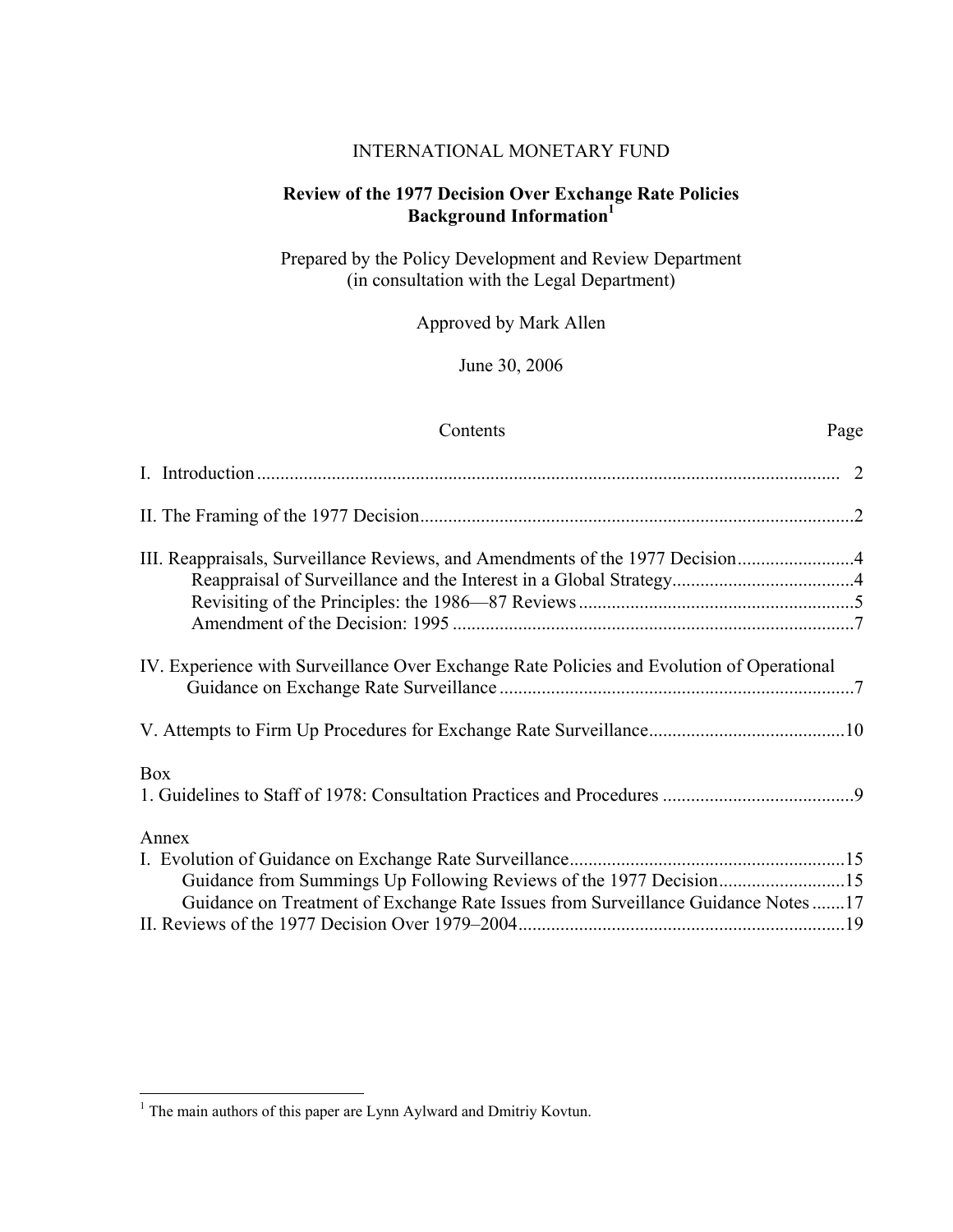1. **This paper provides background historical information for the review of the 1977 Decision on Surveillance over Exchange Rate Policies (henceforth referred to as the Decision).**<sup>2</sup> It lays out the events leading to the adoption of the Decision; reviews the proposals for updating the Decision discussed over time; describes the evolution of operational guidance on exchange rate surveillance; and summarizes the Fund's experience with special consultation procedures. Each section may be read separately.

#### **II. THE FRAMING OF THE 1977 DECISION**

2. **With the breakdown of the par value system over 1971─1973, the Fund faced fundamental questions as to how the global economy, and hence the institution, would operate.** At the broadest level, the Fund was charged by its Board of Governors in 1972 with overseeing a wholesale reform of the international monetary system. Among the most crucial challenges, it needed to work out the legal and operational implications of floating rates for the institution's mandate to promote exchange stability and international monetary cooperation. The Committee of Twenty, whose membership was composed of Fund Governors, was established in 1972 to begin the work on systemic reform that would eventually culminate in the Second Amendment of the Fund's Articles of Agreement, including a major overhaul of Article IV, which previously enshrined the par value system and the Fund's role in exchange stability.<sup>3</sup>

3. **Drafting a new Article IV was a contentious and difficult process, with two main areas of dissent regarding the new Fund oversight of exchange rates: the scope of members' policies to consider and the degree of prescription.** Executive Directors and Governors wrangled over whether the Article should revive fixed exchange rates or instead legitimize floating rates and give the Fund broad responsibility to oversee the evolving international monetary system. The US in particular argued for the latter, with members to follow domestic policies that would help lead to a stable system of exchange rates.<sup>4</sup> The French, who strongly supported a revamped par value system, took some comfort in the provision in Article IV that directed the Fund to exercise "firm surveillance" over exchange rate policies.<sup>5</sup> Early proposals had advocated a mechanistic approach to payments imbalances and variable exchange rates—such as rules whereby changes in a country's reserves from an established base level would signal the need for exchange rate adjustment, or whereby countries would keep their exchange rates within certain ranges. However, in the end the new Article IV, agreed by the Interim Committee (the predecessor to the International Monetary and Financial Committee) in January 1976, set out members' commitments without specific criteria or guidelines that would trigger a requirement for balance of payments adjustment or exchange rate changes in specific circumstances.

<sup>&</sup>lt;sup>2</sup> Decision No. 5392-(77/63), as amended.

 $3$  Although the Committee's proposal for reform of the international monetary system was not adopted, its work was part of the chain that led to the Second Amendment.<br><sup>4</sup> de Vries, Margaret Gerritson, The International Mo

de Vries, Margaret Garritsen. The International Monetary Fund 1972-1978: Cooperation on Trial, Volume II. Washington, DC: IMF, 1985. See chapter 37.

<sup>&</sup>lt;sup>5</sup> Ibid. See in particular page 747.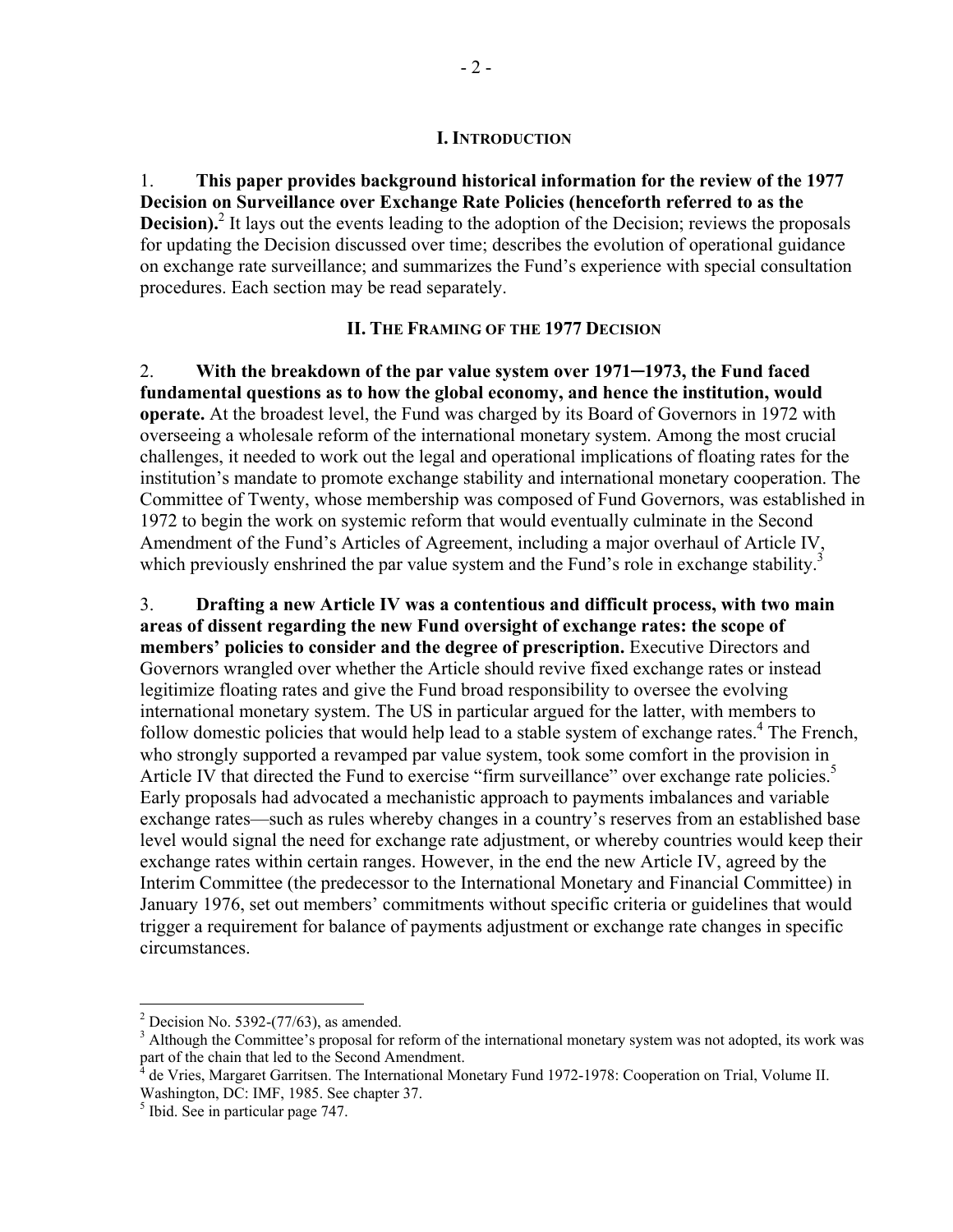4. **While discussions on a possible amendment of Article IV were proceeding, the Executive Board considered a staff paper on Guidelines for the Management of Floating Exchange Rates.** The Guidelines, which were adopted in 1974 after twelve Board discussions and eight revisions, "provide[d] a basis for a meaningful dialogue between the Fund and member countries with a view to promoting international consistency during a period of widespread floating."<sup>6</sup> It was specified that they were guidelines rather than rules, and that the formulation of procedures for their implementation would be left for later consideration. Concepts of mediumterm norms and target zones for exchange rates, introduced in early drafts of the Guidelines, raised concerns from Directors; they were watered down in the final version, although the idea that the Fund would devise a "range of reasonable estimates of the medium-term norm for [a member's] exchange rate" remained prominent.

5. **In the interregnum between the end of the par value system and adoption of the new Article IV, the Fund's oversight of floating exchange rates was rocky.** Many members avoided discussing their exchange rate policies with the Fund, which was often excluded when key players exchanged information on these issues. Principles and procedures for members' obligations and Fund surveillance to implement the proposed Article IV were tackled in two staff papers issued in 1976.<sup>7</sup>

6. **Staff and Board struggled with defining the sphere of influence of surveillance,**  including the role and nature of "exchange rate policies."<sup>8</sup> Absent a definition in the new Article IV, the staff papers speculated whether exchange rate policies, at the limit, could not be extended to embrace all policies affecting supply and demand conditions in the foreign exchange market, but concluded that this would be "unhelpful in providing the necessary focus for the Fund's surveillance activities."<sup>9</sup> In the event, the staff initially approached the crucial Principle A—that became the injunction against exchange rate manipulation—principally with an eye on exchange rate outcomes. The staff originally favored a formulation whereby "a member shall not [have/maintain] an exchange rate that prevents effective balance of payments adjustment, or that gives it an unfair competitive advantage over other members."10 The Board was initially divided between this formulation and one that would merely repeat the antimanipulation injunction in the new Article IV, Section 1(iii), i.e., "a member shall avoid manipulating exchange rates or the international monetary system in order to prevent effective balance of payments adjustment or to gain an unfair competitive advantage over other members." The eventual choice to reproduce the wording of Article IV.1(iii) was based primarily on arguments that "it seemed best to use language that had already been extensively debated and accepted."<sup>11</sup> although concerns were also expressed with the difficulty of defining over- and

<sup>6</sup> *Guidelines for the Management of Floating Exchange Rates*. 7 *Surveillance of Members' Exchange Arrangements Under the Amended Draft Article IV*; *Surveillance Over Exchange Rate Policies.* 

See the foreground paper, *Review of the 1977 Decision on Surveillance Over Exchange Rate Policies— Preliminary Considerations.*<br><sup>9</sup> Surveillance of Members' <sup>L</sup>

<sup>&</sup>lt;sup>9</sup> Surveillance of Members' Exchange Arrangements Under the Amended Draft Article IV, pp. 2-3.  $10$  See first two drafts of the Decision.

<sup>&</sup>lt;sup>10</sup> See first two drafts of the Decision.<br><sup>11</sup> Intervention of Mr. Kharmawan, Executive Board Meeting 77/44 (4/1/1977).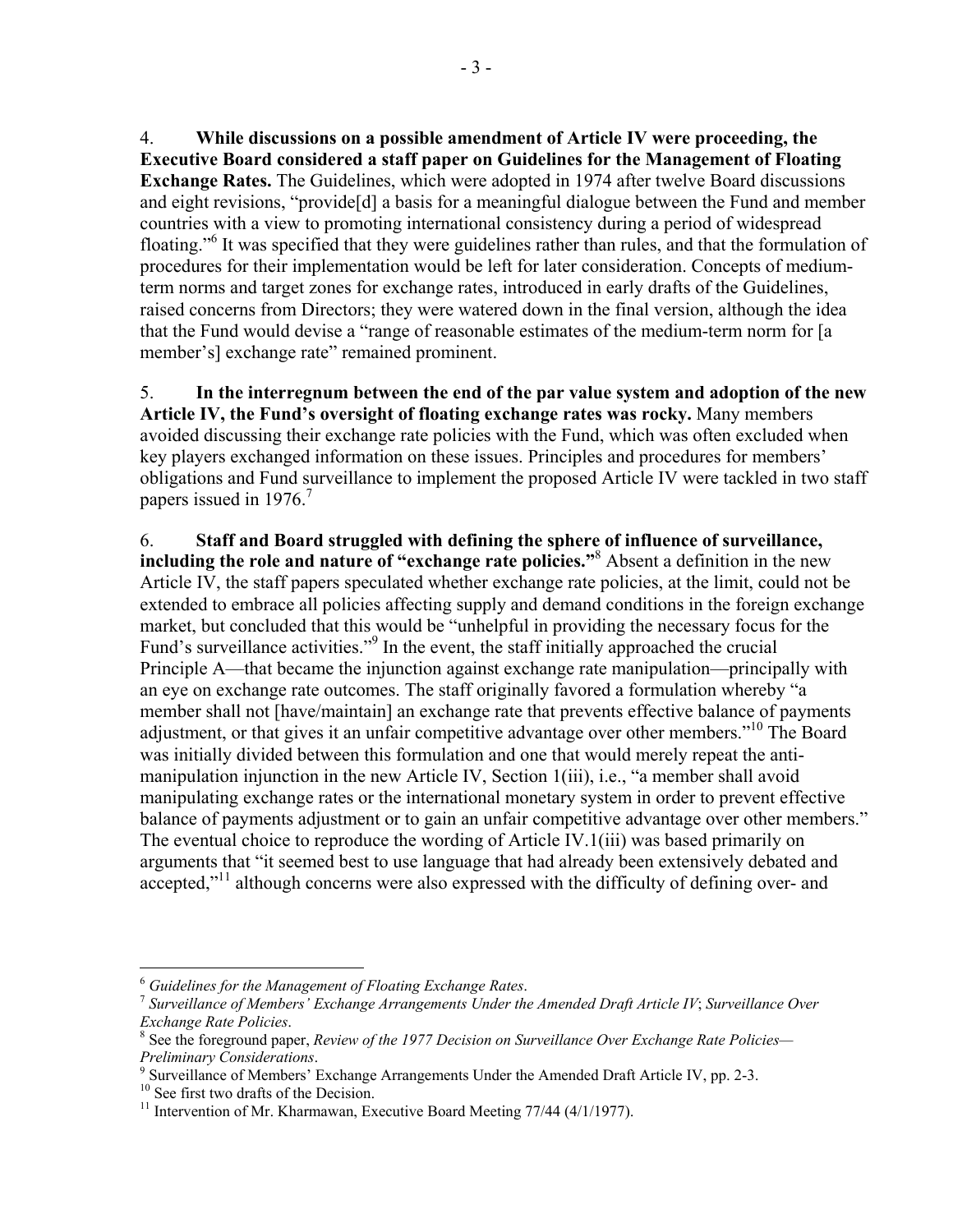undervaluations and about the appropriate degree of Fund influence over policies not directly targeting the exchange rate.<sup>12</sup>

7. **Considerable debate then focused on the specification of the indicators for Fund surveillance over exchange rate policies** and particularly on the inclusion or otherwise of the qualifiers "for balance of payments purposes." The assumption was apparently that these indicators would provide guidance to the Fund in monitoring observance of the Principles for the Guidance of Members' Exchange Rate Policies (and hence, implicitly, the scope of "exchange rate policies"), although it was also recognized that these indicators did not provide an exhaustive list and that the Fund's appraisal would have to take into account the overall economic situation and economic policy strategy of each member.

8. **The Decision adopted by the Board on April 22, 1977 reflected the challenges in formulating the principles, and the Board's wish not to be overly prescriptive and to let exchange rate surveillance develop on a case-by-case basis**. Considerable room was created for the exercise of judgment by the Fund in the light of members' particular circumstances, and emphasis was placed on the procedures for surveillance, through which a body of experience was expected to be built up. The Decision itself noted that its principles and procedures were "not necessarily comprehensive and [were] subject to review in the light of experience." Consistently, the Decision stipulated that it would be reviewed biennially, with the implementation of Fund surveillance to be reviewed annually.

#### **III. REAPPRAISALS, SURVEILLANCE REVIEWS, AND AMENDMENTS OF THE 1977 DECISION**<sup>13</sup>

9. **The conceptual challenges that the Fund faced in the 1970s have proven difficult to overcome.** The Decision has survived until the present virtually intact despite thirty years of experience with its implementation and 13 reviews, with no proposals for changes since the 1995 review, and only two procedural and one substantive amendment to the Decision over the years.<sup>14</sup> On a few occasions, however, far-reaching initiatives were proposed to clarify, augment, or otherwise update the Decision and surveillance, though eventually they were not pursued.

**Reappraisal of surveillance and the interest in a global strategy** <sup>15</sup>

10. **The interest in rules for surveillance made a reappearance in an ambitious proposal advanced through the 1979 surveillance review.** The Board considered a US proposal that "a bolder action" to strengthen surveillance would be for the Fund to assess the performance of individual countries against an agreed global strategy for growth, adjustment, and price stability.

<sup>&</sup>lt;sup>12</sup> Minutes of EBM/77/9 (1/17/1977), and EBM/77/10 (1/19/1977).<br><sup>13</sup> A list of all previous reviews of the 1977 Decision is provided in Annex II.

<sup>&</sup>lt;sup>14</sup> The amendment of 1987 allowed the Fund to conduct consultations under Articles VIII and XIV independently from Article IV consultations in certain circumstances. The amendment of 1988 placed the reviews of the general implementation of the Fund's surveillance on a biennial rather than an annual cycle. The amendment of 1995 gave recognition to the increased role of capital flows in the world economy.

<sup>&</sup>lt;sup>15</sup> This section draws on Part I in Boughton, 2001, "Silent Revolution: the International Monetary Fund, 1979– 1989."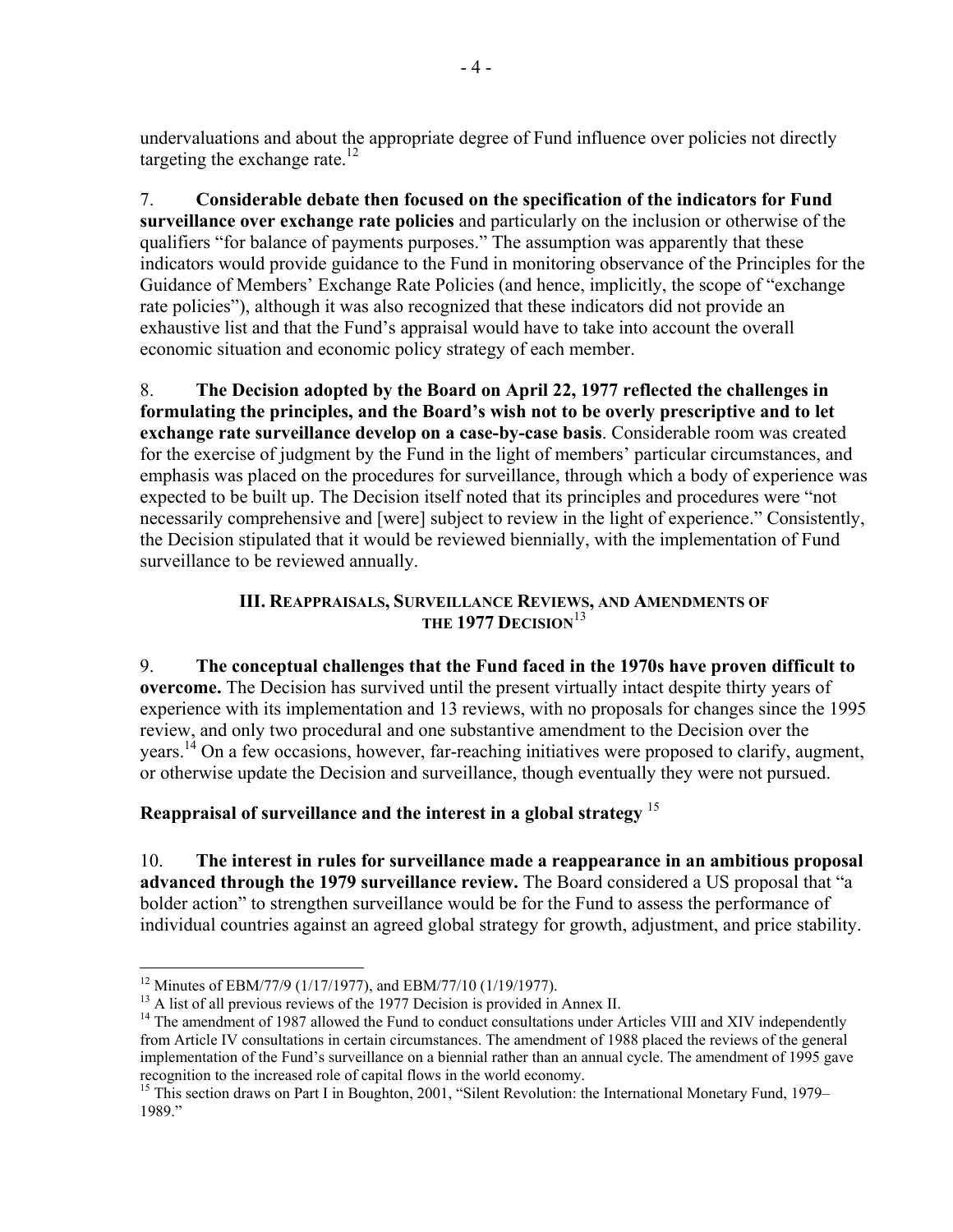The proposal envisioned that "any nation with an exceptionally large payments imbalance deficit or surplus—submit for IMF review an analysis showing how it proposes to deal with that imbalance." It was ultimately decided not to proceed with this proposal because "the success of the surveillance process depends completely on sustaining confidence and trust in relations.<sup>"16</sup> (The staff paper for the first surveillance review also included an alternative proposal whereby the seven largest industrial country members would each give the Fund a quantified policy strategy, but the Board doubted whether this was practical).<sup>17</sup>

#### **Revisiting of the principles: the 1986-87 reviews**

1

11. **The 1986-87 reviews stand out in calling for a reappraisal of the principles of surveillance, against the backdrop of ambitious proposals by the G-10 and the G-24.** In the 1986 review, staff asserted the validity of the principles, but noted that "[T]he current principles for the guidance of members' exchange rate policies do not, by themselves, provide sufficient guidance to generate medium-term exchange rate stability" citing, as an example, divergent choices of policy mix leading to undesired exchange rate patterns. Therefore, staff proposed that the Fund extend, clarify, or make more specific guidance given to members with respect to their exchange rate policies. Driving forces for the reappraisal were heightened concerns about exchange rate variability; about the nexus between debt management by developing countries and exchange rate policies, including these of large trading partners; and about the functioning of the international monetary system and Fund surveillance, the latter as noted in reports of the G-10 and G-24.<sup>18</sup> The G-10 report advocated greater use of the existing supplemental surveillance procedures; enhanced surveillance procedures to facilitate members' debt management; and greater release of information about consultation conclusions. The report of the G-24 developing countries recommended for the major currencies a system of target zones and a mechanism for policy coordination whenever indicators suggested excessive volatility or misalignment.

12. **The staff paper for the 1986 review—which was followed by the review of 1987**<sup>19</sup> **put forward a number of proposals motivated by a concern that the Decision was too narrow** and by a recognition that "exchange rate movements that cause international concern are more often the unintended result of divergences and inadequacies in domestic policies rather than the deliberate consequences of policies aimed at influencing conditions in the foreign exchange market:"

<sup>16</sup> Minutes of EBM/80/19 and EBM/80/20 (2/6/1980). See also *Surveillance over Exchange Rate Policies - Annual Review of Surveillance and Review of Proposals for Changes in Procedures* for a retrospective discussion of the proposal and the Managing Director's reaction to it.

 $17$  Instead, on this occasion the Board directed that the G-7 consultation discussions be bunched together in time, "so that those countries could be considered in relation to one another and discussed in a consistent manner," hoping that "If all of the major countries could be asked to discuss their economic outlook and their intended policy course at the same time, then perhaps something akin to a global strategy might emerge spontaneously."

<sup>&</sup>lt;sup>18</sup> Report of G-10 Deputies on the Functioning of the International Monetary System and Report of the Deputies of the Group of Twenty-Four on the Functioning and Improvement of the International Monetary System.

<sup>&</sup>lt;sup>19</sup> Surveillance Over Exchange Rate Policies—Biennial Review of 1977 Document (1986), The Use of Indicators in *Surveillance—Review of 1977 Decision on Surveillance over Exchange Rate Policies (1987).* The earlier paper also made proposals on special consultations that are discussed in Section IV below.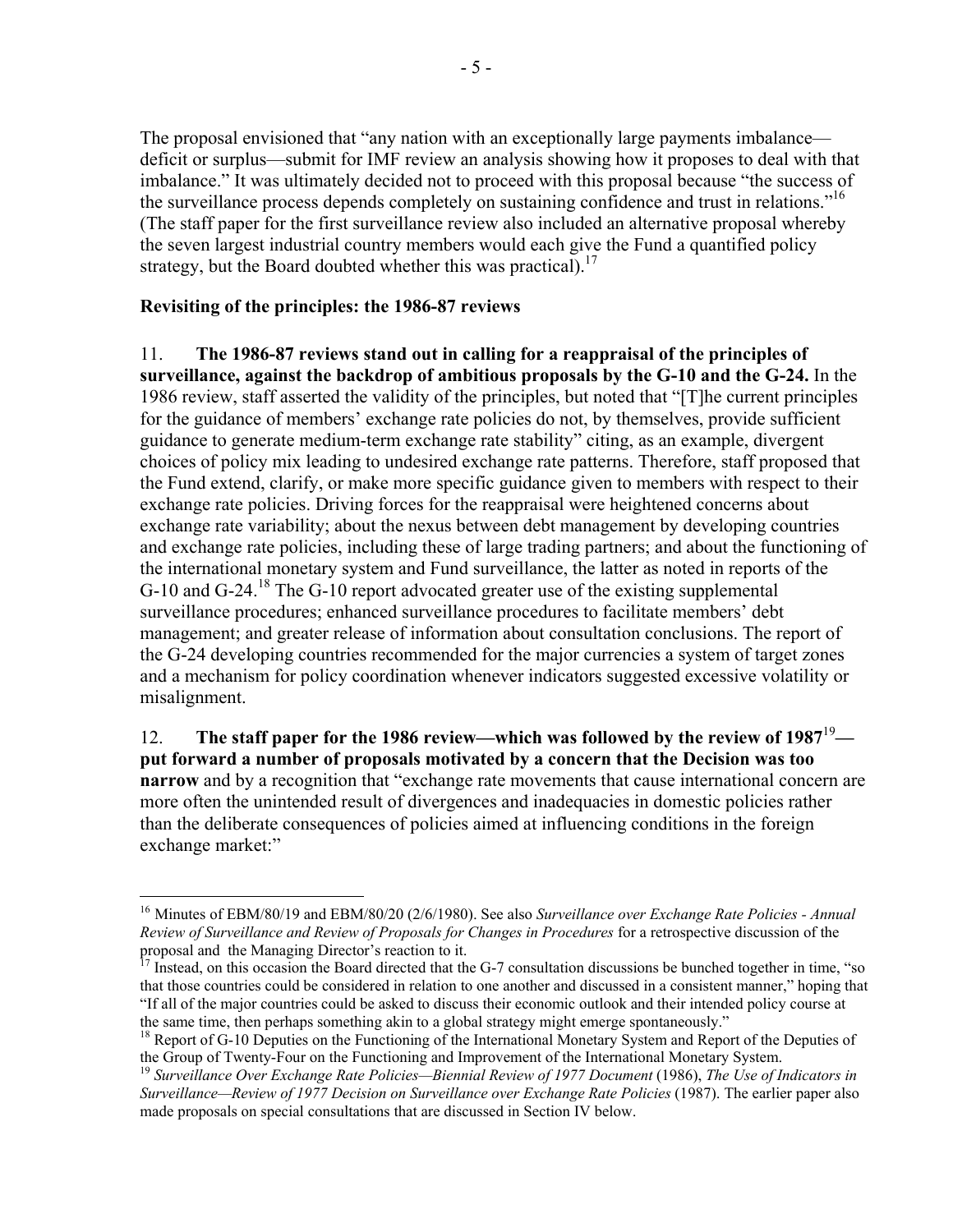- **Expanding the General Principles** to capture "all policies having significant effects on other members, rather than...only policies deemed to be 'exchange rate policies.' " (With the same objective in mind, the 1987 review considered that a separate decision might be written on Article IV, Section 3(a).)
- **Three options for revising or expanding the guidance to be given to members,** all aimed at increasing the coverage of policies not directly targeted at influencing the exchange rate:
	- o **Defining the guidance given to members in terms of seeking to observe some exchange rate target or zone**.
	- o **Introducing principles for the guidance of members' domestic policies, using "indicators"—**limits on the development of certain domestic policy variables, which could also provide an automatic trigger for a review of a member's policies by the Fund.
	- o **Identifying in greater detail the kinds of behavior that could constitute manipulation,** with such behavior "presumably extending beyond actions" narrowly directed at the exchange market."
- **Removing the clause "for balance of payments purposes"** that appears in pointers (ii) through (iv) of the surveillance indicators, consistent with the desire to encompass a wider range of policies.

13. **These proposals generated some support from the Board.** Some Directors "wished to revise the text to include the principles of oversight by the Fund over members' economic policies …stipulated in Article IV section 3(a)," but many observed that surveillance as implemented already covered a broad range of policies.<sup>20</sup> There was scant support for target zones. The Managing Director noted, however, "a growing momentum in favor of the notion of indicators—not necessarily quantified, rigid indicators, but more systematic guidelines that could be used to characterize a stance of policies and to help the Fund to detect deviations and inconsistencies. $^{221}$  This led to follow up discussions in 1987, which also explored the possible use of indicators in the context of multilateral surveillance.

14. **However, the momentum for updating the Decision was eventually lost**. At the end of the 1987 paper, staff asked Directors whether they wished to proceed as soon as possible to the preparation of a (draft) decision, or first await experience with a strengthened use of indicators under existing decisions. The Board chose to gain more experience and proceed only "after two WEO rounds have been completed, (some time in Spring 1988) [when] it might be possible to proceed with the consideration of a draft decision on this subject." Then, the 1988 surveillance review itself "proposed that the subject be considered further at an appropriate time, and that the present review be completed without extending the scope of the principles in the document." In the 1989 discussion of the Work Program, the Board asked that the main emphasis of the

 $20$  Minutes of Executive Board Meeting 86/30 (2/19/1986).

<sup>&</sup>lt;sup>21</sup> Minutes of Executive Board Meeting  $86/29$ ,  $(2/19/1986)$ .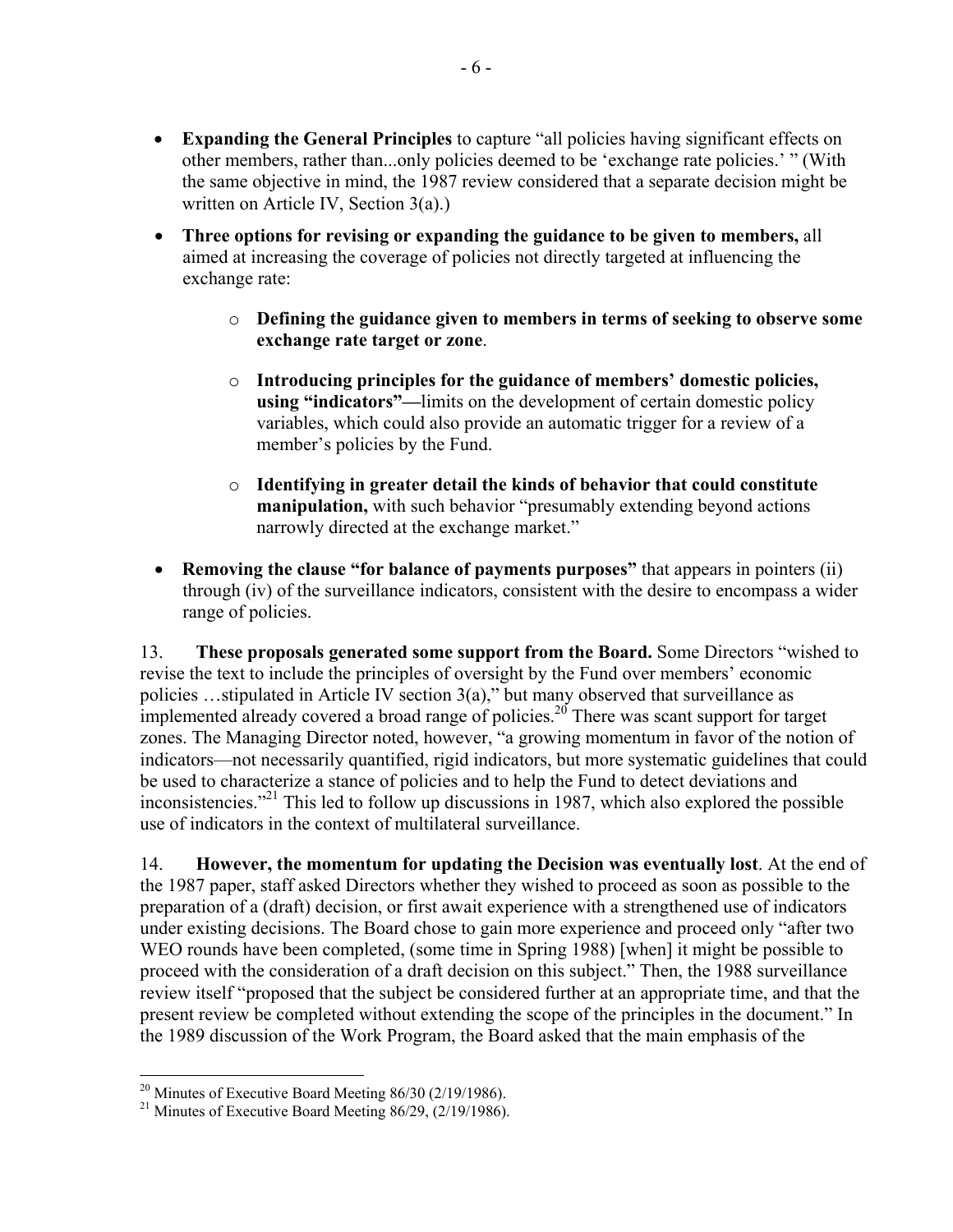forthcoming surveillance review be placed on the implementation of surveillance rather than on a reassessment of the principles themselves. Directors' view in many subsequent surveillance reviews appears to have been that effectiveness was to be gained not through amending the Decision but through improving its implementation. Since 1986-87, and excepting the 1995 amendment of the Decision described below, no review to date has returned to possible revisions of the principles.

#### **Amendment of the Decision: 1995**

1

15. **The one substantive amendment of the Decision, which added references to capital flows to the principles of Fund surveillance, was made in 1995.** The discussion of the 1995 Biennial Surveillance Review was shaped by the Mexican peso crisis of 1994-95, from which, then-Managing Director Camdessus said, "the most important lesson was that the Fund's surveillance needed to adapt to the globalization of world financial markets in the context of exchange liberalization."<sup>22</sup> Several Directors asked the staff to return with an amendment of the indicators for Fund surveillance over exchange rate policies to include private capital flows. In the end, the amendment of the Decision added "unsustainable flows of private capital" to the indicators that might point to the need for discussion with a member, as well as a reference to "the size and sustainability of capital flows" to the appraisal guidelines (paragraph 3 of the Decision). The amendment expanded the list of indicators but did not alter the structure of the Decision, and did not provide any practical guidance on how to identify "unsustainable flows."

#### **IV. EXPERIENCE WITH SURVEILLANCE OVER EXCHANGE RATE POLICIES AND EVOLUTION OF OPERATIONAL GUIDANCE ON EXCHANGE RATE SURVEILLANCE**

16. **Unlike the 1977 Decision, the implementation of surveillance over exchange rate policies has hardly been static.** Members' attitudes toward discussing exchange rate polices have gradually opened up and prompted more open discussions of exchange rate issues in staff reports, but a steady expansion of the scope of surveillance in the 1980s posed a challenge in keeping staff reports focused on exchange rate issues. The economics profession's work on exchange rate analysis has progressed, but the fundamental problems related to estimating equilibrium exchange rates have yet to be resolved.<sup>23</sup> In the course of reviews of the Decision,

<sup>&</sup>lt;sup>22</sup> Managing Director's Report on his attendance at a G-10 meeting, recorded in EBM/95/17 (2/17/1995).

<sup>&</sup>lt;sup>23</sup> See Peter Isard, et al., "Methodology for Current Account and Exchange Rate Assessments," IMF Occasional Paper 209; 2001, for a summary of both progress and remaining pitfalls in estimating equilibrium exchange rates. As the paper reports, different approaches include purchasing power parity (PPP), the macroeconomic balance approach, extended PPP incorporating Balassa-Samuelson effects, estimated reduced-form models of exchange rate behavior, and general equilibrium frameworks. As Isard et al. state, "Economists have achieved reasonable success in understanding the relationships between exchange rates and macroeconomic fundamentals over the medium term; trends in nominal exchange rates tend to reflect inflation differentials, and real exchange rates tend to gravitate toward levels at which the associated current account imbalances are moderate and consistent with factors that influence the relative saving and investment positions. The short term behavior of exchange rates includes a large unpredictable component, and while consensus has emerged on partial explanations for some of the large deviations of currency values from their medium-term trends, for the most part changes in macroeconomic fundamental have not provided convincing explanations of the wide swings in exchange rates." See also Jacques Polak, "Fifty Years of Exchange Rate Research and Policy at the IMF," IMF Staff Papers, 1995, pp. 734–761.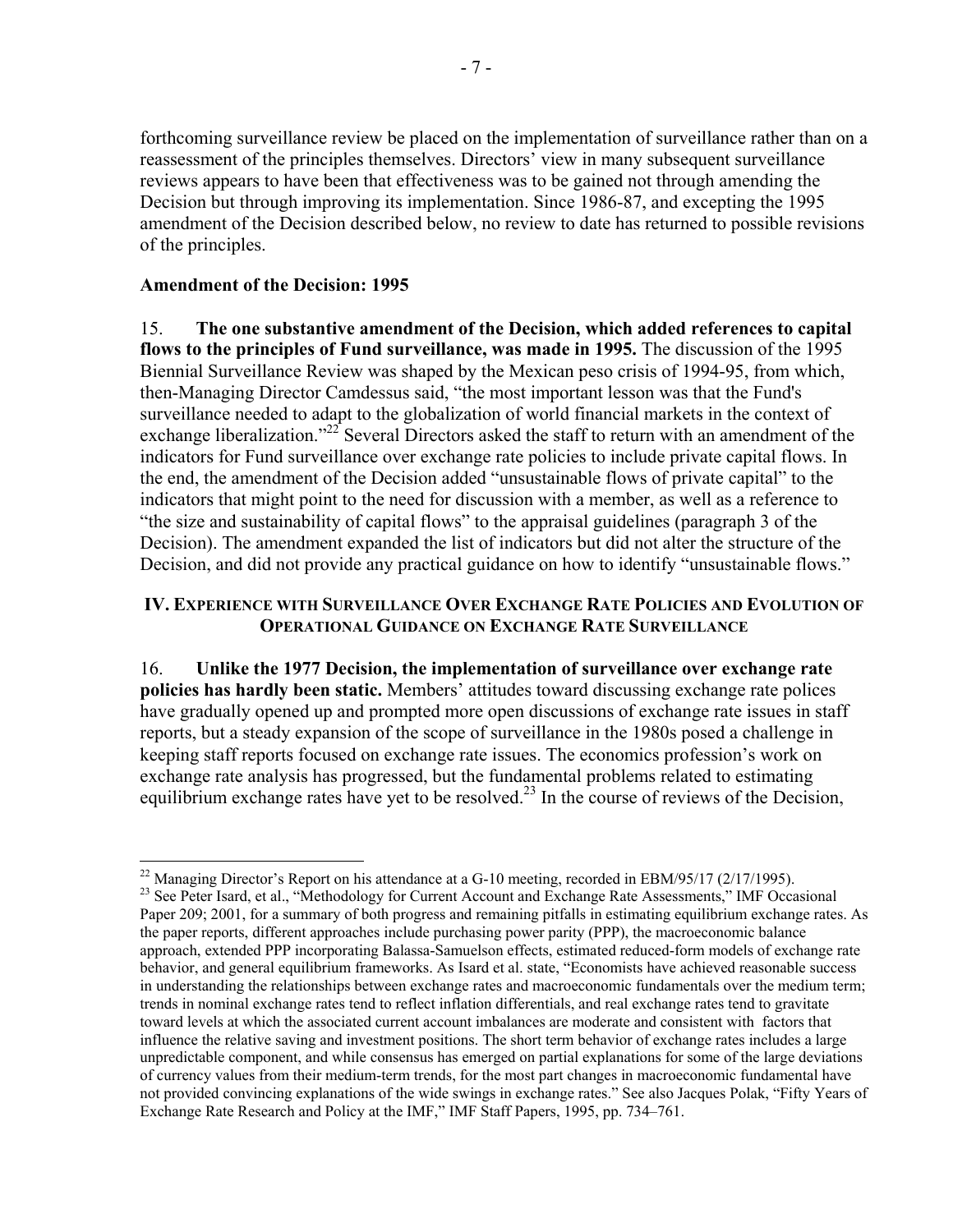the Board frequently provided guidance for treatment of the exchange rate issues.<sup>24</sup> These trends have prompted the staff to adjust its operational guidelines over time.

17. **Initial discussions of exchange rate issues in Article IV consultations reflected the ultra-cautious attitude of both national authorities and the Board.** In March 1978, the Board considered issues related to implementation of procedures (Box 1), and provided guidance to staff not to discuss exchange rate policy matters in recent economic developments (RED) papers (some of which were circulated as Working Papers) and to avoid unwarranted disclosure of sensitive information or views in staff reports. In discussing early staff reports, several Directors objected to explicit references to the appropriateness of the member's exchange rate. For example, during a Board discussion of an Article IV staff report for Singapore, the Chairman stated, following concerns voiced by several Directors, that "in keeping with the consensus that had been reached in the Executive Board with respect to the procedures for Article IV consultations, an explicit reference like the one in the staff appraisal on the consistency of the exchange rate policy with the principles of Article IV would not be made in future staff reports on Article IV consultations."<sup>25</sup> Nonetheless, the Board sought all the information pertinent to exchange rates in order to be able to form a view about the appropriateness of members' exchange rate policies.

18. **The sensitivity of the subject prompted staff to avoid judgments about the consistency of exchange rate policies with the Principles and also permitted limited analysis.** The 1978 review of Article IV consultations reported that only about half of the reports referred to changes in effective exchange rates and very few presented information and analysis of changes in real effective exchange rates.26 The 1980 review reported that staff eschewed explicit language in its assessments of exchange rate policies, avoiding such terms as a "satisfactory exchange rate policy" or "appropriate exchange rate." It noted that "the staff will continue to exercise caution in its treatment of policy matters related to a member's exchange rate," and "the staff's views with respect to exchange rate policy will be couched in language that is broadly indicative rather than explicit and that avoids overall conclusions regarding the appropriateness or consistency of the member's exchange rate with respect to the principles of Article IV."

19. **The situation began to change with the debt crisis, when it became apparent that the information provided in staff reports might not be sufficient for the Board to detect an early balance of payments problem.** The 1982 review of surveillance implementation acknowledged the sensitivity of exchange rate issues and the need for caution, but noted that "the practice of dealing explicitly with exchange rate issues, only when the related adjustment problems are of such magnitude as to be obvious, may err on the side of over-caution." In later reviews, the Board generally endorsed the practice in staff reports of providing clear appraisals of exchange rate polices.

#### 20. **Perceived lack of even-handedness in exchange rate surveillance added another layer of complexity in covering exchange rate issues.** In the 1983 review of surveillance, a

<sup>1</sup>  $^{24}$  See Annex I for relevant excerpts from Summings Up following reviews of the 1977 Decision.

<sup>&</sup>lt;sup>25</sup> Minutes of EBM/78/114 (7/2/1978).

<sup>&</sup>lt;sup>26</sup> Annual Review of Regular Consultations and Other Issues Related to Article IV.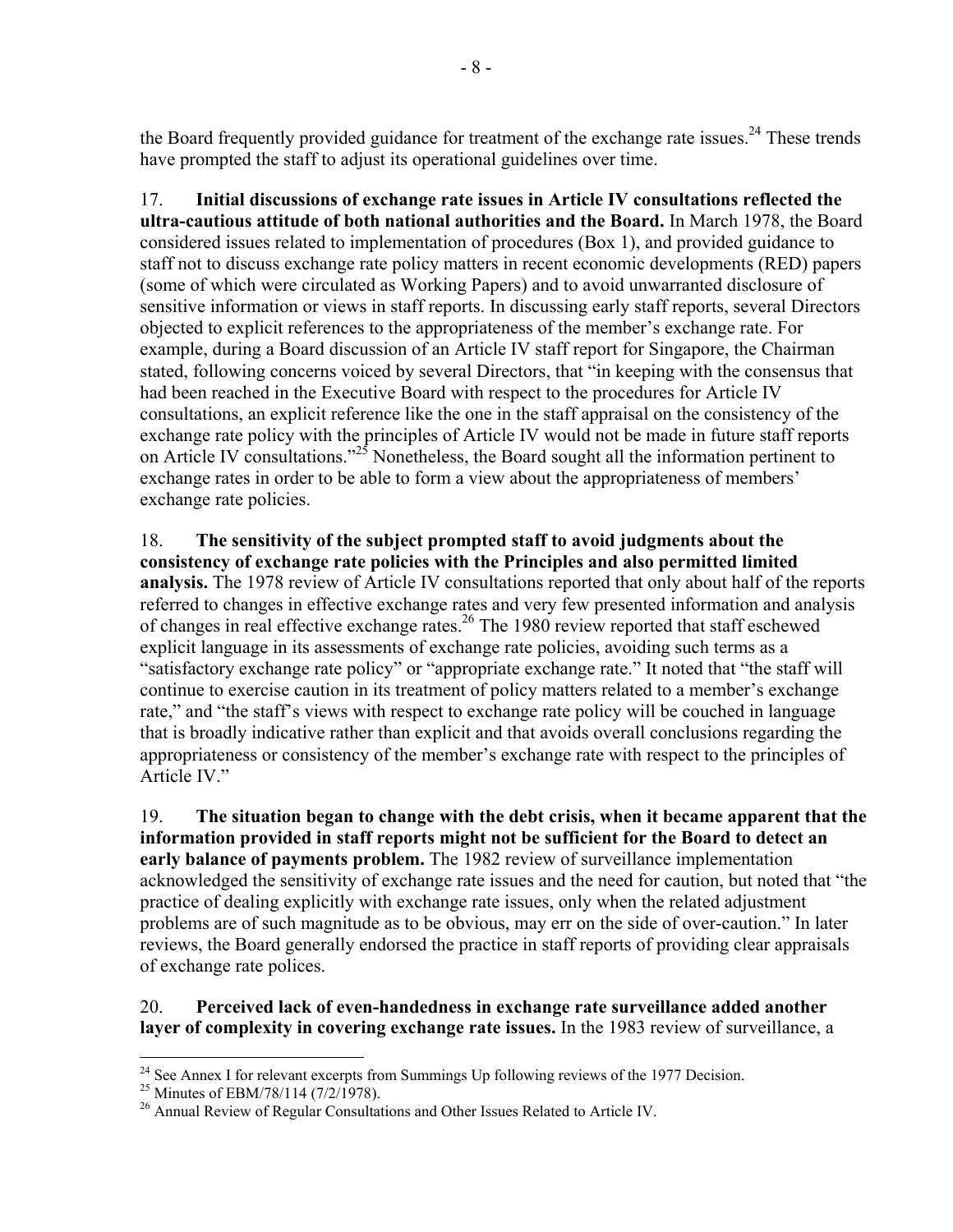number of Directors noted that "precise prescriptions regarding exchange rate movements or changes are often given to small countries or countries making use of Fund resources; at the same time, quite large discrepancies between exchange rates and fundamental underlying conditions draw little attention from Fund staff when they relate to major currencies." The asymmetry of coverage was partially explained by the difficulty of judging appropriateness of exchange rates and policies in countries with access to international private capital markets that could provide financing for large and long-lasting deficits, as in such countries an assessment of the sustainable current account deficit requires a judgment on sustainable capital inflows, a difficult concept to measure.

#### Box 1. Guidelines to Staff of 1978: Consultation Practices and Procedures

The paper on "Consultation Practices and Procedures" considered, inter alia, the nature and scope of staff reports on regular consultations following the Second Amendment of the Articles. The operational guidance set forth in the paper illustrates the endurance of the questions related to coverage of exchange rate policies and the broad validity of many of the corresponding answers even in 2006:

- the staff will be guided by the "Principles of Fund Surveillance over Exchange" Rate Policies" (given in the 1977 Decision) in its analysis and appraisal;
- the analysis of exchange rate policies in staff reports will be presented against the background of the overall economic situation and priorities of the member country;
- the staff reports will report on and analyze factors which influence underlying demand/supply relationships in the foreign exchange markets (e.g., capital controls, exchange and other external restrictions, official borrowing, large-scale market intervention, etc.), the member's international competitiveness and, where appropriate, the impact of temporary factors bearing on the member's external position;
- the staff's presentation and assessment of members' policies will vary according to their circumstances, the nature of their exchange rate regimes and the possible impact of their exchange rate policies on other members;
- in many cases, the description and analysis of exchange rate policies could be confined to the background section of staff reports; and
- confidential information or language that would be indicative of the appraisal in the staff report would not be included in the Recent Economic Developments paper.

The paper also noted that additional emphasis would have to be given in staff reports to members' exchange rate policies, but that there would not be significant departures from the reporting on, and analysis of, members' economic policies as compared to the reports on consultations prior to the Second Amendment. More generally, it was expected that the content of staff reports on consultations under Article IV would evolve with further experience.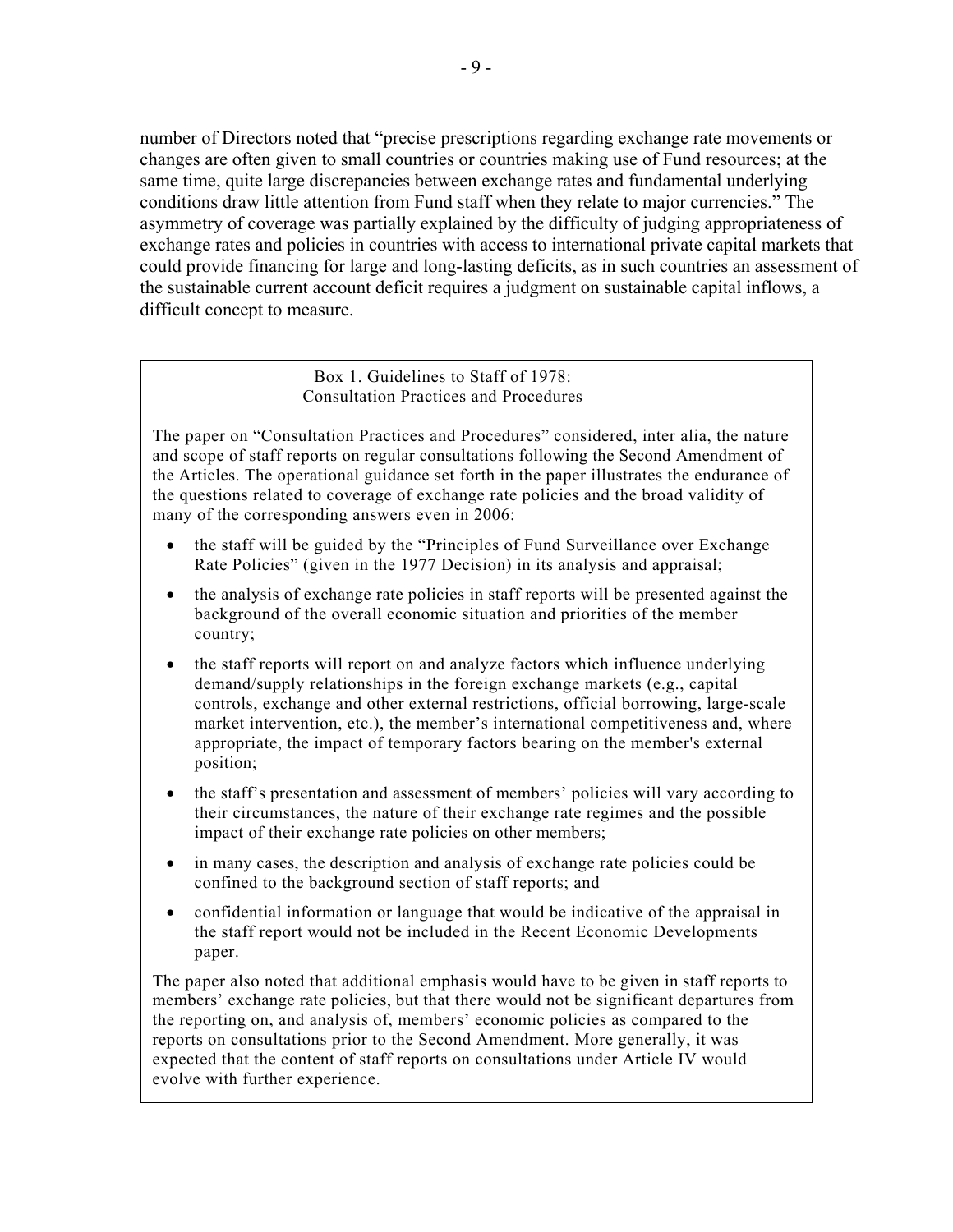21. **An additional challenge that became especially pronounced with the expansion of the scope of surveillance in the 1980s was to keep the focus of Article IV staff reports on key issues, including the exchange rate.** The need for focus in surveillance has long been emphasized, with varying implications in practice. It was already a subject of debate in the runup to the 1977 Decision (see paragraph 6), and became more challenging in the 1980s and beyond. The debt crisis, industrial country doldrums, increasing Fund involvement with planned economies and low income countries, and more generally a growing appetite for information, all led to demands for broader coverage of topics in surveillance. Surveillance reviews from 1990 onward repeatedly identified the focus of surveillance as a key challenge.

22. **The Staff Operational Guidance Note (GN), introduced in 1991 and updated in 1995, 1997, 2002, and 2004, served as a vehicle for focusing Article IV staff reports on the core issues and improving their coverage.** The first GN emphasized the need to keep staff reports focused on the "core areas of surveillance over exchange rate policies, within the framework of macroeconomic and related structural policies." The update of 1997 placed "macroeconomic and related structural policies" on an equal footing with exchange rate policies, and the 2002 update noted the expanded scope of surveillance and emphasized the need for selectivity based on country-specific circumstances. The current GN calls for a focus on issues at the "apex of the Fund's hierarchy of concerns," which relate to "external sustainability, vulnerability to balance of payments or currency crises, sustainable growth with price stability, and the systemic or regional impact of policies in large economies."

23. **The exchange rate issues, however, have kept their special place in the guidance as the evolution of the GNs reflects the Fund's increased efforts to put exchange rate issues squarely on the table.** The 1995 GN requested a candid assessment of the behavior of members' exchange rates and exchange rate policies. The revision issued following the 2002 Biennial Surveillance Review (BSR) emphasized that reports should include an accurate description of the exchange rate regime and a candid appraisal of its appropriateness and consistency with underlying policies, as well as a forthright assessment of the exchange rate level. Reflecting the conclusion of the 2004 BSR, that "clear and candid treatment of exchange rate issues remains a challenge," the current GN calls in addition for (i) clear identification of the de facto exchange rate regime in staff reports, (ii) more systematic use of a broad range of indicators and other analytical tools to assess external competitiveness; and (iii) thorough and balanced presentation of the policy dialogue between staff and the authorities on exchange rate issues, particularly when views diverge. $27$ 

# **V. ATTEMPTS TO FIRM UP PROCEDURES FOR EXCHANGE RATE SURVEILLANCE<sup>28</sup>**

24. **In order to deal with "problem cases"—where consistency of a member's policies with the principles was questioned—section V of the 1977 Decision established a special consultation procedure (hereafter referred to as "Procedure V")**. Under this procedure, if in the interval between Article IV consultations, the Managing Director considers that a member's exchange rate policies may not be in accord with the Fund's exchange rate principles (including Principle A which is identical to the obligation for members set out in Article IV, Section 1(iii)),

1

 $27$  See Annex I for relevant excerpts of the successive summings up and surveillance guidance notes.

<sup>&</sup>lt;sup>28</sup> This section draws on Boughton, 2001, "Silent Revolution: the International Monetary Fund, 1979–1989."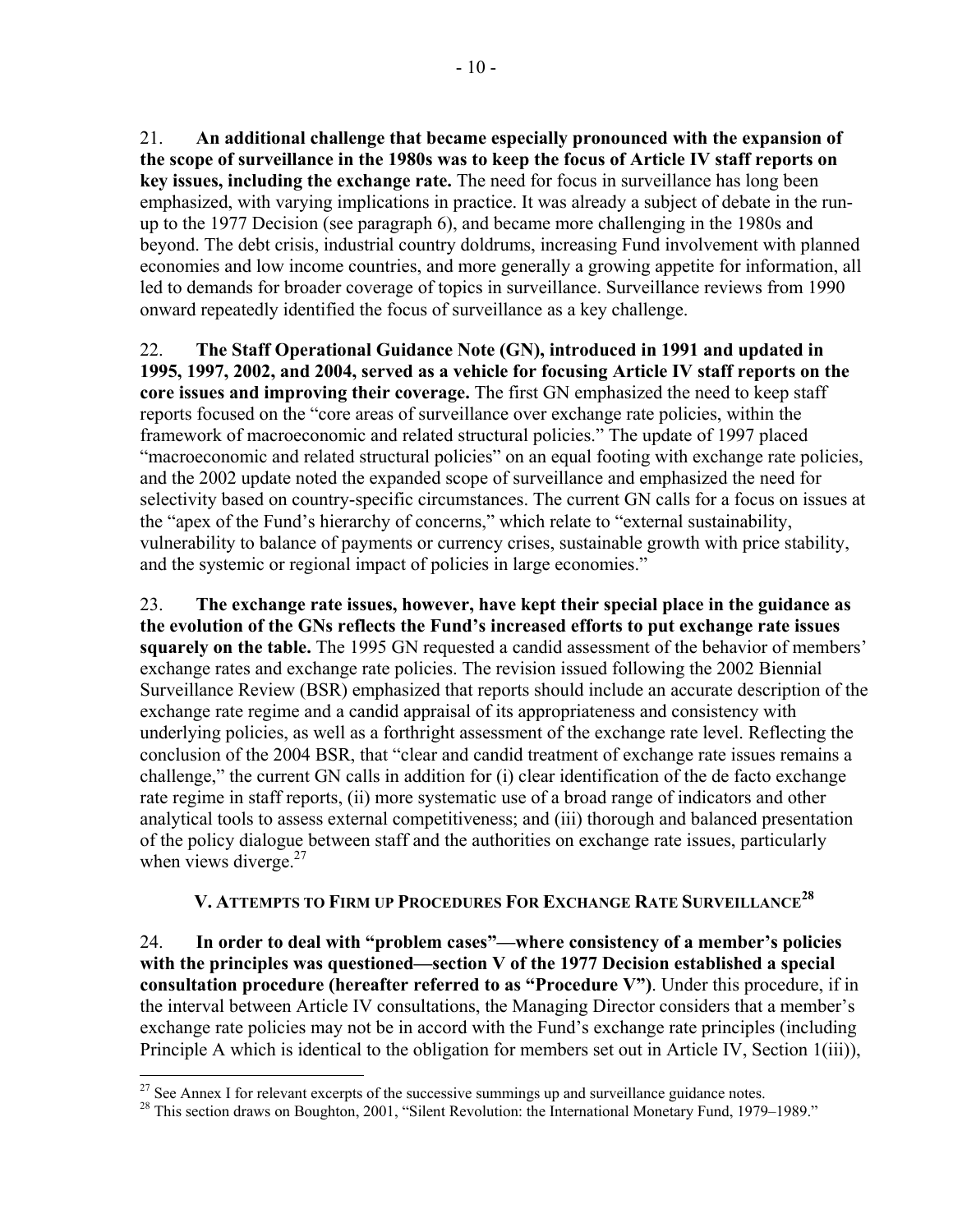he is required to raise the matter informally and confidentially with the member. If he concludes that there is a question of observance, he is required to initiate and conduct on a confidential basis a discussion with the member and report to the Executive Board or informally advise Directors on the results of the discussion. In its 1978 communiqué, the Interim Committee explicitly endorsed "Procedure V" by noting with approval, in commenting on the 1977 Decision, that "particular attention will be focused on those cases in which there are questions as to whether the exchange rate policies of members are consistent with the agreed exchange rate principles."

25. **Because the activation of the procedures set out in Procedure V would suggest that the relevant member may not be observing the exchange rate principles set out in the 1977 Decision, this procedure has never been invoked.** Following the adoption of the Second Amendment, however, the Managing Director and staff were "eager to demonstrate the effectiveness of Fund surveillance."<sup>29</sup> Two cases presented them with the opportunity.

- **The first case was Iceland.** In September 1978, Iceland was forced to devalue its exchange rate by 15 percent as a result of a currency crisis that followed a severe loss in competitiveness of the main export industry, fishing. Staff prepared a paper on Iceland's exchange system, in which they agreed that "the present depreciation of the krona should help to improve the competitiveness of the open sector," but stressed the need for "tightening of financial policies."30 This report detailing Iceland's exchange rate action was placed on the agenda of the Board. During the Board meeting, the Executive Director for Iceland strongly objected to "ad-hoc surveillance being carried out where the resistance is least," which generated strong support from other Board members.<sup>31</sup> His main concern was that Iceland was the "first and only case in which simply a movement in the exchange rate has been thought to require Board deliberation."32 The meeting was concluded without a summing up, and the matter was not pursued further.
- **The second case involved the US and was judged to be much more successful.**33 On November 1, 1978, the US Federal Reserve issued a press release on a significant policy package aimed at reversing a rapid depreciation of the dollar. The staff prepared a report outlining the implications of the measures and concluded that the actions taken by the US had helped to bring a better balance to exchange markets.<sup>34</sup> In a subsequent Board discussion, Executive Directors unanimously welcomed the measures.<sup>35</sup> Some Directors pointed out that "...this was the first occasion on which the Board has undertaken special surveillance of the exchange rate and of the underlying policies of a major member country...", and that "this kind of surveillance should always be conducted whenever situations develop in major countries that have an important bearing on the economies of other countries."

 $\overline{a}$ <sup>29</sup> Boughton, 2001, "Silent Revolution: the International Monetary Fund, 1979–1989," page 104.<br><sup>30</sup> Iceland—Exchange System.

<sup>&</sup>lt;sup>31</sup> Minutes of EBM/78/136 (9/8/1978).

 $32$  Ibid.

<sup>&</sup>lt;sup>33</sup> In the Summing Up, the Managing Director referred to this supplemental consultation as a "successful experiment" (EBM/78/198, 12/13/1978).

<sup>&</sup>lt;sup>34</sup> United States—Recent Developments and Policy Actions.

 $35$  Minutes of EBM/78/198 (12/13/1978). The Minutes noted that the report was based on "a special consultation" under Article IV."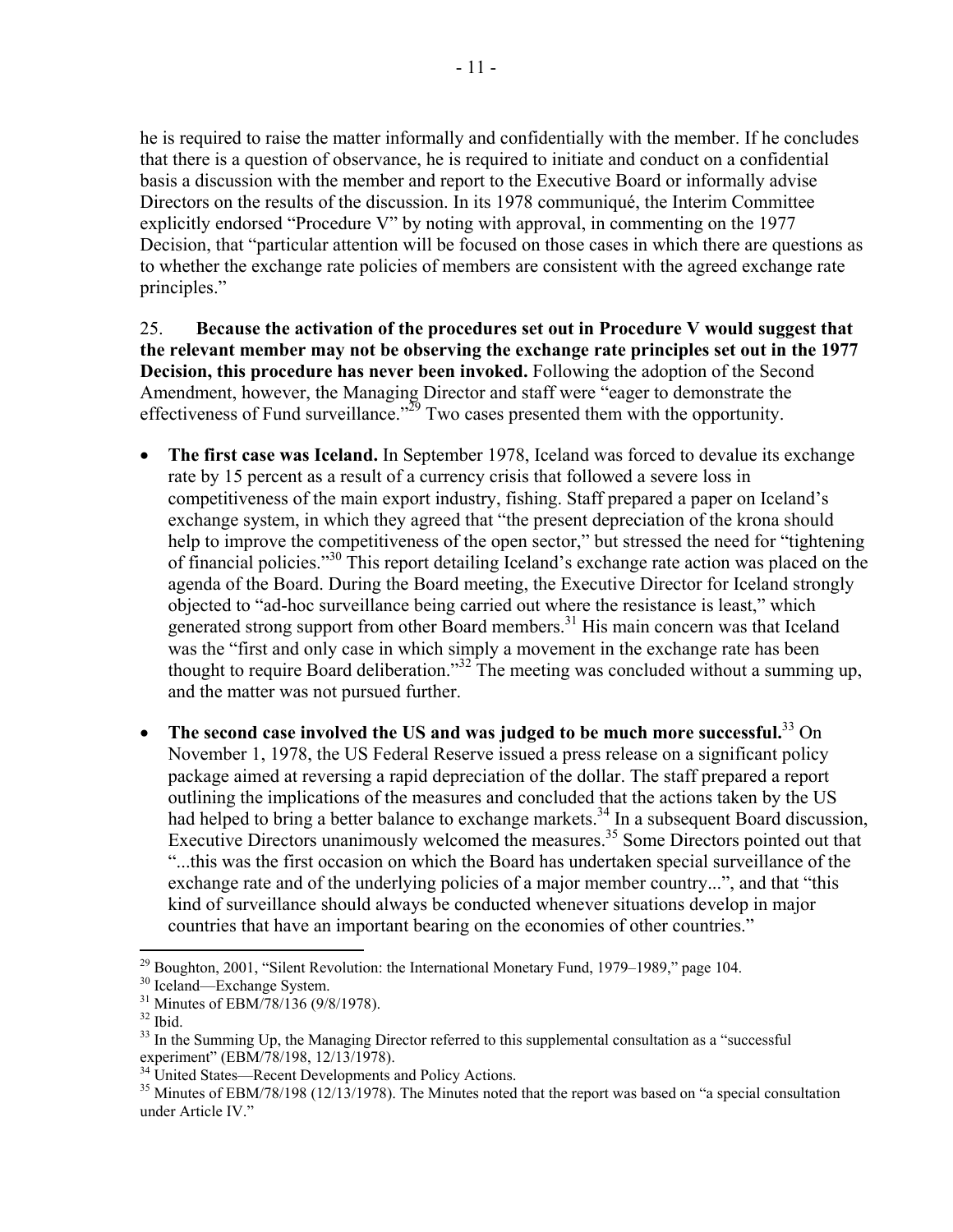26. **Following the successful experience with the US, a decision was adopted in January 1979 to establish the "supplemental surveillance procedures."**<sup>36</sup> 37 These procedures authorized the Managing Director to initiate informal and confidential discussions with a member "whenever the Managing Director considers that a modification in a member's exchange arrangements or exchange rate policies or the behavior of the exchange rate of its currency may be important or may have important effects on other members, whatever the member's exchange arrangements may be.<sup>338</sup> If the Managing Director considered, after this prior discussion, that the matter was of importance, he was to initiate and conduct an "ad hoc consultation" with the member and report to the Executive Board, or informally advise the Executive Directors, on the consultation as promptly as the circumstances permitted. Thus, the supplemental surveillance procedure was designed to be used in a much larger set of circumstances than "Procedure V" of the 1977 Decision.

27. **Despite this attempt to lessen the stigma attached to Procedure V consultations, the Fund has held only two consultations under the supplemental surveillance procedures**, (neither of which resulted in the Board's finding that the member in question was in breach of its obligations under the Articles):

- **Sweden, 1982.** In October 1982, Sweden devalued its currency by nearly 16 percent, which seemed overly large. The staff prepared a brief paper that was circulated to the Board.<sup>39</sup> Several Directors urged the Managing Director to follow "Procedure V," as the devaluation did not seem to be justified. The Board's recommendation, however, was to conduct a special consultation under Article IV and the decision of 1979 on supplemental surveillance procedures.<sup>40</sup> Staff prepared a comprehensive report on the devaluation, which concluded that a smaller devaluation would be enough to correct the balance of payments problem.<sup>41</sup> The Board agreed that "a lesser move would be appropriate," and that Sweden should have taken additional fiscal and structural measures to correct the balance of payments problem. They stressed that "the Swedish case was not to be seen as an isolated experience, but as part of a broad and nondiscriminatory application of established surveillance procedures to all members.<sup>"42</sup>
- **Korea, 1987.** On May 8, 1987, the Managing Director reported to the Board that the recent strengthening of Korea's current account position raised questions about the appropriateness of Korea's exchange rate and other external policies.<sup>43</sup> He informed the Board that he had decided to initiate and conduct a supplemental consultation with Korea, with full consent of the authorities, and—curiously, considering that special consultations

 $\overline{a}$ <sup>36</sup> The procedures themselves were redesigned in 1993, see paragraph 30.

<sup>37</sup> Decision No. 6026-(79/13), adopted on January 22, 1979.

<sup>&</sup>lt;sup>38</sup> Original text of the Decision No. 6026-(79/13), adopted on January 22, 1979.

<sup>39</sup> Sweden—Change in Exchange Rate.

 $^{40}$  The text of the decision (Dec No. 7225-(82/135) read as follows: "The Executive Board, acting under Article IV and Decision No. 6026-(79/13), adopted January 22, 1979, invites the Managing Director to conduct special consultations with Sweden."<br><sup>41</sup> Sweden—Staff Report for the 1982 Special Consultation Under Article IV.

<sup>&</sup>lt;sup>42</sup> Restricted Session—Sweden—1982 Special Consultation Under Article IV.

<sup>43</sup> Minutes of EBM/87/72 (5/8/1987).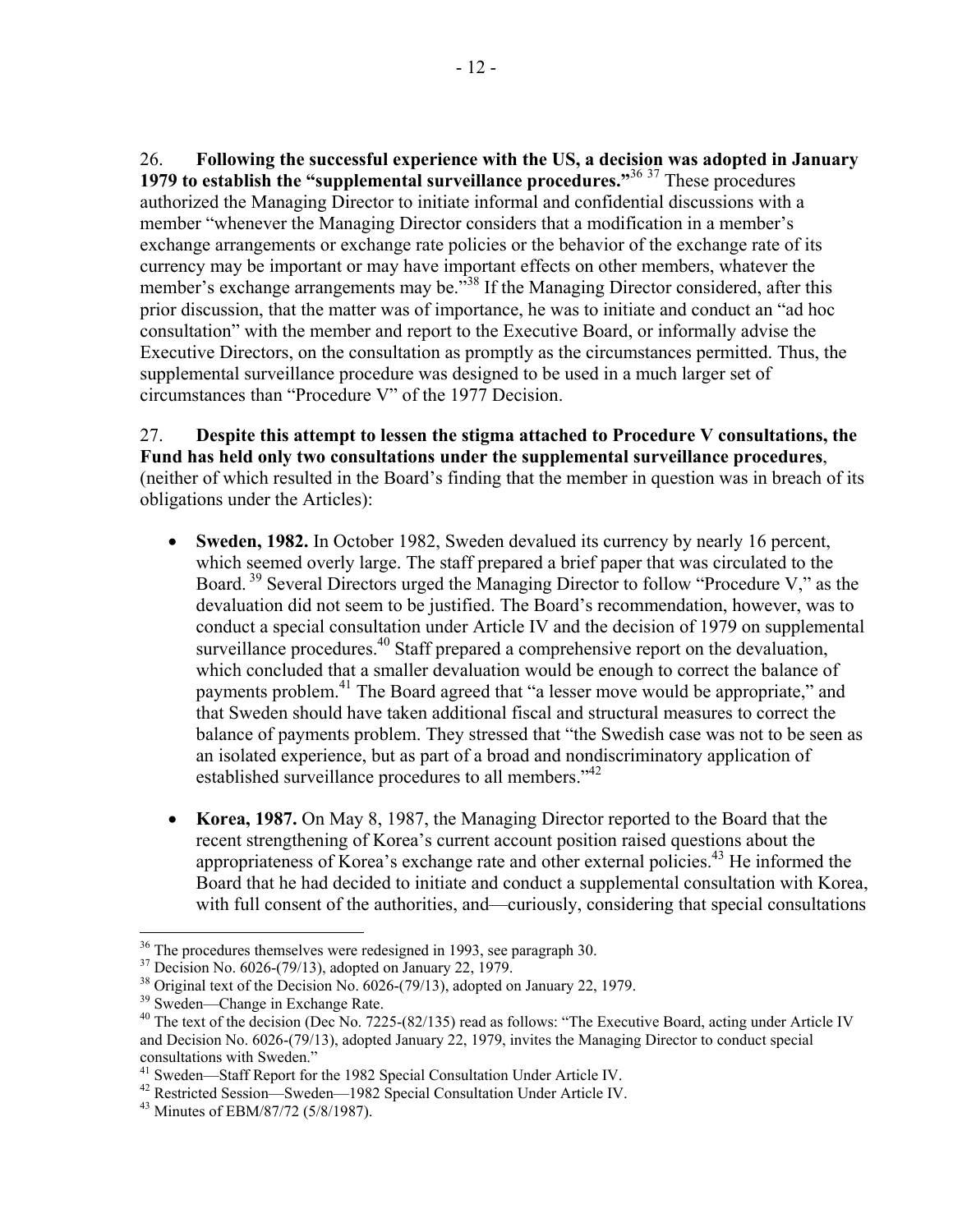were intended to be for developments occurring in between Article IV consultations proposed to combine the discussions between the staff and the authorities for the supplemental and Article IV consultations. In a paper prepared shortly after the mission, staff reported on a set of policies that Korea envisaged to deal with the surplus.<sup>44</sup> In the subsequent Board discussion, Executive Directors noted that the surplus was helpful to decrease the stock of Korean external debt, but suggested more forceful use of exchange rate policy. Over the years, the surplus disappeared and the issue faded away.

28. **During the supplemental consultation with Sweden in December 1982, it was suggested that staff should develop a regular and quantitative procedure for initiating Board discussions of significant changes in exchange rate policies so that Directors could indicate in a more neutral framework whether they wished to hold a discussion on a country.** That led to the establishment of the Information Notice System (INS) the following year. Under that system, significant changes in real effective exchange rates were to be brought to the attention of the Board both through quarterly reports and, in cases of changes in real effective exchange rates in excess of 10 percent since the last Board consideration of a member's exchange rate policy, through information notices which analyzed and assessed recent developments and policies. However, the system, as defined, was too sensitive to be of use. During seven years starting in 1983, 152 separate notices of large changes in real effective exchange rate were issued (not including notices issued as part of a more general staff report), covering 67 different countries. None of those notices led to a special Board discussion, and the system of individual country notices was discontinued in 1990.

29. **Answering the G-10 call for greater use of supplementary procedures, the staff paper for 1986 review proposed to reevaluate "the degree of discretion the Managing Director is called upon to exercise in invoking specific consultations."** Staff proposed to make supplemental consultations more automatic by one of the following options: (i) adopting target zones for exchange rates or "indicators for domestic policy variables as an automatic trigger; (ii) providing for "more automatic discussion" in the framework of the INS; and (iii) requiring the Managing Director to notify the Board "whenever a member's policies departed from those found by Executive Directors to be appropriate on the occasion of the last Article IV consultation, as expressed in the Chairman's summing up." The proposals, however, did not get support from the Board—the summing up indicated broad support for relying heavily on the discretion of management to determine when supplemental consultations are needed.<sup>45</sup>

30. **In a further attempt to increase the use of special consultations, the supplemental surveillance procedures in the 1979 Decision were amended again in 1993, but to no avail.** The 1993 biennial review recognized that the supplementary surveillance decision, designed as an instrument for bringing important developments into the surveillance process in a timely manner, had not been implemented as intended, despite repeated calls for its use. In an attempt to make supplemental consultations more palatable, staff proposed to change the wording for what would trigger supplemental consultations from "modifications in policies" to "important economic or financial developments [that] are likely to affect a members' exchange rate policies or the behavior of the exchange rate of its currency" in describing the set of circumstances

1

<sup>44</sup> Korea—Staff Report for the Supplemental Consultation.

<sup>&</sup>lt;sup>45</sup> The Chairman's Summing Up Following the Discussion on Surveillance over Exchange Rate Policies.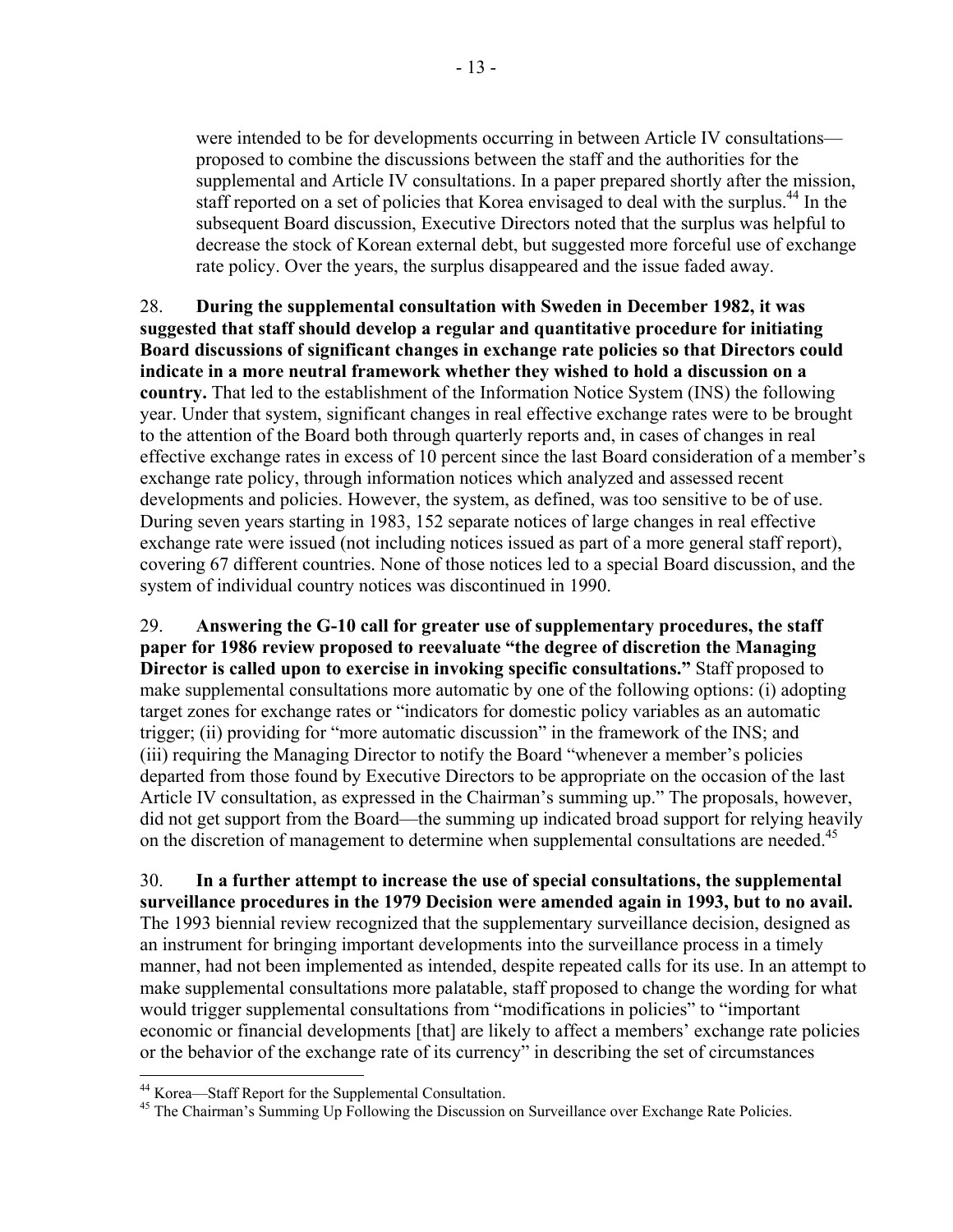calling for attention of the Managing Director. In addition, changes were made to the effect that an ad hoc Article IV consultation would be initiated only "if the Executive Board considers it appropriate," after receiving the Managing Director's report, or upon being informally advised by him, on his discussion with the member. The Board adopted an amendment in January 1993.<sup>46</sup> In spite of the amendment, there has yet to be another case of a supplemental consultation.

<u>.</u>

 $^{46}$  Decision No. 10273-(93/15), 01/29/1993, as amended.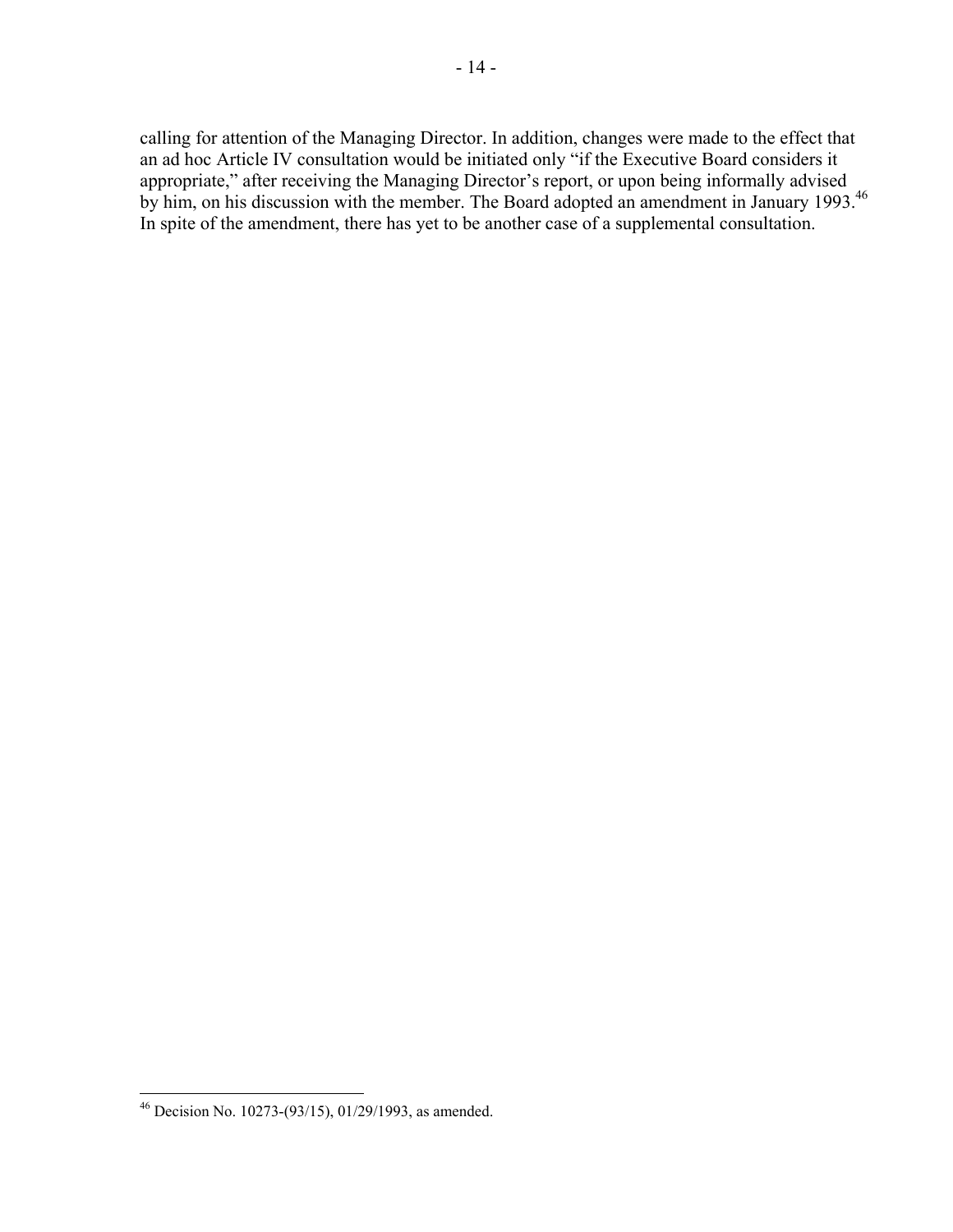### **Evolution of Guidance on Exchange Rate Surveillance**

#### **A. Guidance from Summings Up Following Reviews of the 1977 Decision**

### *Summing Up at the Conclusion of the Review of the Document "Surveillance over Exchange Rate Policies* **(1984)**

"In view of the Fund's obligation to form a view on the exchange rate policies of members, Directors generally endorsed the practice in staff reports of providing clear appraisals of exchange rate policies. Several Directors felt that the Fund staff was still less explicit in its exchange rate policy pronouncements for large industrial countries than it was in the case of smaller countries. The view was also put forward that an appraisal of the exchange rate policy of a member in an Article IV consultation should be made, whenever appropriate, in a multilateral framework."

### *Summing Up Following the Discussion on Surveillance over Exchange Rate Policies*  **(1986)**

"First, the surveillance mechanism should be strengthened in order, as one Director said, to get more bite and not more bureaucratic work. Second, there is a need to broaden the coverage of policies that are subject to surveillance and, in particular, to integrate, through more precise analysis, exchange rate assessments and the assessments of fiscal, monetary, and structural policies within a medium-term framework. Third, the multilateral framework of the exercise of surveillance should be improved. The lack of an adequate multilateral framework has been one of the main weaknesses of the surveillance mechanism and should be a focus of attention for action in the future."

#### *Summing Up—Biennial Review of the Fund's Surveillance Policy* **(1993)**

"There was also support for the staff's efforts to improve its analysis of exchange rates, including updating and expanding the coverage and relevance of the Information Notice System. A number of Directors cautioned against attempts to estimate equilibrium exchange rates or the establishment of formal monitoring zones for exchange rates..."

#### *Summing Up—Biennial Review of the Implementation of the Fund's Surveillance Over Members' Exchange Rate Policies* **(1995)**

"Directors supported increased attention to issues of possible exchange rate misalignments, including through increased use of alternative scenarios in cases where the member had chosen to use the rate as an anchor. Some Directors cautioned, however, that advice in the area of exchange rate policy would necessarily need to take into account the sensitive nature of the issues involved, and the risk of dissemination of confidential information. In this connection, several Directors suggested that assessments and specific recommendations regarding exchange rates might need to be made orally by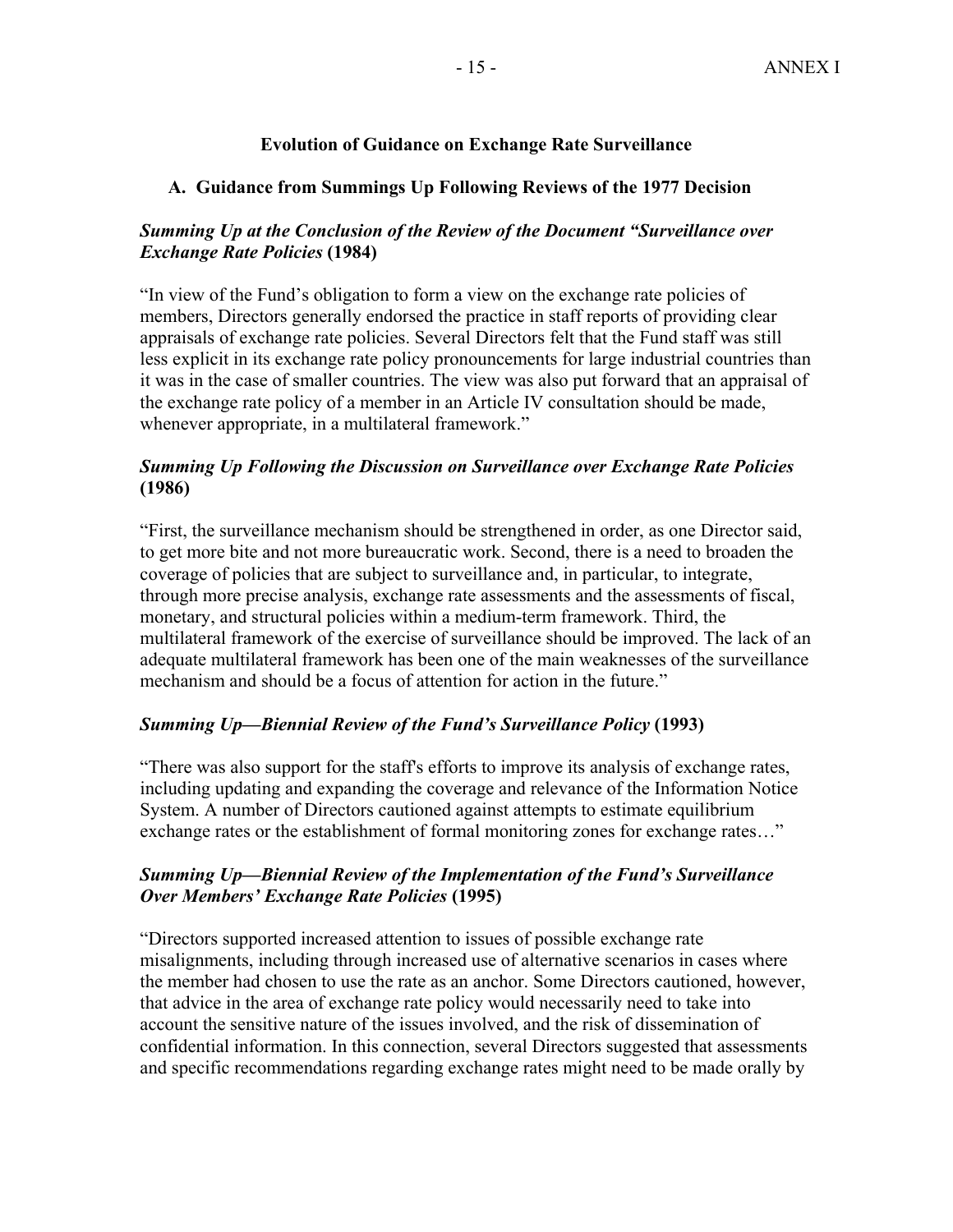the staff at the Board and followed up, if needed, with central banks and governments in a most confidential manner."

#### *Summing Up—Biennial Review of the Implementation of the Fund's Surveillance Over Members' Exchange Rate Policies and of the 1977 Surveillance Decision (1997)*

"Directors endorsed the attention given to exchange rate issues. They generally agreed that the effectiveness of Fund surveillance in that area depended on frank discussions between the authorities and the staff, and on the Board being fully informed of the content of the discussions. Several Directors noted that such frankness could only be maintained if the confidentiality of the discussions and of Board deliberations continued to be reasonably assured. Several Directors, while agreeing that the Fund's spoken advice on exchange rates should be as frank as possible in discussions with country authorities, pointed to the sensitivity of that topic, and emphasized the need for discretion in staff reports. Several Directors encouraged discussion of alternative exchange rate regimes and the viability of fixed exchange rate regimes in staff reports. Directors expressed interest in a staff paper on the analysis and methodology of exchange rate assessments later this year, possibly for discussion in an informal Board seminar. At the same time, some Directors stressed the difficulties in providing an adequate basis for determining equilibrium exchange rates."

#### *Summing Up—Biennial Review of the Implementation of the Fund's Surveillance and of the 1977 Surveillance Decision* **(2000)**

"On exchange rates, most Directors observed that surveillance over exchange rate policies has been strengthened and better focused, but, while recognizing a member's prerogative to choose its own regime, they stressed that an assessment of both the exchange rate regime and the exchange rate level is to be made in all cases. Directors welcomed the use of more sophisticated analytical techniques and the greater candor of staff assessments and policy advice, and recommended, in general, that the use of these techniques be spread to a greater range of countries. However, some Directors cautioned that explicit judgments in staff reports on either the exchange rate level or the exchange rate regime could, in some situations, risk an undue and disruptive influence on markets. These Directors suggested that where there are such risks, the views of staff should be presented to the Board orally or through some other mechanism. It was acknowledged that the potential trade-offs between transparency and candor would have to be kept under review, especially in the context of the pilot project for publication of Article IV staff reports."

#### *Summing Up—Biennial Review of the Implementation of the Fund's Surveillance and of the 1977 Surveillance Decision* **(2002)**

"As regards exchange rate policies, they welcomed the greater degree of candor in the evaluation of "soft" exchange rate pegs in countries with market access, which they saw as a proper reflection of one of the key lessons of the currency crises of the 1990s. Conversely, noting that exchange rate arrangements were not questioned in many other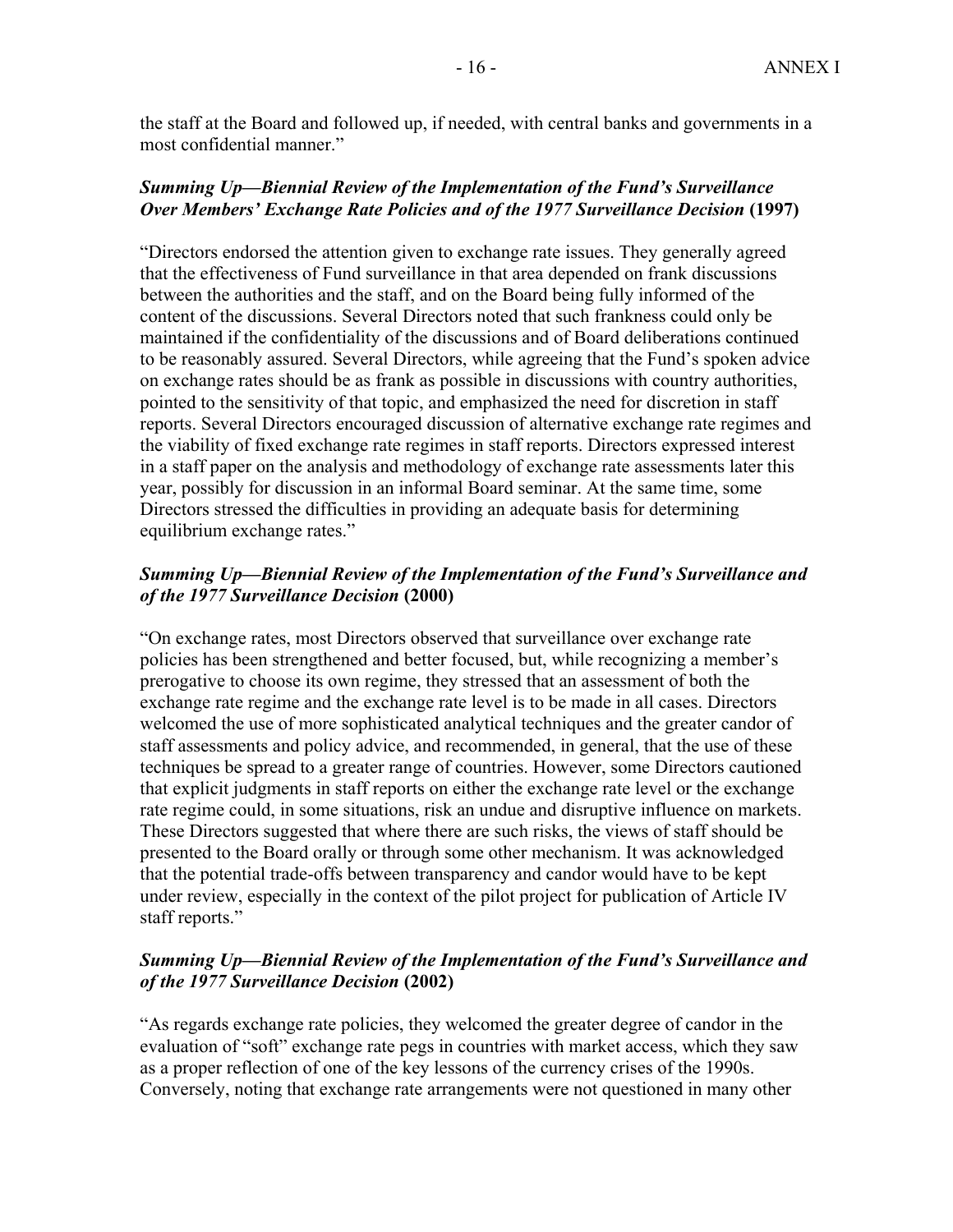cases, Directors urged that exchange rate issues be treated candidly throughout the membership. Some Directors, noting the sensitivity of these issues, saw a trade-off between candor and transparency with respect to the assessment of exchange rate policy. All Directors agreed that a thorough discussion of exchange rate issues is essential to effective surveillance."

#### *Summing Up—Biennial Review of the Implementation of the Fund's Surveillance and of the 1977 Surveillance Decision* **(2004)**

"Directors observed that clear and candid treatment of exchange rate issues remains a challenge. While recognizing the sensitivity of these questions, they stressed that a thorough discussion of exchange rate issues remains critical for surveillance. To enhance such discussions, Directors endorsed the following steps: clear identification of the *de facto* exchange rate regime in staff reports; more systematic use of a broad range of indicators and other analytical tools to assess external competitiveness; and thorough and balanced presentation of the policy dialogue between staff and the authorities on exchange rate issues, particularly when views diverge. Some Directors indicated that discussion of exchange rate issues in a regional context would also be helpful. Directors reiterated that no exchange rate regime is appropriate for all countries or for all circumstances. Thus, they stressed that discussion of exchange rate issues should permit consideration of a variety of options and take full account of country-specific circumstances, most importantly the macroeconomic framework. They underscored the need to assist countries that are contemplating a move toward greater exchange rate flexibility."

#### **B. Guidance on Treatment of Exchange Rate Issues from Surveillance Guidance Notes**

#### *Staff Operational Guidance Note following the 1990 BSR*

"Staff reports will focus in each case on the core areas of surveillance over exchange rate policies, within the framework of macroeconomic and related structural policies, and will examine whether these policies are conducive to the achievement of reasonable price stability, sustainable external positions, and orderly growth."

#### *Staff Operational Guidance Note following the 1995 BSR*

"Staff reports will focus in each case on the core areas of surveillance over exchange rate policies, within the framework of macroeconomic and related structural policies, and will examine whether these policies are conducive to the achievement of reasonable price stability, sustainable external positions, and orderly economic growth. Reports will include a candid assessment of the behavior of members' exchange rates and their exchange rate policies based on an evaluation of balance of payments developments, including the size and sustainability of capital flows, against the background of reserves and indebtedness."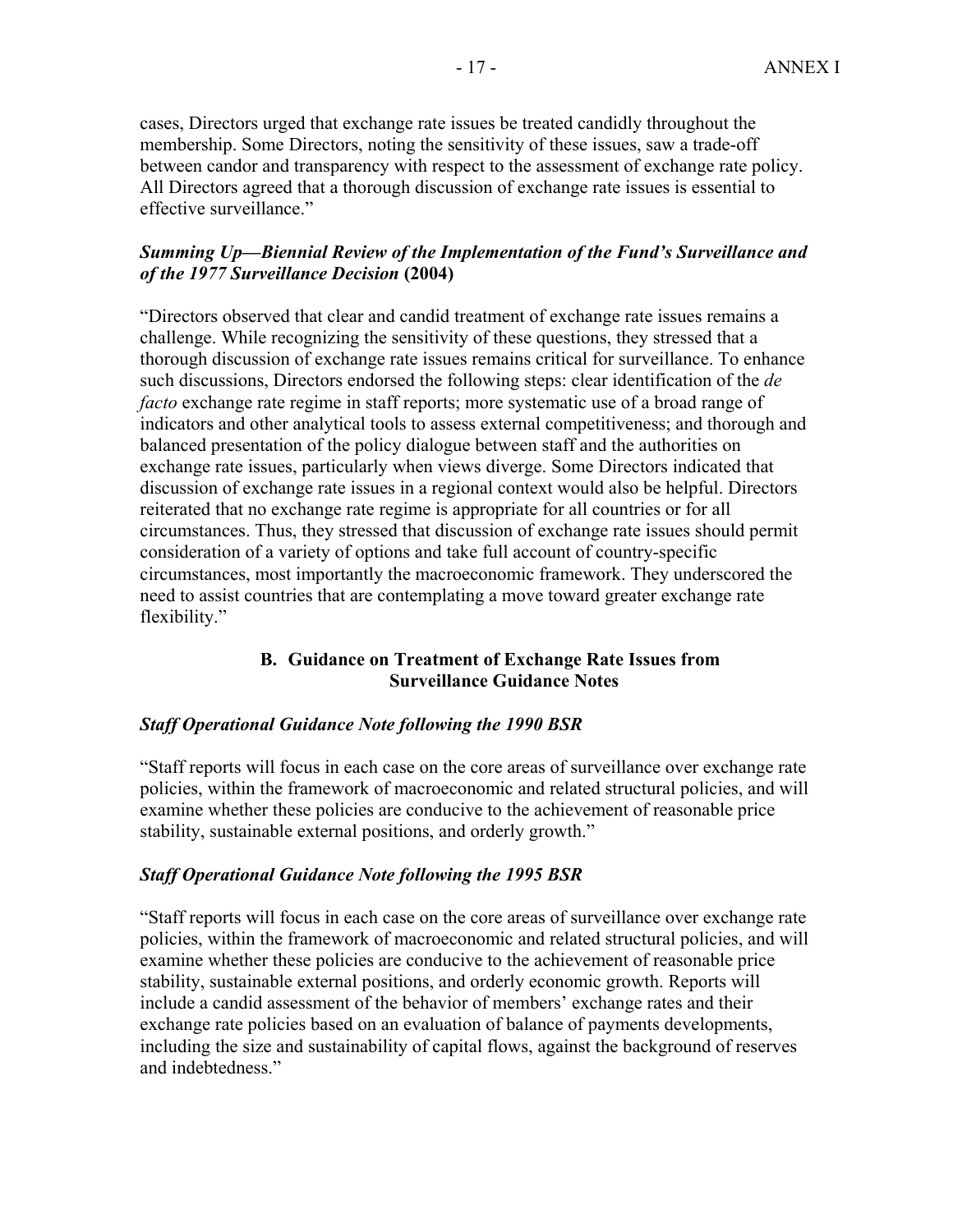#### *Staff Operational Guidance Note Following the 1997 BSR*

"Staff reports should include a candid assessment of a member's exchange rate and exchange rate policy, based on an evaluation of balance of payments developments, including the size and sustainability of capital flows, against the background of reserves and external indebtedness. The assessment should be made within the framework of a comprehensive analysis of the general economic situation, recognizing that domestic macroeconomic as well as exchange rate policies can have an impact on the balance of payments."

#### *Staff Operational Guidance Note Following the 2002 BSR*

"All Article IV consultation discussions and reports should include an accurate description of the exchange rate regime, a candid appraisal of its appropriateness and consistency with underlying policies, as well as a forthright assessment of the exchange rate level."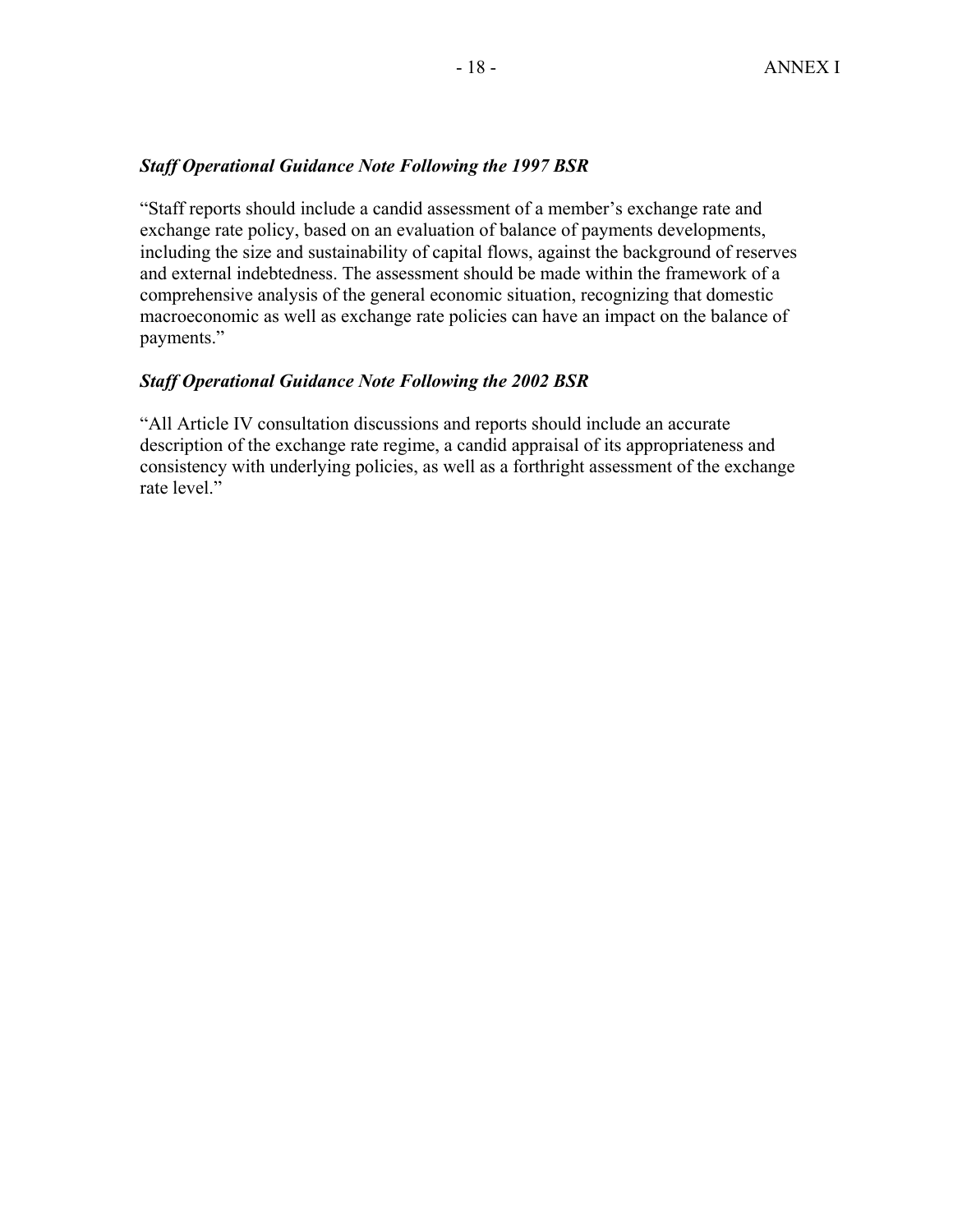#### **Reviews of the 1977 Decision Over 1979–2004**

1. Review of the Implementation of the Fund's Surveillance Over Members' Exchange Rate Policies (1979).

2. Review of the Document "Surveillance over Exchange Rate Policies" and Annual Review of the Implementation of Surveillance (1982).

3. Review of the Document "Surveillance over Exchange Rate Policies" and Annual Review of the Implementation of Surveillance (1984).

4. Surveillance over Exchange Rate Policies—Biennial Review of 1977 Document, (1986).

5. The Use of Indicators in Surveillance—Review of 1977 Decision on Surveillance over Exchange Rate Policies (1987).

6. Annual Review of the Implementation of Surveillance and Biennial Review of the Document Entitled "Surveillance over Exchange Rate Policies" (1988).

7. Biennial Review of the Implementation of the Fund's Surveillance over Members' Exchange Rate Policies and of the 1977 Surveillance Decision (1990).

8. Biennial Review of the Implementation of the Fund's Surveillance over Members' Exchange Rate Policies and of the 1977 Surveillance Decision (1992).

9. Biennial Review of the Implementation of the Fund's Surveillance Over Members' Exchange Rate Policies and of the 1977 Surveillance Decision (1995).

10. Biennial Review of the Implementation of the Fund's Surveillance Over Members' Exchange Rate Policies and of the 1977 Surveillance Decision (1997).

11. Biennial Review of the Implementation of the Fund's Surveillance and of the 1977 Surveillance Decision (2000).

12. Biennial Review of the Implementation of the Fund's Surveillance and of the 1977 Surveillance Decision—Overview (2002).

13. Biennial Review of the Implementation of the Fund's Surveillance and of the 1977 Surveillance Decision—Overview (2004).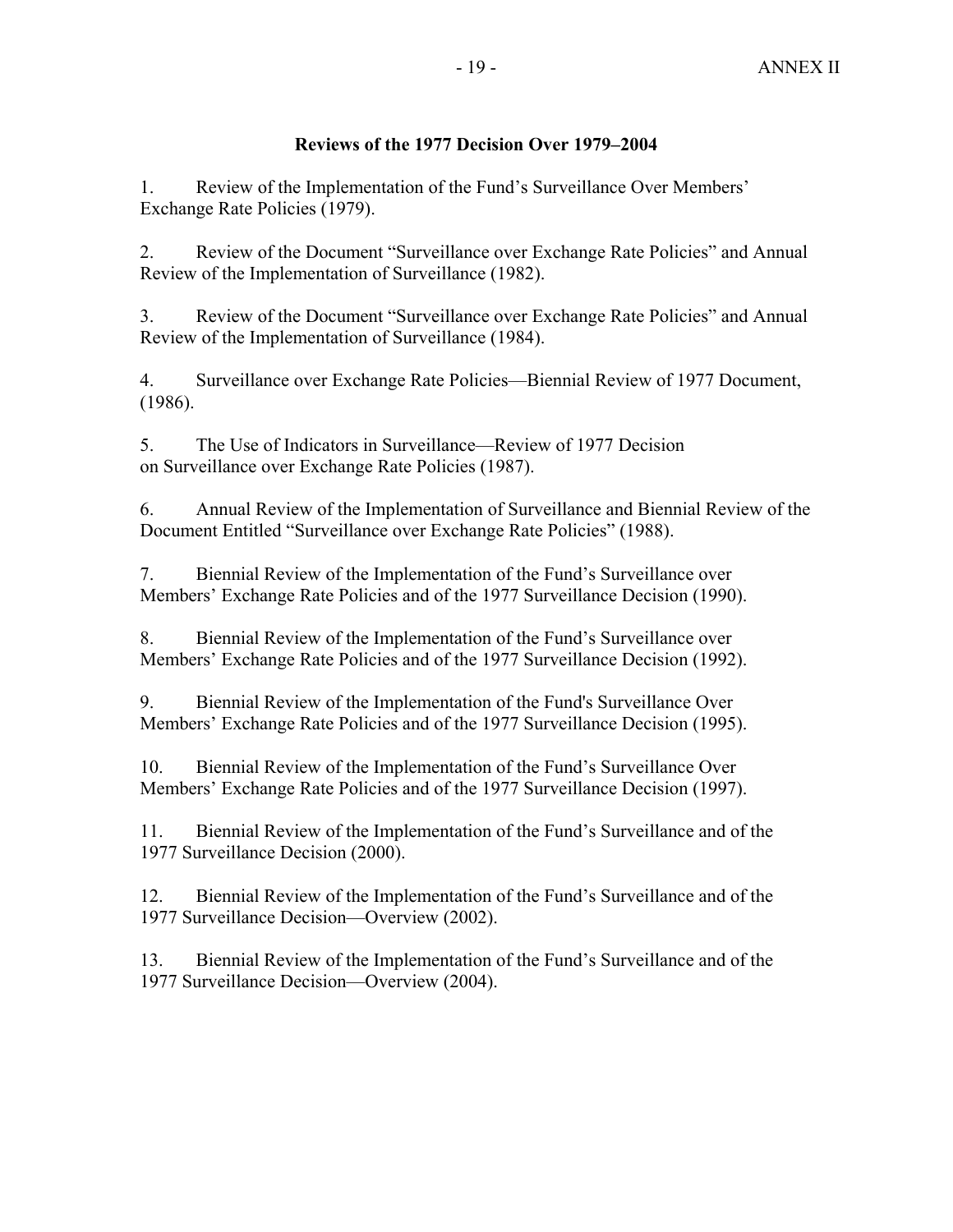July 28, 2006

#### **The Acting Chair's Summing Up Review of the 1977 Decision on Surveillance Over Exchange Rate Policies— Preliminary Considerations Executive Board Meeting 06/66 July 19, 2006**

Directors welcomed the opportunity to have a thorough discussion of the 1977 Decision on Surveillance over Exchange Rate Policies against the backdrop of the Medium-Term Strategy, which envisions surveillance moving to the center of the Fund's concerns. A review of the Decision also affords a means to secure a common understanding and consensus on the operational objectives of surveillance. As the issues are complex and far reaching, and in view of the wide range of views we heard today, further discussion will be necessary before we reach final conclusions. In this context, a number of Directors noted that several other surveillance-related initiatives are planned in the period ahead—including Board discussions on a surveillance remit, on assessing the effectiveness of surveillance, on the results of the first multilateral consultation, and on procedures for streamlined consultations. Today's discussion should be seen as a preliminary consideration of the issue of whether the 1977 Decision has shortcomings that need to be fixed, and if so, how best to achieve this.

Directors expressed a range of nuanced views on whether a revision of the Decision is needed. At one end of the spectrum, a number of Directors considered that the case for a revision has not been convincingly made. They noted that the Decision has not prevented the practice of surveillance from evolving over time nor impeded its effective implementation, as the Decision has been complemented by other forms of guidance, such as summings up of Board discussions, and staff guidance notes. Further, these Directors considered that at least some of the gaps in the Decision's description of "best practice" surveillance could be addressed through better internal and external communication, and other changes in the manner surveillance is conducted in practice, without an amendment of the Decision. At the other end of the spectrum, a number of Directors strongly supported a revision, taking the view that a revamped Decision would provide a more effective underpinning for Fund surveillance by improving the focus and quality of surveillance, particularly over exchange rates. They noted that the Decision is the Board's most powerful statement on surveillance policy, and that the Board now has a unique opportunity to ensure that the Decision continues to communicate the Fund's responsibility for effective surveillance clearly, above all to members in guiding them in their conduct of exchange rate policy, as well as internally to staff and externally to markets and public opinion. A number of other Directors were open to considering a possible updating of certain elements of the Decision, but were equally willing to explore alternative routes to achieve some of the desired objectives. Several Directors underscored the importance of retaining flexibility and avoiding an overly prescriptive stance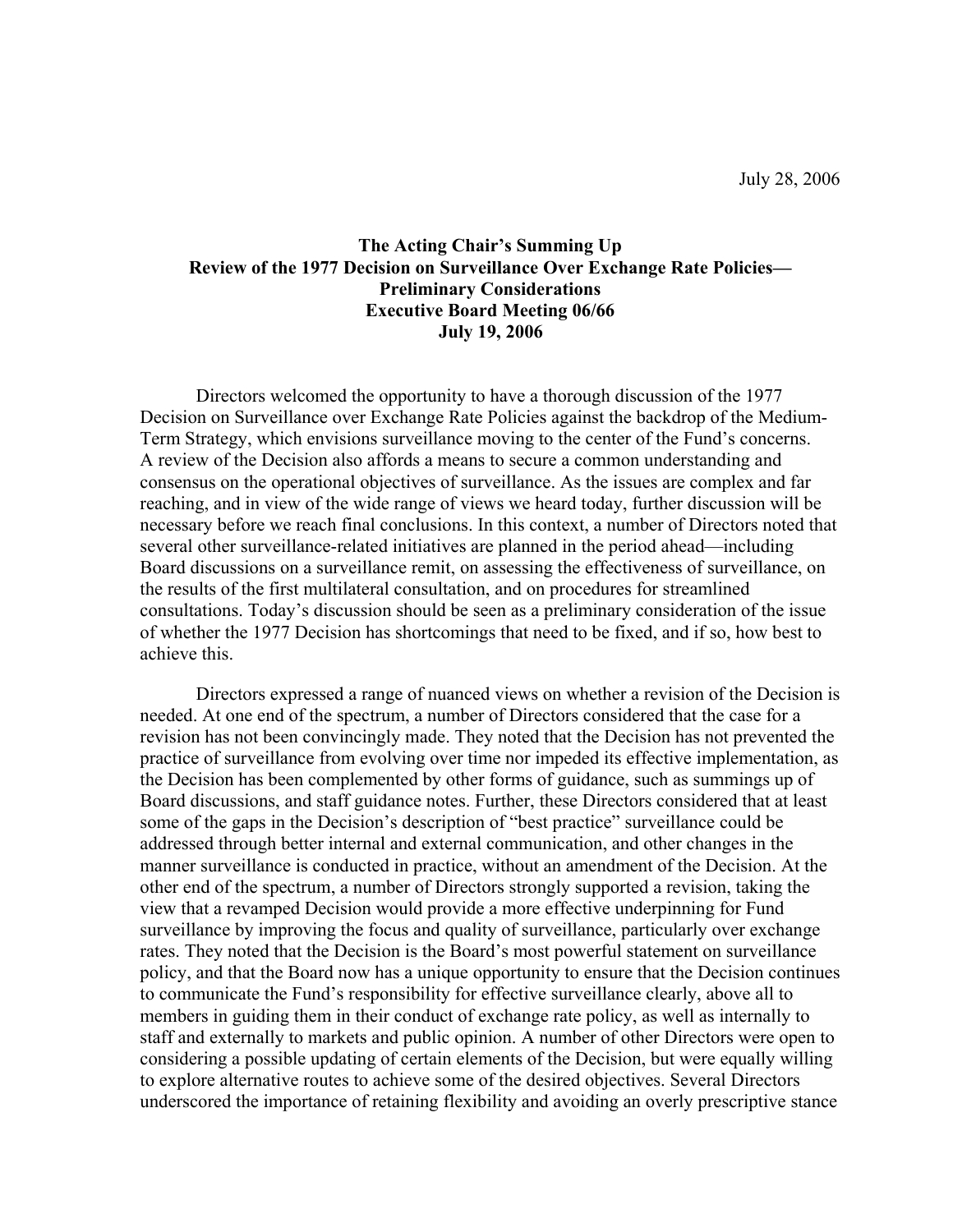in the conduct of surveillance—elements that have allowed for judgment and effective adaptation by the Fund to constantly evolving global circumstances.

On balance, Directors saw a case for continuing to explore further the rationale for a possible revision of the Decision that would build more comprehensive links with Article IV and better align the Decision with current best practice on surveillance. They welcomed management's assurance that the purpose of any revisions would not be to impose additional obligations on members. Moreover, Directors welcomed the analysis of the legal framework of Article IV that is set forth in the legal paper.

It was agreed that the effectiveness of surveillance depends crucially on preserving and enhancing the trust and cooperation between the Fund and its members. Directors stressed the responsibility of the staff and management to engage members clearly and candidly, especially on exchange rate misalignment when the direction of policies is leading to external instability. In this context, some Directors pointed out that the Fund's role of trusted advisor does not constrain, but rather strengthens, its ability to provide candid assessments of member policies. In addition, some Directors thought that the Fund should express its concerns more publicly, while some others cautioned that this could adversely affect the Fund's role as confidential and trusted advisor.

Let me now turn to Directors' preliminary reactions to staff proposals regarding some specific aspects of the current Decision. Many Directors were interested in the idea of expanding the scope of the Decision to cover not only members' exchange rate policies (which is its stated purpose) but other key aspects of surveillance as well. These Directors generally favored revising the preamble to the Decision in order to set out in the Decision the basis for surveillance as a whole, as opposed to just surveillance over exchange rate policies. In particular, they supported anchoring the Decision more firmly in Article IV, by referring explicitly to members' obligations under this Article and to the objective of these obligations and surveillance—namely, to assure orderly exchange arrangements and promote a stable system of exchange rates. Directors also considered that there is scope to explore further the precise meaning of "a stable system of exchange rates." They generally concurred that clarification of the Fund's primary interest as being rooted in external stability could help focus surveillance and counter mission creep. In this context, it was noted that the further the Fund moves from the issues that are most likely to have a direct impact on external stability—that is, fiscal, monetary, and financial policies, in addition to exchange rate policies—the higher should be the burden of proof that the policies in question are critical to external stability.

Directors agreed that effective surveillance requires that members engage openly with the Fund in a discussion of their medium-term economic strategies, including, to the extent possible, their likely reactions to unforeseen events, and recognized that policy frameworks already feature prominently in some country discussions. At the same time, views were mixed regarding the benefits of embedding in the Decision an expectation for members to discuss with the Fund their policy frameworks as part of surveillance. Many Directors considered that an explicit reference to policy frameworks in the Decision would be a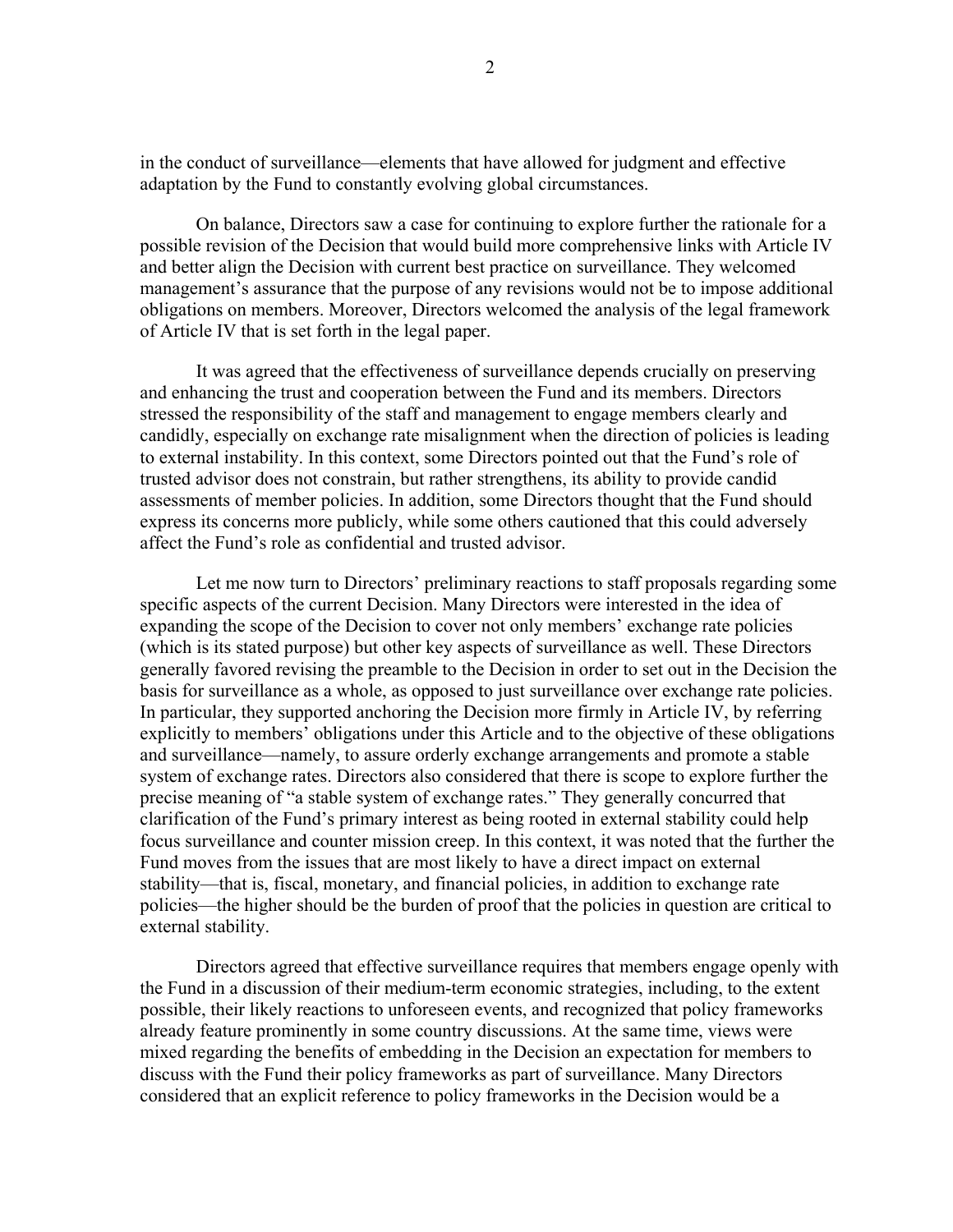significant step forward and could provide impetus to the development of such frameworks among members. Many other Directors, however, considered that a reference to policy frameworks would not add much in practice, and were concerned that an explicit requirement might turn into undue pressure on members to follow a prescribed mode of policy formulation. In addressing the issue of the treatment of policy frameworks in surveillance, staff should seek from member authorities the greatest possible clarity concerning their policy objectives and frameworks, while taking into account members' individual circumstances and institutional capacity.

Directors broadly agreed that, although Fund surveillance is rightly concerned with both external and domestic economic policies, it is neither necessary nor practical to include in the Decision detailed principles for the guidance of members to cover all of members' obligations under Article IV, and corresponding guidance for Fund surveillance.

Directors had a wide-ranging initial discussion of the principles for guidance on exchange rate policies. They considered that the current principles relating to exchange rate manipulation and intervention policies remain appropriate, although these principles do not comprehensively cover exchange rate-related sources of external instability.

Directors expressed a variety of views on the staff's suggestion to consider the establishment of new principles—first, on exchange rate policies that are not currently caught by the principles and result in misaligned exchange rates, and second, on domestic policies that result in misaligned exchange rates. Reflecting the preliminary nature of the discussion, views of Directors were divided, with support being expressed for a broadening of the coverage of the principles, it being noted that this would be in line with the current best practice of surveillance; but also concern being voiced that the new principles would not add much value, or that they might be seen as an attempt by the Fund to exercise greater control over members' policies even as it is recognized that country ownership is paramount. It was generally recognized that, in proceeding in this area, staff should be mindful of the technical difficulties involved in gauging equilibrium exchange rates and in identifying causality between domestic policies and external stability. With respect to domestic policies, Directors noted that members' obligations in this area in Article IV are on a "best efforts" basis, and that any potential guidance on domestic policies must therefore be considered similarly "soft"

Directors favoring the new principles supported an approach under which the Fund would make "recommendations" under Article IV, Section 1 on actions that members could take to comply with their obligation to "collaborate with the Fund and other members to assure orderly exchange arrangements and to promote a stable system of exchange rates." They noted that, in doing so, the Fund would not create new obligations for members and the failure of a member to follow a recommendation would not, in and of itself, constitute a breach of obligation. Directors will return to consider these issues on the basis of future specific staff proposals.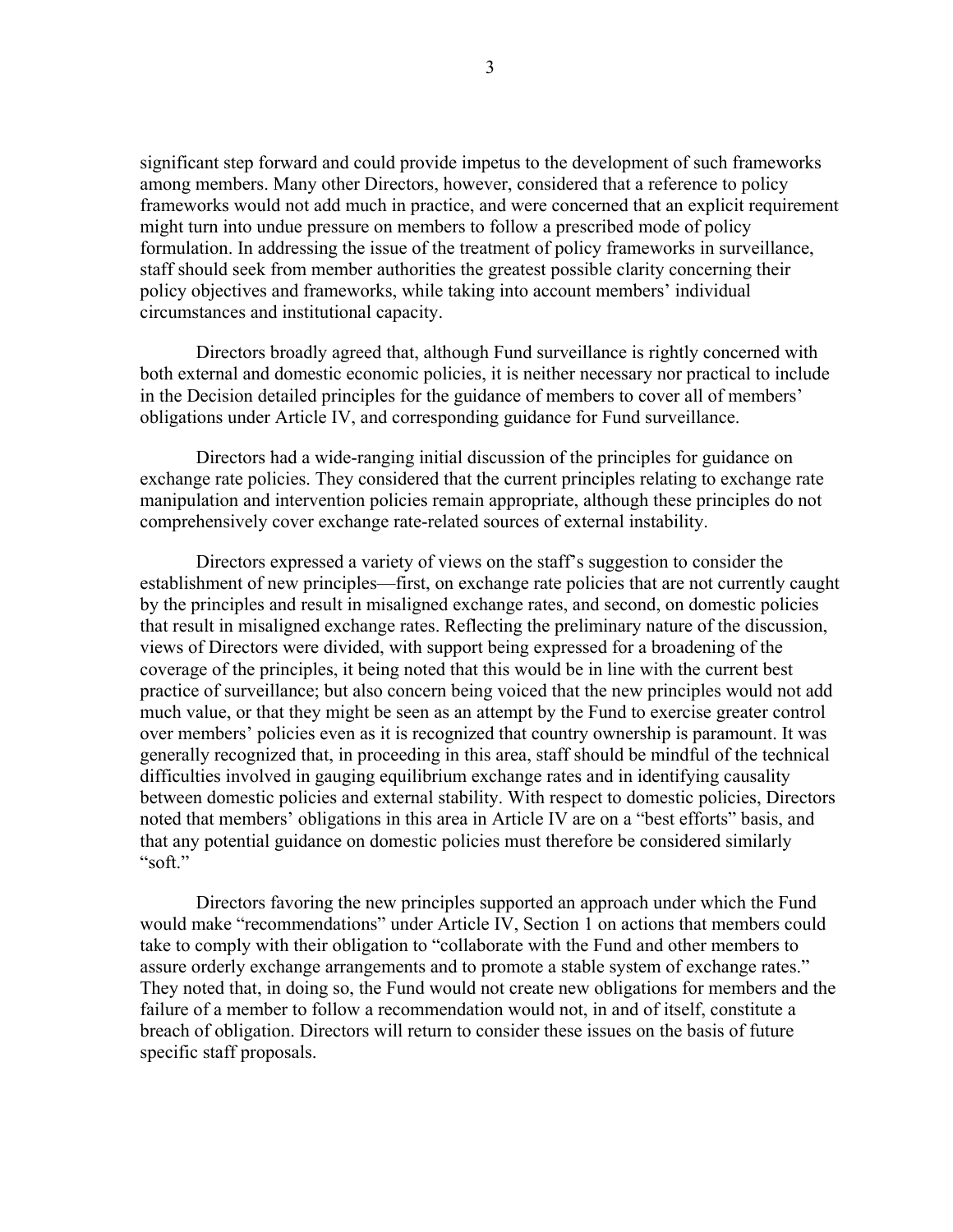Directors generally considered that the basic structure of the principles of Fund surveillance—a list of indicators and appraisal guidelines—has proven useful, with several Directors seeing some scope for updating and clarifying them in the event that a revision of the Decision is undertaken. A number of Directors supported the suggestion to explore an updating of the indicators that might point to the need for discussion with a member, so that these would focus more on identifying problems stemming from the external policies undertaken—whether with, or without, balance of payments intent. A number of Directors also considered that the appraisal guidelines might usefully be amended to put greater emphasis on the need for a global perspective. In this context, noting that effective surveillance requires a global and regional perspective, Directors welcomed recent efforts to strengthen the Fund's multilateral surveillance. They also considered that the Decision should remain at an appropriate level of generality, with details better provided in separate guidance. In this connection, while stressing the need for surveillance to pay due regard to country-specific circumstances, Directors were not persuaded that it would be useful to specify in the Decision which circumstances are particularly relevant. The suggestion was also made that staff should draw more systematically from past Board consideration of surveillance issues, including those arising in specific country contexts, as well as more generally.

A number of Directors saw merit—should a revision of the Decision be undertaken in providing greater specificity to the concepts and indicators used in the principles, although this should not lead to undue rigidity. Directors strongly opposed any mechanical quantified procedures for appraising the appropriateness of policies. A number of Directors, however, were in favor of exploring, for use in a staff guidance note rather than in the Decision itself, quantified benchmarks for key concepts used in the Decision, as a means of providing input to an ultimately judgmental appraisal. It was also noted that quantified benchmarks should not give rise to a false sense of precision.

Directors agreed that regular Article IV consultations are, and should remain, the primary vehicle for strengthening exchange rate surveillance. Directors also stressed the importance of members notifying the Fund of their exchange arrangements (including modifications) and providing the Fund with the information necessary for monitoring the conduct of exchange rate policies. Directors noted that the new multilateral consultations may play a useful role in facilitating policy dialogue among members when a coordinated solution may be required. Noting that "Procedure V" in the Decision has never been used and has been effectively made redundant by the broader procedure introduced in 1979, most Directors favored its abolition.

Directors took note of the staff's intention to explore the issues of priority-setting, independence, and accountability, and looked forward to a discussion, prior to the Annual Meetings, of the issues involved in setting a "remit" for surveillance—a concept that many Directors considered unclear. In this context, Directors underlined that the Executive Board is the central organ charged under the Articles of Agreement with responsibility for the conduct of Fund surveillance.